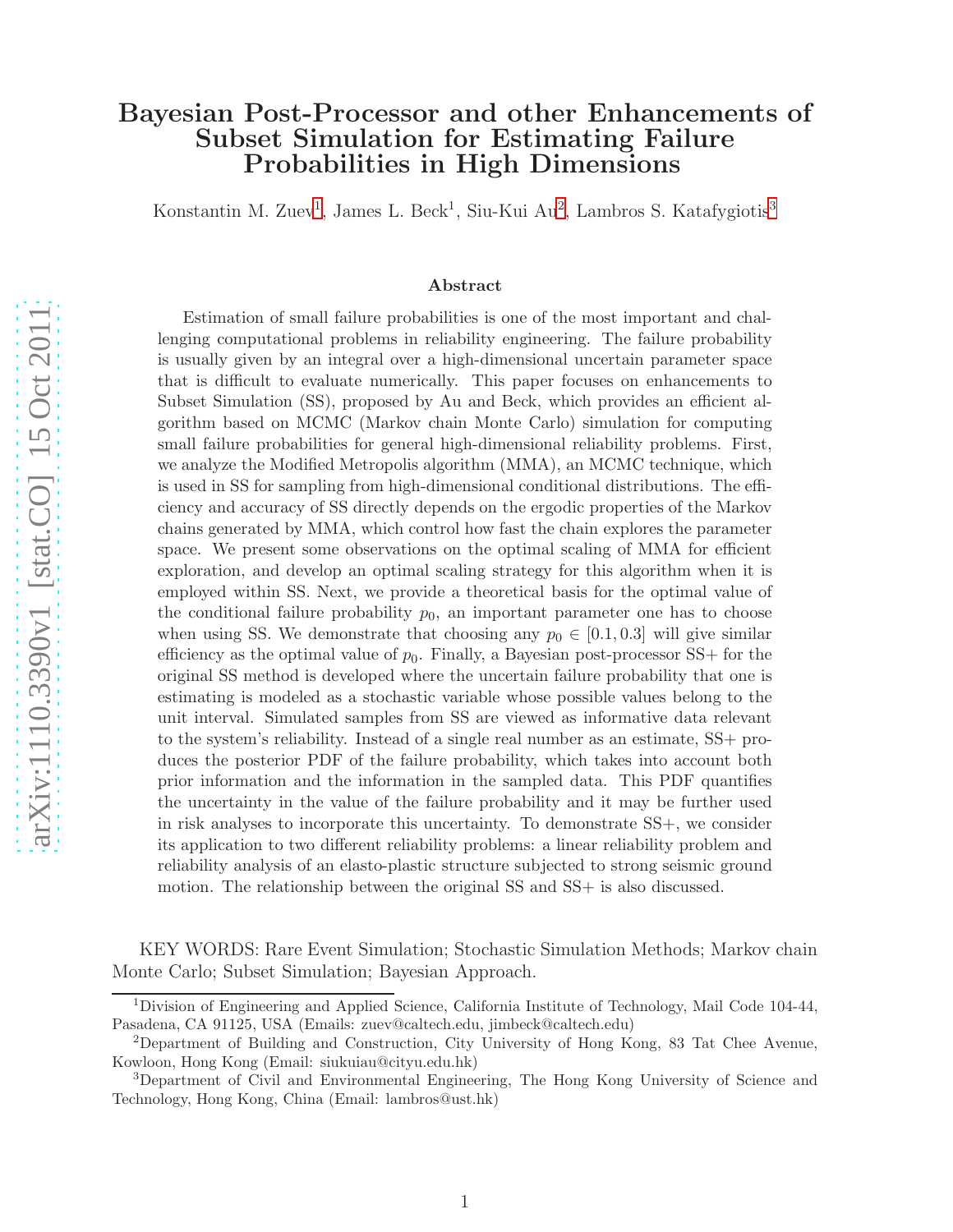### 1 Introduction

One of the most important and challenging problems in reliability engineering is to estimate the failure probability  $p_F$  for a system, that is, the probability of unacceptable system performance. This is usually expressed as an integral over a high-dimensional uncertain parameter space:

<span id="page-1-0"></span>
$$
p_F = \int I_F(\theta) \pi(\theta) d\theta = \mathbb{E}_{\pi}[I_F(\theta)], \qquad (1)
$$

where  $\theta \in \mathbb{R}^d$  represents the uncertain parameters needed to specify completely the excitation and dynamic model of the system;  $\pi(\theta)$  is the joint probability density function (PDF) for  $\theta$ ;  $F \subset \mathbb{R}^d$  is the failure domain in the parameter space (i.e. the set of parameter values that lead to performance of the system that is considered to be unacceptable); and  $I_F(\theta)$  stands for the indicator function, i.e.  $I_F(\theta) = 1$  if  $\theta \in F$  and  $I_F(\theta) = 0$  if  $\theta \notin F$ . The dimension d is typically large for dynamic reliability problems (e.g.  $d \sim 10^3$ ) because the stochastic input time history is discretized in time. As a result, the usual numerical quadrature methods for integrals are not computationally feasible for evaluation [\(1\)](#page-1-0).

Over the past decade, the engineering research community has realized the importance of advanced stochastic simulation methods for reliability analysis. As a result, many different efficient algorithms have been developed recently, e.g. Subset Simulation [\[2\]](#page-23-0), Importance Sampling using Elementary Events [\[3\]](#page-23-1), Line Sampling [\[28\]](#page-24-0), Auxiliary domain method [\[25\]](#page-24-1), Spherical Subset Simulation [\[24\]](#page-24-2), Horseracing Simulation [\[44\]](#page-25-0), to name but a few.

This paper focuses on enhancements to Subset Simulation (SS), proposed by Au and Beck in [\[2\]](#page-23-0), which provides an efficient algorithm for computing failure probabilities for general high-dimensional reliability problems. It has been shown theoretically [\[2\]](#page-23-0) and verified with different numerical examples (e.g. [\[4,](#page-23-2) [5,](#page-23-3) [39\]](#page-25-1)) that SS gives much higher computational efficiency than standard Monte Carlo Simulation when estimating small failure probabilities. Recently, various modifications of SS have been proposed: SS with splitting [\[9\]](#page-23-4), Hybrid SS [\[10\]](#page-23-5), and Two-Stage SS [\[23\]](#page-24-3). It is important to highlight, however, that none of these modifications offer a drastic improvement over the original algorithm.

We start with the analysis of the Modified Metropolis algorithm (MMA), a Markov chain Monte Carlo technique used in SS, which is presented in Section [2.](#page-2-0) The efficiency and accuracy of SS directly depends on the ergodic properties of the Markov chains generated by MMA. In Section [3,](#page-8-0) we examine the optimal scaling of MMA to tune the parameters of the algorithm to make the resulting Markov chain converge to stationarity as fast as possible. We present a collection of observations on the optimal scaling of MMA for different numerical examples, and develop an optimal scaling strategy for MMA when it is employed within SS for estimating small failure probabilities.

One of the most important components of SS which affects its efficiency is the choice of the sequence of intermediate threshold values or, equivalently, the intermediate failure probabilities (see Section [2,](#page-2-0) where the original SS algorithm is described). In Section [4,](#page-13-0) a method for optimally choosing these probabilities is presented.

The usual interpretation of Monte Carlo methods is consistent with a purely *frequen*tist approach, meaning that they can be interpreted in terms of the frequentist definition of probability which identifies it with the long-run relative frequency of occurrence of an event. An alternative interpretation can be made based on the Bayesian approach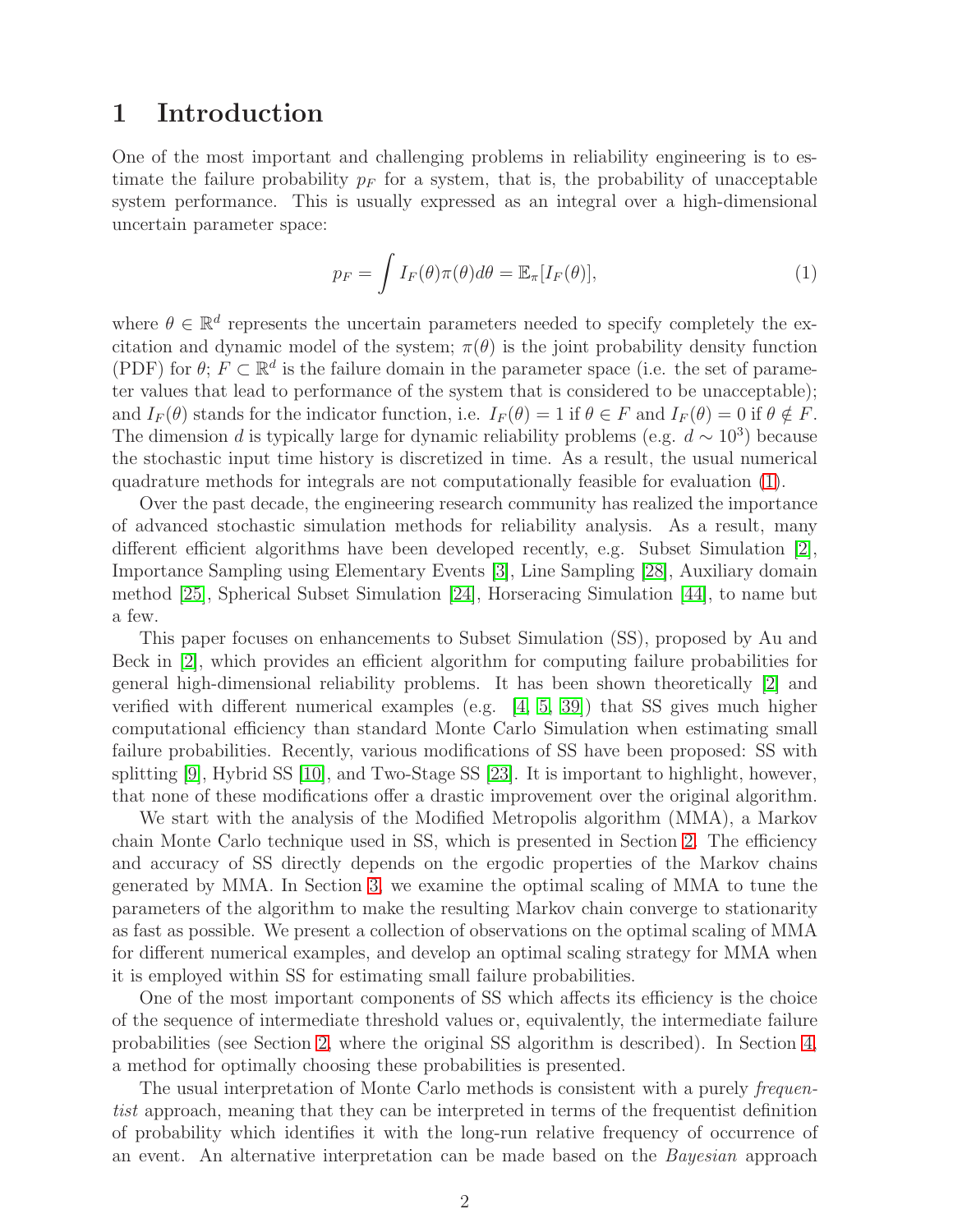which views probability as a measure of the plausibility of a proposition conditional on incomplete information that does not allow us to establish the truth or falsehood of the proposition with certainty. Bayesian probability theory was, in fact, primarily developed by the mathematician and astronomer Laplace [\[29,](#page-24-4) [30\]](#page-24-5) for statistical analysis of astronomical observations. Moreover, Laplace developed the well-known Bayes' theorem in full generality, while Bayes did it only for a special case [\[6\]](#page-23-6). A complete development based on Laplace's theory, with numerous examples of its applications, was given by the mathematician and geophysicist Jeffreys  $[22]$  in the early  $20<sup>th</sup>$  century. Despite its usefulness in applications, the work of Laplace and Jeffreys on probability was rejected in favor of the frequentist approach by most statisticians until late last century. Because of the absence of a strong rationale behind the theory at that time, it was perceived as subjective and not rigorous by many statisticians. A rigorous logic foundation for the Bayesian approach was given in the seminal work of the physicist  $\text{Cox}$  [\[11,](#page-23-7) [12\]](#page-23-8) and expounded by the physicist Jaynes [\[20,](#page-24-7) [21\]](#page-24-8), enhancing Bayesian probability theory as a convenient mathematical language for inference and uncertainty quantification. Although the Bayesian approach usually leads to high-dimensional integrals that often cannot be evaluated analytically nor numerically by straightforward quadrature, the development of Markov chain Monte Carlo algorithms and increasing computing power have led over the past few decades to an explosive growth of Bayesian papers in all research disciplines.

In Section [5](#page-14-0) of this paper, a Bayesian post-processor for the original Subset Simulation method is developed, where the uncertain failure probability that one is estimating is modeled as a stochastic variable whose possible values belong to the unit interval. Although this failure probability is a constant defined by the integral in [\(1\)](#page-1-0), its exact value is unknown because the integral cannot be evaluated; instead, we must infer its value from available relevant information. Instead of a single real number as an estimate, the post-processor, written as SS+ ("SS-plus") for short, produces the posterior PDF of the failure probability, which takes into account both relevant prior information and the information from the samples generated by SS. This PDF expresses the relative plausibility of each possible value of the failure probability based on this information. Since this PDF quantifies the uncertainty in the value of  $p_F$ , it can be fully used in risk analyses (e.g. for life-cycle cost analysis, decision making under risk, etc.), or it can be used to give a point estimate such as the most probable value based on the available information.

### <span id="page-2-0"></span>2 Subset Simulation

#### 2.1 Basic idea of Subset Simulation

The original and best known stochastic simulation algorithm for estimating high-dimensional integrals is Monte Carlo Simulation (MCS). In this method the failure probability  $p_F$  is estimated by approximating the mean of  $I_F(\theta)$  in [\(1\)](#page-1-0) by its sample mean:

<span id="page-2-1"></span>
$$
p_F \approx \hat{p}_F^{MC} = \frac{1}{N} \sum_{i=1}^{N} I_F(\theta^{(i)}),
$$
\n(2)

where samples  $\theta^{(1)}, \ldots, \theta^{(N)}$  are independent and identically distributed (i.i.d.) samples from  $\pi(\cdot)$ , denoted  $\theta^{(i)} \stackrel{i.i.d.}{\sim} \pi(\cdot)$ . This estimate is just the fraction of samples that produce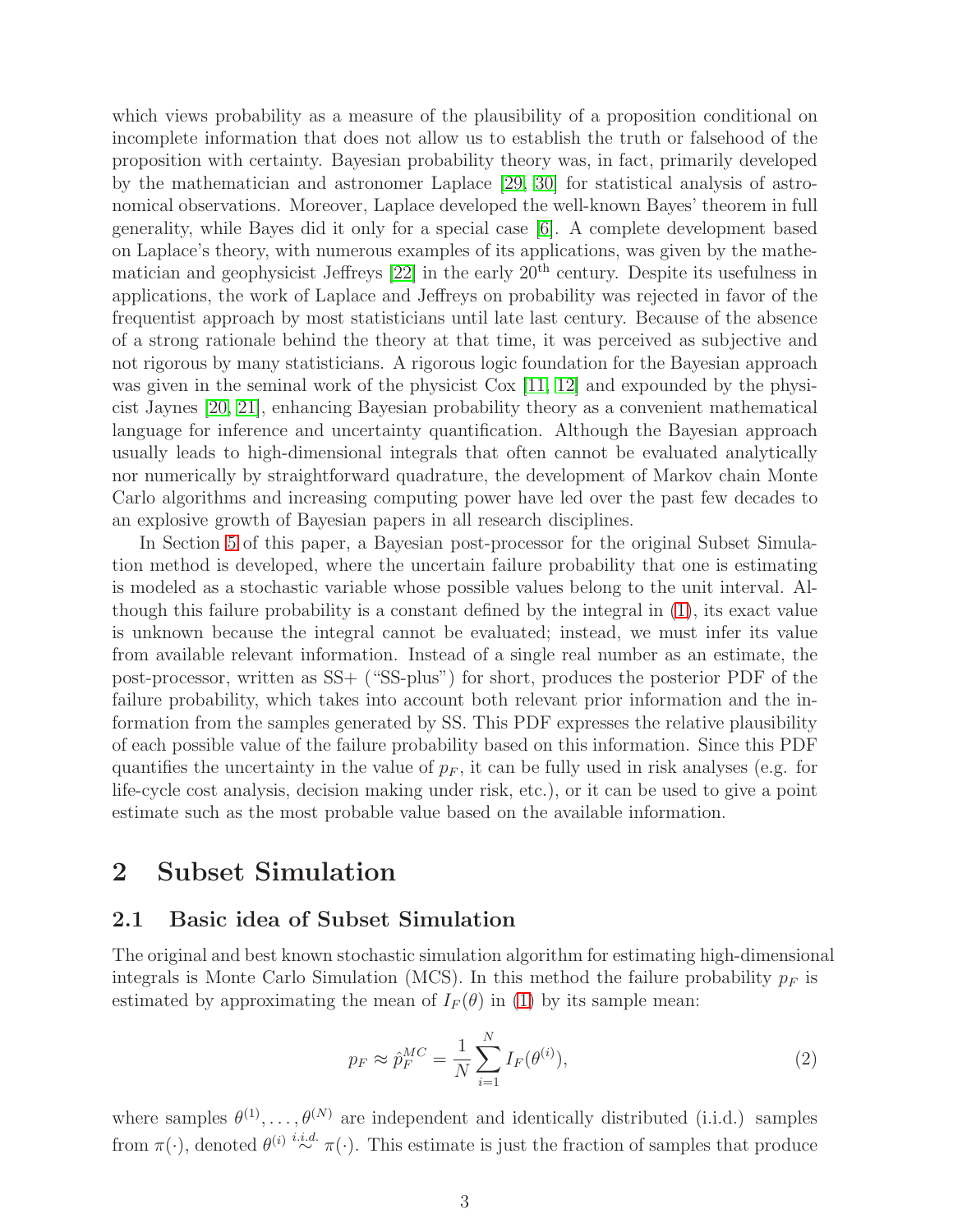system failure according to a model of the system dynamics. Notice that each evaluation of  $I_F$  requires a deterministic system analysis to be performed to check whether the sample implies failure. The main advantage of MCS is that its efficiency does not depend on the dimension d of the parameter space. Indeed, straightforward calculation shows that the coefficient of variation (c.o.v) of the Monte Carlo estimate [\(2\)](#page-2-1), serving as a measure of accuracy in the usual interpretation of MCS, is given by:

<span id="page-3-0"></span>
$$
\delta(\hat{p}_F^{MC}) = \sqrt{\frac{1 - p_F}{N p_F}}.\tag{3}
$$

However, MCS has a serious drawback: it is inefficient in estimating small failure probabilities. If  $p_F$  is very small,  $p_F \ll 1$ , then it follows from [\(3\)](#page-3-0) that the number of samples N (or, equivalently, number of system analyses) needed to achieve an acceptable level of accuracy is very large,  $N \propto 1/p_F \gg 1$ . This deficiency of MCS has motivated research to develop more efficient stochastic simulation algorithms for estimating small failure probabilities in high-dimensions.

The basic idea of Subset Simulation [\[2\]](#page-23-0) is the following: represent a very small failure probability  $p_F$  as a product of larger probabilities so  $p_F = \prod_{j=1}^m p_j$ , where the factors  $p_j$ are estimated sequentially,  $p_j \approx \hat{p}_j$ , to obtain an estimate  $\hat{p}_F^{SS}$  for  $p_F$  as  $\hat{p}_F^{SS} = \prod_{j=1}^m \hat{p}_j$ . To reach this goal, let us consider a decreasing sequence of nested subsets of the parameter space, starting from the entire space and shrinking to the failure domain  $F$ :

$$
\mathbb{R}^d = F_0 \supset F_1 \supset \ldots \supset F_{m-1} \supset F_m = F. \tag{4}
$$

Subsets  $F_1, \ldots, F_{m-1}$  are called *intermediate failure domains*. As a result, the failure probability  $p_F = P(F)$  can be rewritten as a product of conditional probabilities:

$$
p_F = \prod_{j=1}^{m} P(F_j | F_{j-1}) = \prod_{j=1}^{m} p_j,
$$
\n(5)

where  $p_j = P(F_j|F_{j-1})$  is the conditional probability at the  $(j-1)^{th}$  conditional level. Clearly, by choosing the intermediate failure domains appropriately, all conditional probabilities  $p_i$  can be made large. Furthermore, they can be estimated, in principle, by the fraction of independent conditional samples that cause failure at the intermediate level:

<span id="page-3-1"></span>
$$
p_j \approx \hat{p}_j^{MC} = \frac{1}{N} \sum_{i=1}^N I_{F_j}(\theta_{j-1}^{(i)}), \quad \theta_{j-1}^{(i)} \stackrel{i.i.d.}{\sim} \pi(\cdot | F_{j-1}). \tag{6}
$$

Hence, the original problem (estimation of the small failure probability  $p_F$ ) is replaced by a sequence of m intermediate problems (estimation of the larger failure probabilities  $p_j$ ,  $j = 1, \ldots, m$ .

The first probability  $p_1 = P(F_1|F_0) = P(F_1)$  is straightforward to estimate by MCS, since [\(6\)](#page-3-1) requires sampling from  $\pi(\cdot)$  that is assumed to be readily sampled. However, if  $j \geq 2$ , to estimate  $p_j$  using [\(6\)](#page-3-1) one needs to generate independent samples from conditional distribution  $\pi(\cdot|F_{j-1})$ , which, in general, is not a trivial task. It is not efficient to use MCS for this purpose, especially at higher levels, but it can be done by a specifically tailored Markov chain Monte Carlo technique at the expense of generating dependent samples.

Markov chain Monte Carlo (MCMC) [\[31,](#page-25-2) [34,](#page-25-3) [35\]](#page-25-4) is a class of algorithms for sampling from multi-dimensional target probability distributions that cannot be directly sampled,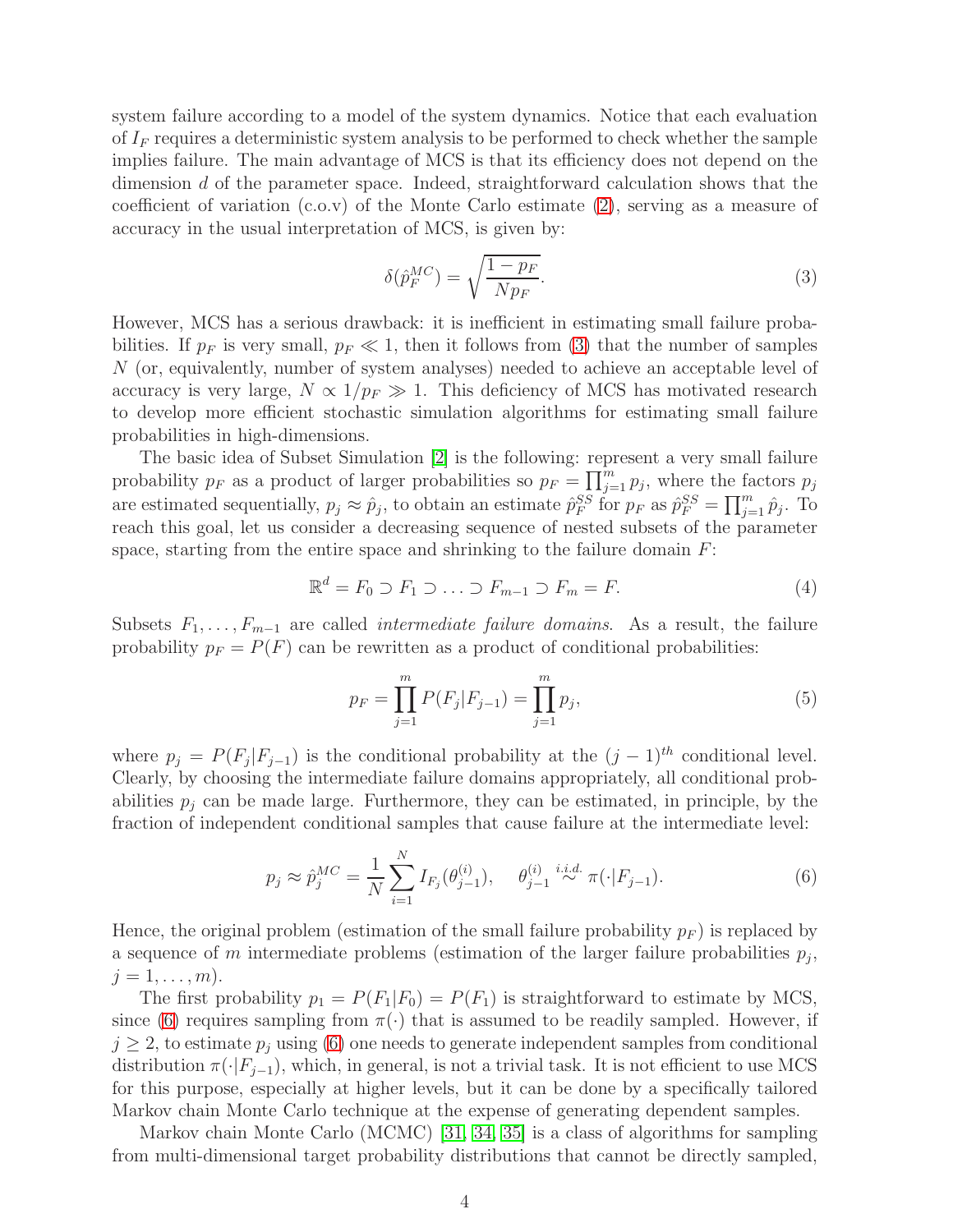at least not efficiently. These methods are based on constructing a Markov chain that has the distribution of interest as its stationary distribution. By simulating samples from the Markov chain, they will eventually be draws from the target probability distribution but they will not be independent samples. In Subset Simulation, the Modified Metropolis algorithm (MMA) [\[2\]](#page-23-0), an MCMC technique based on the original Metropolis algorithm [\[33,](#page-25-5) [18\]](#page-24-9), is used for sampling from the conditional distributions  $\pi(\cdot|F_{j-1})$ .

Remark 1. It was observed in [\[2\]](#page-23-0) that the original Metropolis algorithm does not work in high-dimensional conditional probability spaces, because it produces a Markov chain with very highly correlated states. The geometrical reasons for this are discussed in [\[26\]](#page-24-10).

### 2.2 Modified Metropolis algorithm

Suppose we want to generate a Markov chain with stationary distribution

$$
\pi(\theta|\mathbb{F}) = \frac{\pi(\theta)I_{\mathbb{F}}(\theta)}{P(\mathbb{F})} = \frac{\prod_{k=1}^{d} \pi_k(\theta_k)I_{\mathbb{F}}(\theta)}{P(\mathbb{F})},\tag{7}
$$

where  $\mathbb{F} \subset \mathbb{R}^d$  is a subset of the parameter space. Without significant loss of generality, we assume here that  $\pi(\theta) = \prod_{k=1}^d \pi_k(\theta_k)$ , i.e. components of  $\theta$  are independent (but are not so when conditioned on  $F$ ). MMA differs from the original Metropolis algorithm algorithm in the way the candidate state  $\xi = (\xi_1, \ldots, \xi_d)$  is generated. Instead of using a d-variate proposal PDF on  $\mathbb{R}^d$  to directly obtain the candidate state, in MMA a sequence of univariate proposal PDFs is used. Namely, each coordinate  $\xi_k$  of the candidate state is generated separately using a univariate proposal distribution dependent on the coordinate  $\theta_k$  of the current state. Then a check is made whether the d-variate candidate generated in such a way belongs to the subset  $\mathbb F$  in which case it is accepted as the next Markov chain state; otherwise it is rejected and the current MCMC sample is repeated. To summarize, the Modified Metropolis algorithm proceeds as follows:

#### Modified Metropolis algorithm [\[2\]](#page-23-0)

Input:

$$
\triangleright \theta^{(1)} \in \mathbb{F}
$$
, initial state of a Markov chain;

 $\triangleright$  N, total number of states, i.e. samples;

 $\rhd \pi_1(\cdot), \ldots, \pi_d(\cdot)$ , marginal PDFs of  $\theta_1, \ldots, \theta_d$ , respectively;

 $S_1(\cdot|\alpha), \ldots, S_d(\cdot|\alpha)$ , univariate proposal PDFs depending on a parameter  $\alpha \in \mathbb{R}$ and satisfying the symmetry property  $S_k(\beta|\alpha) = S_k(\alpha|\beta), k = 1, \ldots, d$ .

Algorithm:

$$
for i = 1, ..., N - 1 do
$$

% Generate a candidate state  $\xi$ :

for  $k = 1, \ldots, d$  do

Sample  $\tilde{\xi}_k \sim S_k(\cdot | \theta_k^{(i)})$  $\binom{v}{k}$ 

Compute the acceptance ratio

<span id="page-4-0"></span>
$$
r = \frac{\pi_k(\tilde{\xi}_k)}{\pi_k(\theta_k^{(i)})}
$$
\n(8)

Accept or reject  $\tilde{\xi}_k$  by setting

$$
\xi_k = \begin{cases} \tilde{\xi}_k, & \text{with probability } \min\{1, r\}; \\ \theta_k^{(i)} & \text{with probability } 1 - \min\{1, r\}. \end{cases}
$$
 (9)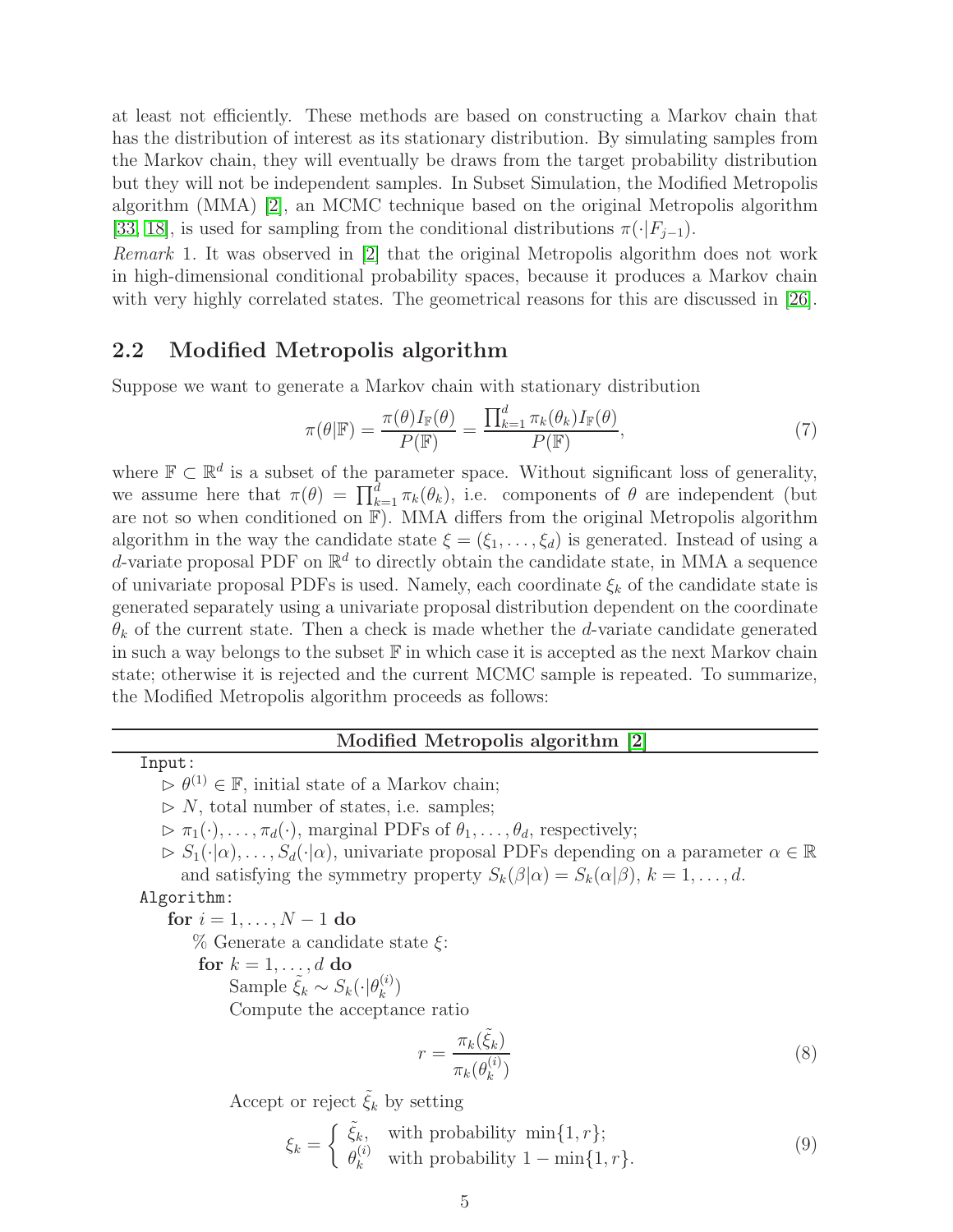end for Check whether  $\xi \in \mathbb{F}$  by system analysis and accept or reject  $\xi$  by setting

<span id="page-5-1"></span>
$$
\theta^{(i+1)} = \begin{cases} \xi, & \text{if } \xi \in \mathbb{F}; \\ \theta^{(i)}, & \text{if } \xi \notin \mathbb{F}. \end{cases}
$$
 (10)

end for

Output:

 $\blacktriangleright \theta^{(1)}, \ldots, \theta^{(N)}, N$  states of a Markov chain with stationary distribution  $\pi(\cdot | \mathbb{F})$ .

Schematically, the Modified Metropolis algorithm is shown in Figure 1. For completeness and the reader's convenience, the proof that  $\pi(\cdot|\mathbb{F})$  is the stationary distribution for the Markov chain generated by MMA is given in the Appendix.

Remark 2. The symmetry property  $S_k(\beta|\alpha) = S_k(\alpha|\beta)$  does not play a critical role. If  $S_k$  does not satisfy this property, by replacing the "Metropolis" ratio in [\(8\)](#page-4-0) by the "Metropolis-Hastings" ratio

$$
r = \frac{\pi_k(\tilde{\xi}_k) S_k(\theta_k^{(i)} | \tilde{\xi}_k)}{\pi_k(\theta_k^{(i)}) S_k(\tilde{\xi}_k | \theta_k^{(i)})},
$$
\n(11)

we obtain an MCMC algorithm referred to as the Modified Metropolis–Hastings algorithm.

Thus, if we run the Markov chain for sufficiently long (the burn-in period), starting from essentially any "seed"  $\theta^{(1)} \in \mathbb{F}$ , then for large N the distribution of  $\theta^{(N)}$  will be approximately  $\pi(\cdot|\mathbb{F})$ . Note, however, that in any practical application it is very difficult to check whether the Markov chain has reached its stationary distribution. If the seed  $\theta^{(1)} \sim \pi(\cdot|\mathbb{F})$ , then all states  $\theta^{(i)}$  will be automatically distributed according to the target distribution,  $\theta^{(i)} \sim \pi(\cdot|\mathbb{F})$ , since it is the stationary distribution for the Markov chain. This is called perfect sampling [\[35\]](#page-25-4) and Subset Simulation has this property because of the way the seeds are chosen [\[2\]](#page-23-0).

Let us assume now that we are given a seed  $\theta_{j-1}^{(1)} \sim \pi(\cdot|F_{j-1})$ , where  $j = 2, \ldots, m$ . Then, using MMA, we can generate a Markov chain with  $N$  states starting from this seed and construct an estimate for  $p_i$  similar to [\(6\)](#page-3-1), where MCS samples are replaced by MCMC samples:

<span id="page-5-0"></span>
$$
p_j \approx \hat{p}_j^{MCMC} = \frac{1}{N} \sum_{i=1}^N I_{F_j}(\theta_{j-1}^{(i)}), \quad \theta_{j-1}^{(i)} \sim \pi(\cdot | F_{j-1}).
$$
\n(12)

Note that all samples  $\theta_{i-}^{(1)}$  $j_{j-1}, \ldots, \theta_{j-1}^{(N)}$  in [\(12\)](#page-5-0) are identically distributed in the stationary state of the Markov chain, but are not independent. Nevertheless, these MCMC samples can be used for statistical averaging as if they were i.i.d., although with some reduction in efficiency [\[14\]](#page-23-9). Namely, the more correlated  $\theta_{j-}^{(1)}$  $\theta_{j-1}^{(1)}, \ldots, \theta_{j-1}^{(N)}$  are, the less efficient is the estimate [\(12\)](#page-5-0). The correlation between successive samples is due to proposal PDFs  $S_k$ , which govern the generation of the next state of the Markov chain from the current one in MMA. Hence, the choice of proposal PDFs  $S_k$  controls the efficiency of estimate [\(12\)](#page-5-0), making this choice very important. It was observed in [\[2\]](#page-23-0) that the efficiency of MMA depends on the spread of proposal distributions, rather then on their type. Both small and large spreads tend to increase the dependence between successive samples, slowing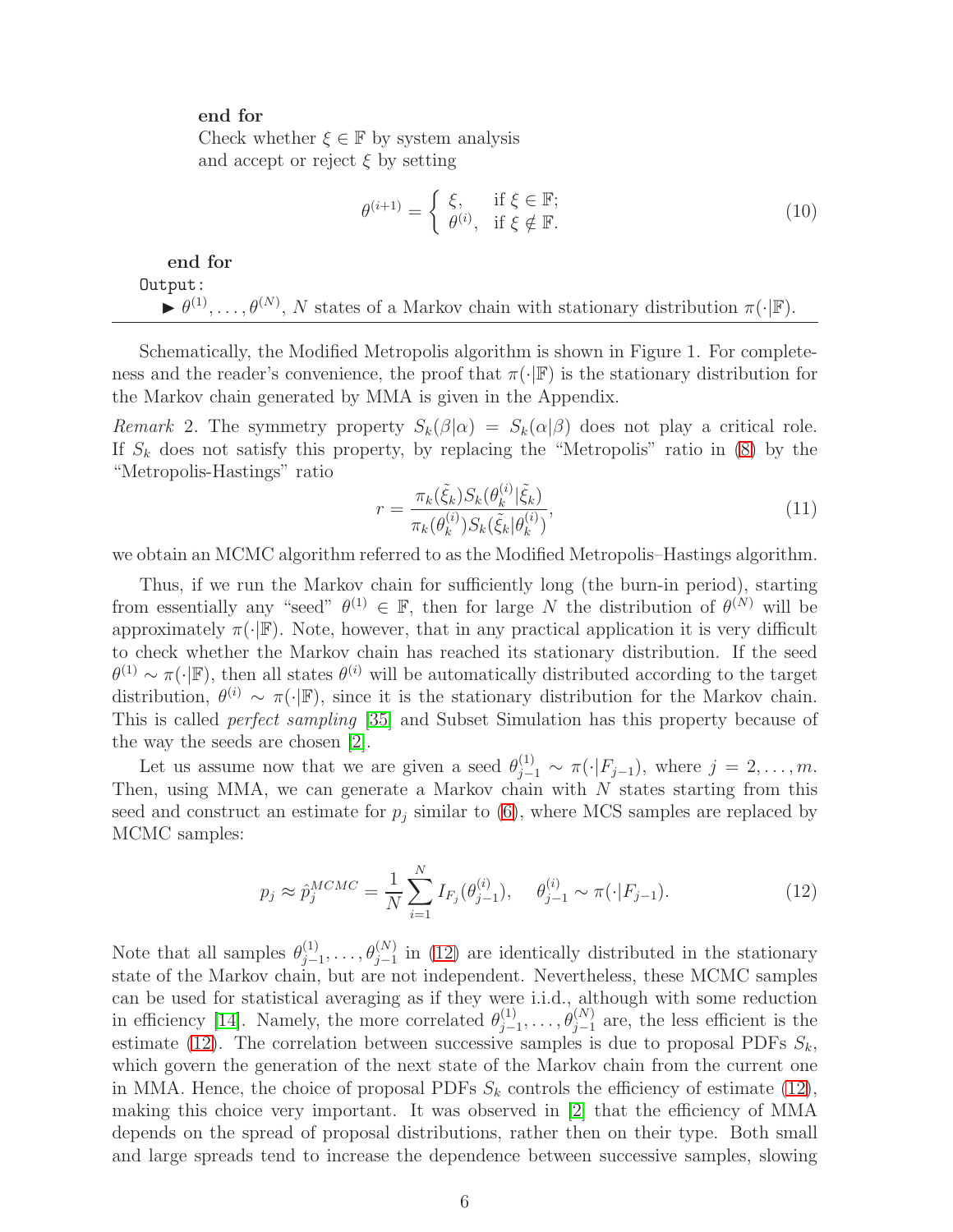the convergence of the estimator. Large spreads may reduce the acceptance rate in [\(10\)](#page-5-1), increasing the number of repeated MCMC samples. Small spreads, on the contrary, may lead to a reasonably high acceptance rate, but still produce very correlated samples due to their close proximity. To find the optimal spread of proposal distributions for MMA is a non-trivial task which is discussed in Section [3.](#page-8-0)

Remark 3. In [\[45\]](#page-25-6) another modification of the Metropolis algorithm, called Modified Metropolis–Hastings algorithm with Delayed Rejection (MMHDR), has been proposed. The key idea behind MMHDR is to reduce the correlation between states of the Markov chain. A way to achieve this goal is the following: whenever a candidate  $\xi$  is rejected in [\(10\)](#page-5-1), instead of getting a repeated sample  $\theta^{(i+1)} = \theta^{(i)}$ , as the case of MMA, a new candidate  $\tilde{\xi}$  is generated using a new set of proposal PDFs  $\tilde{S}_k$ . Of course, the acceptance ratios [\(8\)](#page-4-0) for the second candidate have to be adjusted in order to keep the target distribution stationary. In general, MMHDR generates less correlated samples than MMA but it is computationally more expensive.

#### 2.3 Subset Simulation algorithm

Subset Simulation uses the estimates [\(6\)](#page-3-1) for  $p_1$  and [\(12\)](#page-5-0) for  $p_j$ ,  $j \geq 2$ , to obtain the estimate for the failure probability:

$$
p_F \approx \hat{p}_F^{SS} = \hat{p}_1^{MC} \prod_{j=2}^m \hat{p}_j^{MCMC}
$$
\n(13)

The remaining ingredient of Subset Simulation that we have to specify is the choice of intermediate failure domains  $F_1, \ldots, F_{m-1}$ . Usually, performance of a dynamical system is described by a certain positive-valued performance function  $g : \mathbb{R}^d \to \mathbb{R}_+$ , for instance,  $g(\theta)$  may represent some peak (maximum) response quantity when the system model is subjected to the uncertain excitation  $\theta$ . Then the failure region, i.e. unacceptable performance region, can be defined as a set of excitations that lead to the exceedance of some prescribed critical threshold b:

$$
F = \{ \theta \in \mathbb{R}^d : g(\theta) > b \}. \tag{14}
$$

The sequence of intermediate failure domains can then be defined as

$$
F_j = \{ \theta \in \mathbb{R}^d : g(\theta) > b_j \},\tag{15}
$$

where  $0 < b_1 < \ldots < b_{m-1} < b_m = b$ . Intermediate threshold values  $b_j$  define the values of the conditional probabilities  $p_j = P(F_j|F_{j-1})$  and, therefore, affect the efficiency of Subset Simulation. In practical cases it is difficult to make a rational choice of the  $b_i$ -values in advance, so the  $b_j$  are chosen adaptively (see [\(16\)](#page-7-0) below) so that the estimated conditional probabilities are equal to a fixed value  $p_0 \in (0, 1)$ . We will refer to  $p_0$  as the *conditional* failure probability.

#### Subset Simulation algorithm [\[2\]](#page-23-0)

Input:

 $\rhd$  p<sub>0</sub>, conditional failure probability;

 $\triangleright$  N, number of samples per conditional level.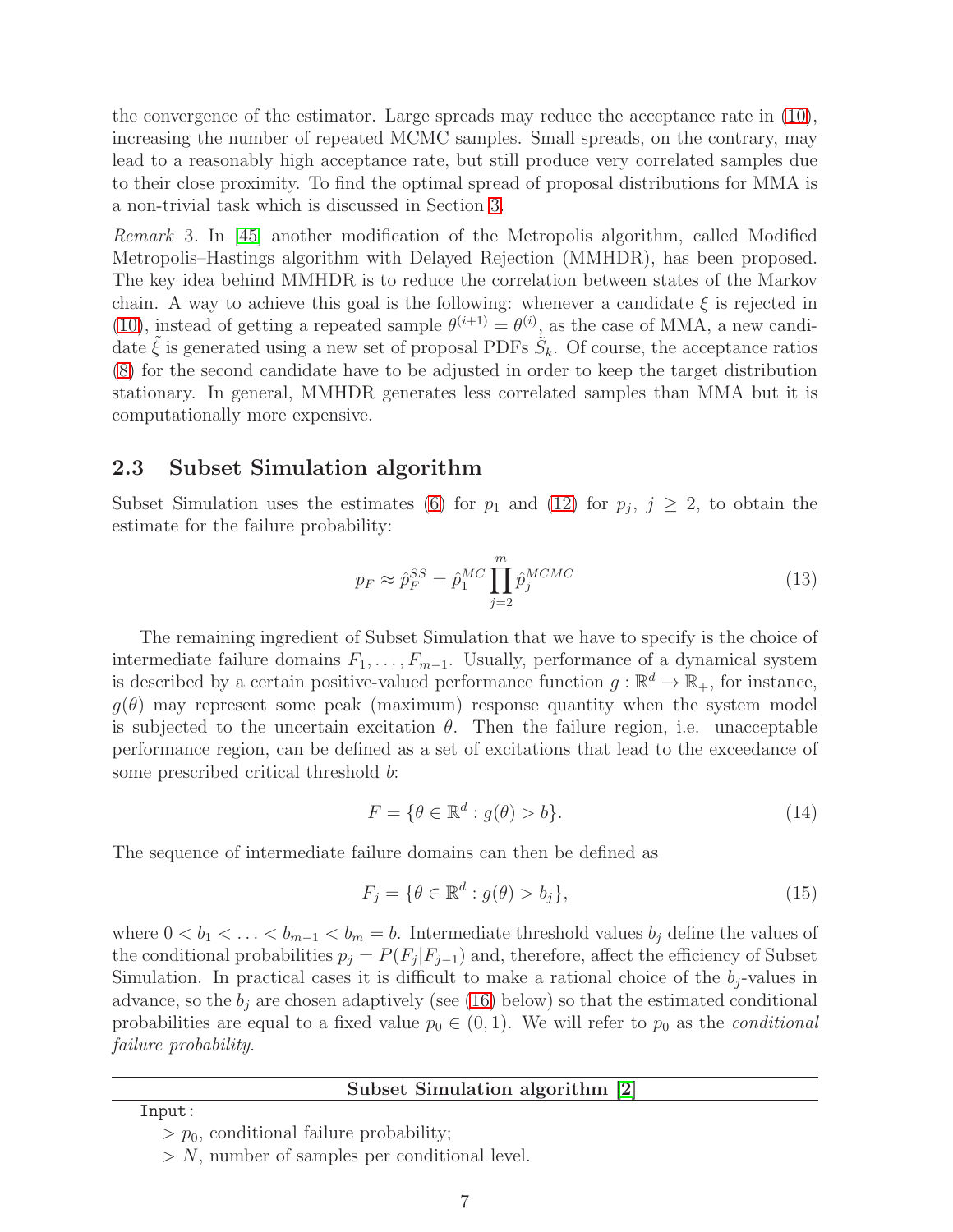#### Algorithm:

<span id="page-7-0"></span>Set  $j = 0$ , number of conditional level Set  $N_F(j) = 0$ , number of failure samples at level j Sample  $\theta_0^{(1)}$  $\theta_0^{(1)}, \ldots, \theta_0^{(N)} \stackrel{i.i.d.}{\sim} \pi(\cdot)$ for  $i = 1, \ldots, N$  do if  $g^{(i)}=g(\theta^{(i)}_0)$  $\binom{v}{0} > b$  do  $N_F(j) \leftarrow N_F(j) + 1$ end if end for while  $N_F(j)/N < p_0$  do  $j \leftarrow j + 1$ Sort  $\{g^{(i)}\}\colon g^{(i_1)} \leq g^{(i_2)} \leq \ldots \leq g^{(i_N)}$ Define  $b_j =$  $g^{(i_{N-Np_0})}+g^{(i_{N-Np_0+1})}$ 2 (16) for  $k = 1, \ldots, N p_0$  do Starting from  $\theta_j^{(1),k} = \theta_{j-1}^{(i_{N-Np_0+k})} \sim \pi(\cdot|F_j)$ , generate  $1/p_0$  states of a Markov chain  $\theta_i^{(1),k}$  $j_j^{(1),k}, \ldots, \theta_j^{(1/p_0),k} \sim \pi(\cdot|F_j)$ , using MMA. end for Renumber:  $\{\theta_j^{(i),k}\}$  $\{\phi_j^{(i),k}\}_{k=1,i=1}^{Np_0,1/p_0} \mapsto \theta_j^{(1)}$  $j^{(1)}, \ldots, \theta_j^{(N)} \sim \pi(\cdot | F_j)$ for  $i=1,\ldots,N$  do if  $g^{(i)} = g(\theta_i^{(i)})$  $\binom{v}{j} > b$  do  $N_F(j) \leftarrow N_F(j) + 1$ end if end for end while Output:  $\blacktriangleright \hat{p}_F^{SS}$ , estimate of  $p_F$ :  $\hat{p}_F^{SS} = p_0^j$  $\theta$  $N_F(j)$ N (17)

Schematically, the Subset Simulation algorithm is shown in Figure [2.](#page-27-0)

The adaptive choice of  $b_j$ -values in [\(16\)](#page-7-0) guarantees, first, that all seeds  $\theta_j^{(1),k}$  $j^{(1),k}$  are distributed according to  $\pi(\cdot|F_j)$  and, second, that the estimated conditional probability  $P(F_j|F_{j-1})$  is equal to  $p_0$ . Here, for convenience,  $p_0$  is assumed to be chosen such that  $Np_0$ and  $1/p_0$  are positive integers, although this is not strictly necessary. In [\[2\]](#page-23-0) it is suggested to use  $p_0 = 0.1$ . The optimal choice of conditional failure probability is discussed in the next section.

Remark 4. Subset Simulation provides an efficient stochastic simulation algorithm for computing failure probabilities for general reliability problems without using any specific information about the dynamic system other than an input-output model. This independence of a system's inherent properties makes Subset Simulation potentially useful for applications in different areas of science and engineering where the notion of "failure" has its own specific meaning, e.g. in Computational Finance to estimate the probability that a stock price will drop below a given threshold within a given period of time, in Computational Biology to estimate the probability of gene mutation, etc.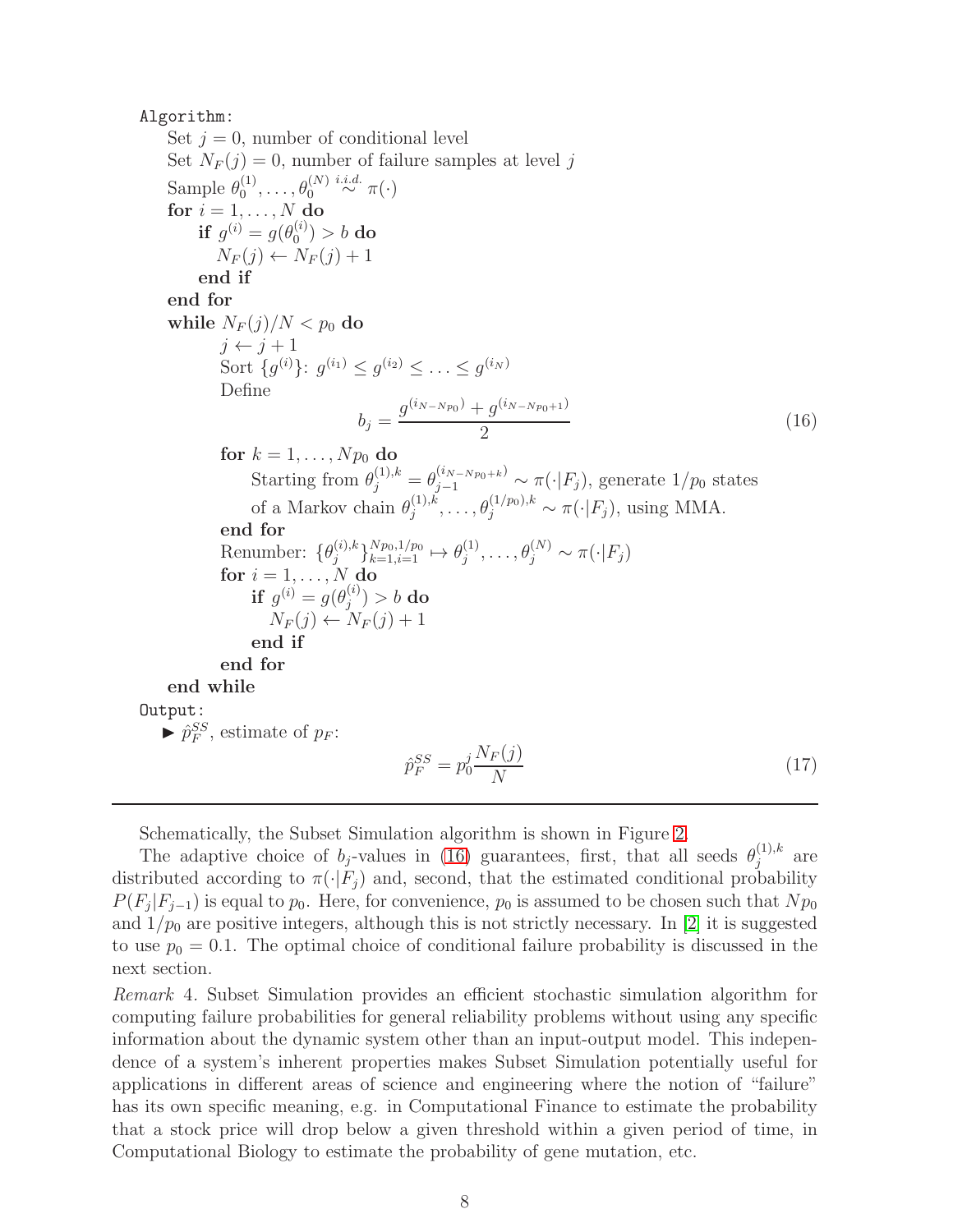## <span id="page-8-0"></span>3 Tuning of the Modified Metropolis algorithm

The efficiency and accuracy of Subset Simulation directly depends on the ergodic properties of the Markov chain generated by the Modified Metropolis algorithm; in other words, on how fast the chain explores the parameter space and converges to its stationary distribution. The latter is determined by the choice of one-dimensional proposal distributions  $S_k$ , which makes this choice very important. In spite of this, the choice of proposal PDFs is still largely an art. It was observed in [\[2\]](#page-23-0) that the efficiency of MMA is not sensitive to the type of the proposal PDFs; however, it depends on their spread (e.g. their variance).

Optimal scaling refers to the need to tune the parameters of the algorithm to make the resulting Markov chain converge to stationarity as fast as possible. The issue of optimal scaling was recognized in the original paper by Metropolis et al [\[33\]](#page-25-5). Gelman, Roberts, and Gilks [\[17\]](#page-24-11) were the first authors to obtain theoretical results on the optimal scaling of the original Metropolis algorithm. They proved that for optimal sampling from a high-dimensional Gaussian distribution, the Metropolis algorithm should be tuned to accept approximately 23% of the proposed moves only. Since then many papers have been published on optimal scaling of the original Metropolis algorithm. In this section, in the spirit of [\[17\]](#page-24-11), we address the following question which is of high practical importance: what is the optimal variance of the univariate Gaussian proposal PDFs for simulating a high-dimensional Gaussian distribution conditional on some specific domain using MMA?

This section is organized as follows: in Subsection [3.1](#page-8-1) we recall the original Metropolis algorithm and provide a brief overview of existing results on its optimal scaling; in Subsection [3.2](#page-10-0) we present a collection of observations on the optimal scaling of the Modified Metropolis algorithm for different numerical examples, and discuss the optimal scaling strategy for MMA when it is employed within Subset Simulation for estimating small failure probabilities.

#### <span id="page-8-1"></span>3.1 Metropolis algorithm: a brief history of its optimal scaling

The Metropolis algorithm is the most popular class of MCMC algorithms. Let  $\pi$  be the target PDF on  $\mathbb{R}^d$ ;  $\theta^{(n)}$  be the current state of the Markov chain; and  $S(\cdot|\theta^{(n)})$  be a symmetric (i.e.  $S(\alpha|\beta) = S(\beta|\alpha)$ ) *d*-variate proposal PDF depending on  $\theta^{(n)}$ . Then the Metropolis update  $\theta^{(n)} \to \theta^{(n+1)}$  of the Markov chain works as follows: first, simulate a candidate state  $\xi \sim S(\cdot|\theta^{(n)})$ ; next, compute the acceptance probability  $a(\xi|\theta^{(n)}) =$  $\min\{1, \pi(\xi)/\pi(\theta^{(n)})\}$ ; and, finally, accept  $\xi$  as a next state of the Markov chain, i.e. set  $\theta^{(n+1)} = \xi$ , with probability  $a(\xi|\theta^{(n)})$  or reject  $\xi$  by setting  $\theta^{(n+1)} = \theta^{(n)}$  with the remaining probability  $1 - a(\xi|\theta^{(n)})$ . It easy to prove that such updating leaves  $\pi$  invariant, i.e. if  $\theta^{(n)}$ is distributed according to  $\pi$ , then so is  $\theta^{(n+1)}$ . Hence the chain will eventually converge to  $\pi$  as its stationary distribution. Practically it means that if we run the Markov chain for a long time, starting from any  $\theta^{(1)} \in \mathbb{R}^d$ , then for large N the distribution of  $\theta^{(N)}$  will be approximately  $\pi$ .

The variance  $\sigma^2$  of the proposal PDF S turns out to have a significant impact on the speed of convergence of the Markov chain to its stationary distribution. Indeed, if  $\sigma^2$  is small, then the Markov chain explores its state space very slowly. On the other hand, if  $\sigma^2$  is large, the probability to accept a new candidate state is very low and this results in a chain remaining still for long periods of time. Since the Metropolis algorithm with extremal values of the variance of the proposal PDF produce a chain that explores its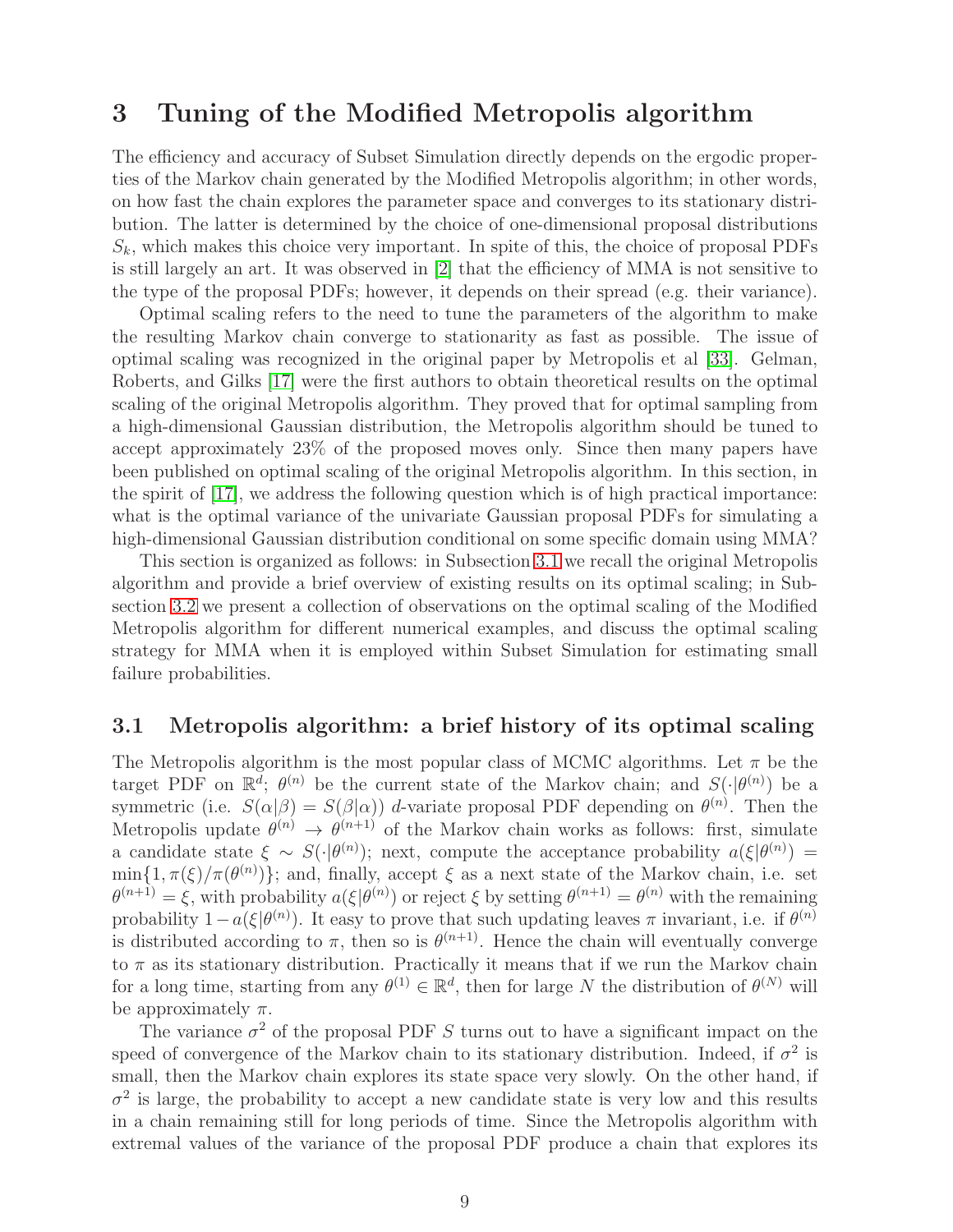state space slowly, it is natural to expect the existence of an optimal  $\sigma^2$  for which the convergence speed is maximized.

The importance of optimal scaling was already realized in the landmark paper [\[33\]](#page-25-5) where the Metropolis algorithm was first introduced. Metropolis et al developed an algorithm for generating samples from the Boltzmann distribution for solving numerical problems in statistical mechanics. In this work the uniform proposal PDF was used,  $S(\xi|\theta^{(n)})=U_{[\theta^{(n)}-\alpha,\theta^{(n)}+\alpha]}(\xi)$ , and it was noted:

"It may be mentioned in this connection that the maximum displacement  $\alpha$ must be chosen with some care; if too large, most moves will be forbidden, and if too small, the configuration will not change enough. In either case it will then take longer to come to equilibrium."

In [\[18\]](#page-24-9) Hastings generalized the Metropolis algorithm. Namely, he showed that the proposal distribution need not be uniform, and it need not to be symmetric. In the latter case, the acceptance probability must be slightly modified:  $a(\xi|\theta^{(n)}) = \min\left\{1, \frac{\pi(\xi)S(\theta^{(n)}|\xi)}{\pi(\theta^{(n)})S(\xi|\theta^{(n)})}\right\}$  $\frac{\pi(\xi)S(\theta^{(n)}|\xi)}{\pi(\theta^{(n)})S(\xi|\theta^{(n)})}$ . The corresponding algorithm is called the Metropolis-Hastings algorithm. Furthermore, Hastings emphasized that the original sampling method has a general nature and can be applied in different circumstances (not only in the framework of statistical mechanics) and that Markov chain theory (which is absent in [\[33\]](#page-25-5)) is a natural language for the algorithm. Among other insights, Hastings made the following useful yet difficult to implement recommendation:

Choose a proposal distribution "so that the sample point in one step may move as large a distance as possible in the sample space, consistent with a low rejection rate."

Historically, the tuning of the proposal's variance was usually performed by trialand-error, typically using rules of thumb of the following form: select  $\sigma^2$  such that the corresponding acceptance rate, i.e. the average number of accepted candidate states, is between 30% and 70%. The rationale behind such rule is that too low an acceptance rate means that the Markov chain has many repeated samples, while too high an acceptance rate indicates that the chain moves very slowly. Although qualitatively correct, these rules suffered from the lack of theoretical justification for the lower and upper bounds for the acceptance rate. The first theoretical result on the optimal scaling of the Metropolis algorithm was obtained by Gelman et al [\[17\]](#page-24-11). It was proved that in order to perform optimally in high dimensional spaces, the algorithm should be tuned to accept as small as 23% of the proposed moves. This came as an unexpected and counter-intuitive result. Indeed, this states that the Markov chain should stay still about 77% of the time in order to have the fastest convergence speed. Let us formulate the main result more precisely.

Suppose that all components of  $\theta \in \mathbb{R}^d$  are i.i.d, i.e. the target distribution  $\pi(\theta)$  has the product form,  $\pi(\theta) = \prod_{i=1}^{d} f(\theta_i)$ , where the one-dimensional density f satisfies certain regularity conditions (namely, f is a  $C^2$ -function and  $(\log f)'$  is Lipschitz continuous). Then the *optimal* "random walk" Gaussian proposal PDF  $S(\xi|\theta^{(n)}) = \mathcal{N}(\xi|\theta^{(n)}, \sigma^2 \mathbb{I}_d)$  has the following properties:

1. The optimal standard deviation is  $\sigma \approx 2.4/\sqrt{dI}$ , where  $I = \mathbb{E}_f[((\log f)')^2] =$  $\int_{-\infty}^{\infty}$  $(f'(x))^2$  $\frac{f(x)}{f(x)}dx$  measures the "roughness" of f. The smoother the density is, the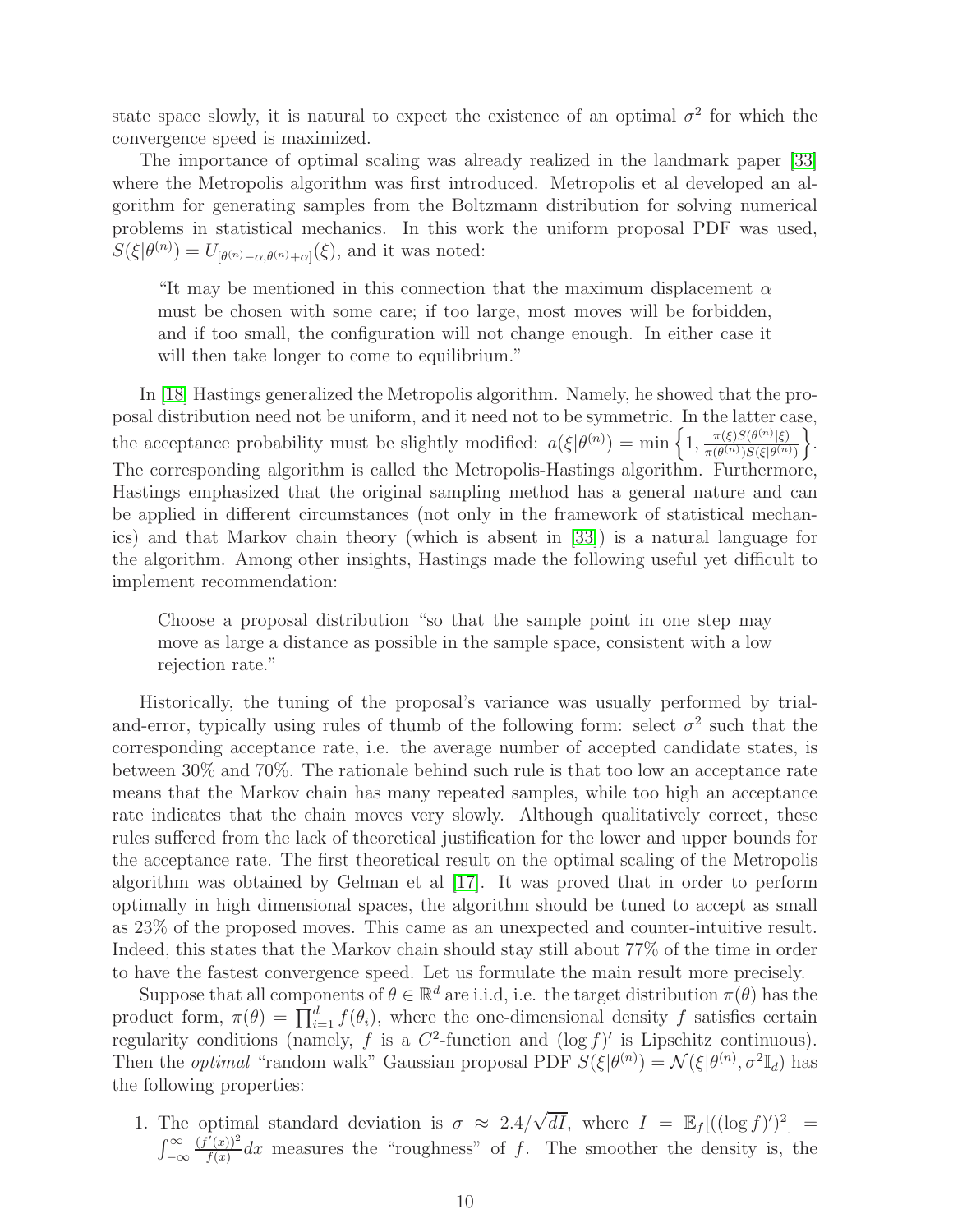smaller I is, and, therefore, the larger  $\sigma$  is. In particular, for a one-dimensional case  $(d = 1)$  and standard Gaussian  $f(T = 1): \sigma \approx 2.4$  (a surprisingly high value!);

2. The acceptance rate of the corresponding Metropolis algorithm is approximately 44% for  $d = 1$  and declines to 23% when  $d \to \infty$ . Moreover, the asymptotic optimality of accepting 23% of proposed moves is approximately true for dimension as low as  $d = 6$ .

This result gives rise to the following useful heuristic strategy, that is easy to implement: tune the proposal variance so that the average acceptance rate is roughly 25%. In spite of the i.i.d. assumption for the target components, this result is believed to be robust and to hold under various perturbations of the target distribution. Being aware of practical difficulties of choosing the optimal  $\sigma^2$ , Gelman et al provided a very useful observation:

"Interestingly, if one cannot be optimal, it seems better to use too high a value of  $\sigma$  than too low."

Remark 5. This observation is consistent with the numerical result obtained recently in [\[45\]](#page-25-6): an increased variance of the second stage proposal PDFs improves the performance of the MMHDR algorithm.

Since the pioneering work [\[17\]](#page-24-11), the problem of optimal scaling has attracted the attention of many researchers and optimal scaling results have been derived for other types of MCMC algorithms. For instance, the Metropolis-adapted Langevin algorithm (MALA) was studied in [\[36\]](#page-25-7) and it was proved that the asymptotically optimal acceptance rate for MALA is approximately 57%. For a more detailed overview of existing results on the optimal scaling of the Metropolis algorithm see [\[8\]](#page-23-10) and references cited therein.

#### <span id="page-10-0"></span>3.2 Optimal scaling of the Modified Metropolis algorithm

In this subsection we address two questions: what is the optimal variance  $\sigma^2$  of the univariate Gaussian proposal PDFs  $S_k(\cdot|\mu) = \mathcal{N}(\cdot|\mu, \sigma^2), k = 1, ..., d$  for simulating a high-dimensional conditional Gaussian distribution  $\pi(\cdot|F) = \mathcal{N}(\cdot|0, \mathbb{I}_d)I_F(\cdot)/P(F)$  using the Modified Metropolis algorithm and what is the optimal scaling strategy for Modified Metropolis when it is employed within Subset Simulation for estimating small failure probabilities?

Let us first define what we mean by "optimal" variance. Let  $\theta_{j-1}^{(i),k}$  be the the  $i^{\text{th}}$ sample in the  $k^{\text{th}}$  Markov chain at simulation level  $j-1$ . The conditional probability  $p_j = P(F_j|F_{j-1})$  is then estimated as follows:

$$
p_j \approx \hat{p}_j = \frac{1}{N} \sum_{k=1}^{N_c} \sum_{i=1}^{N_s} I_{F_j}(\theta_{j-1}^{(i),k}), \quad \theta_{j-1}^{(i),k} \sim \pi(\cdot | F_{j-1}), \tag{18}
$$

where  $N_c$  is the number of Markov chains and  $N_s$  is the total number of samples simulated from each of these chains,  $N_s = N/N_c$ , so that the total number of Markov chain samples is N. An expression for the coefficient of variation (c.o.v.) of  $\hat{p}_j$ , derived in [\[2\]](#page-23-0), is given by:

<span id="page-10-1"></span>
$$
\delta_j = \sqrt{\frac{1 - p_j}{N p_j} (1 + \gamma_j)},\tag{19}
$$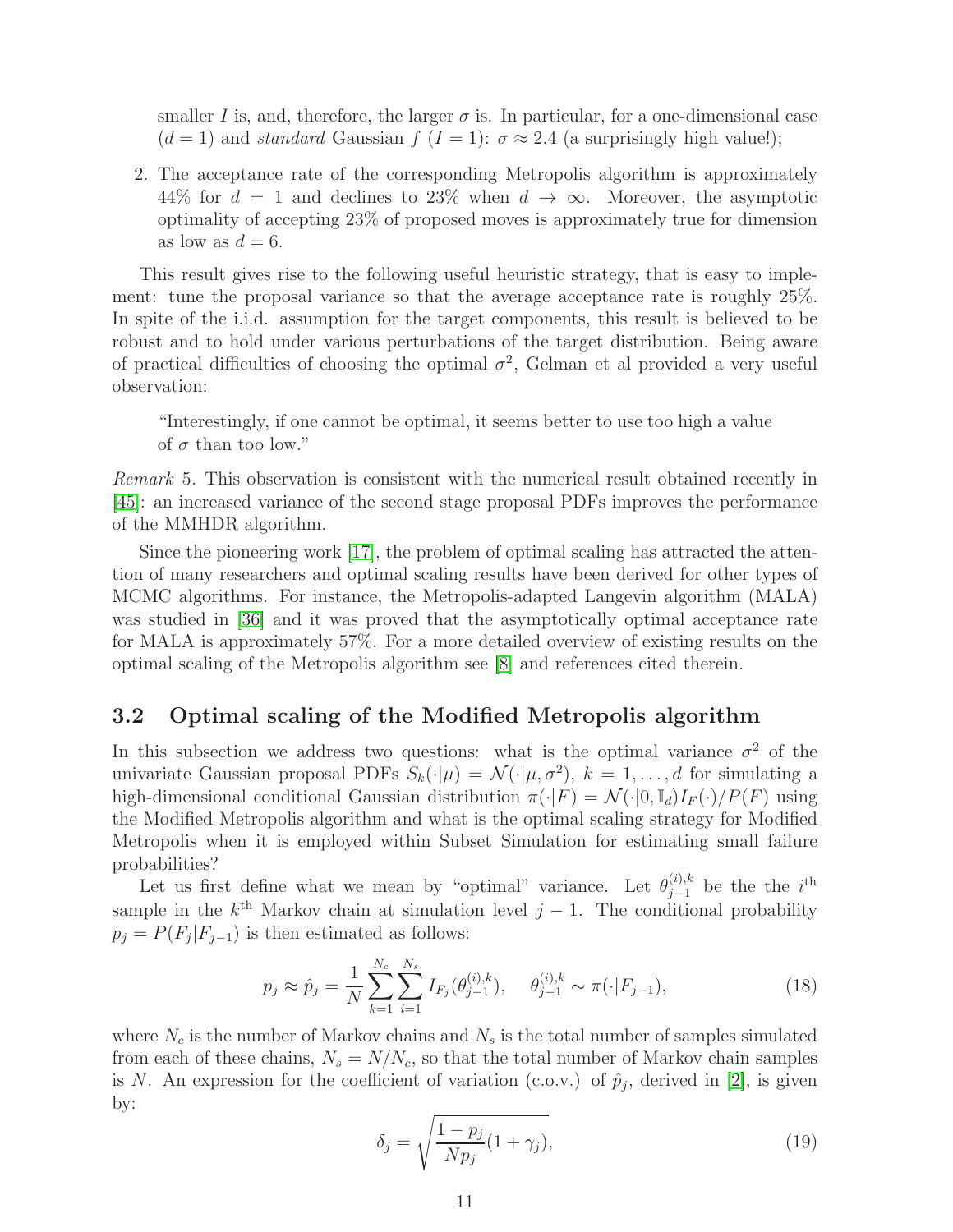where

<span id="page-11-0"></span>
$$
\gamma_j = 2 \sum_{i=1}^{N_s - 1} \left( 1 - \frac{i}{N_s} \right) \frac{R_j^{(i)}}{R_j^{(0)}},\tag{20}
$$

and

$$
R_j^{(i)} = \mathbb{E}[I_{F_j}(\theta_{j-1}^{(1),k})I_{F_j}(\theta_{j-1}^{(1+i),k})] - p_j^2
$$
\n(21)

is the autocovariance of the stationary stochastic process  $X(i) = I_{F_j}(\theta_{j-1}^{(i),k})$  $j_{-1}^{(i),\kappa}$  at lag *i*. The term  $\sqrt{(1-p_j)/Np_j}$  in [\(19\)](#page-10-1) is the c.o.v. of the MCS estimator with N independent samples. The c.o.v. of  $\hat{p}_i$  can thus be considered as the one in MCS with an effective number of independent samples  $N/(1 + \gamma_i)$ . The efficiency of the estimator using dependent MCMC samples  $(\gamma_i > 0)$  is therefore reduced compared to the case when the samples are independent ( $\gamma_j = 0$ ). Hence,  $\gamma_j$  given by [\(20\)](#page-11-0) can be considered as a measure of correlation between the states of a Markov chain and smaller values of  $\gamma_j$  imply higher efficiency.

Remark 6. Formula [\(19\)](#page-10-1) was derived assuming that the Markov chain generated according to MMA is ergodic and that the samples generated by different chains are uncorrelated through the indicator function, i.e.  $\mathbb{E}[I_{F_j}(\theta)I_{F_j}(\theta')] - p_j^2 = 0$  if  $\theta$  and  $\theta'$  are from different chains. The latter, however, may not be always true, since the seeds for each chain may be dependent. Nevertheless, the expression in [\(19\)](#page-10-1) provides a useful theoretical description of the c.o.v. of  $\hat{p}_j$ .

Remark 7. The autocovariance sequence  $R_i^{(i)}$  $j^{(i)}$ ,  $i = 0, \ldots, N_s - 1$ , needed for calculation of  $\gamma_j$ , can be estimated using the Markov chain samples at the  $(j-1)$ <sup>th</sup> level by:

$$
R_j^{(i)} \approx \frac{1}{N - iN_c} \sum_{k=1}^{N_c} \sum_{i'=1}^{N_s - i} I_{F_j}(\theta_{j-1}^{(i'),k}) I_{F_j}(\theta_{j-1}^{(i'+i),k}) - \hat{p}_j^2.
$$
 (22)

Note that in general,  $\gamma_i$  depends on the number of samples  $N_s$  in the Markov chain, the conditional probability  $p_j$ , the intermediate failure domains  $F_{j-1}$  and  $F_j$ , and the standard deviation  $\sigma_j$  of the proposal PDFs  $S_k(\cdot | \mu) = \mathcal{N}(\cdot | \mu, \sigma_j^2)$ . According to the "basic" description of the Subset Simulation algorithm given in Section [2,](#page-2-0)  $p_j = p_0$  for all j and  $N_s = 1/p_0$ . The latter, as it has been already mentioned, is not strictly necessary, yet convenient. In this subsection, the value  $p_0$  is chosen to be 0.1, as in the original paper [\[2\]](#page-23-0). In this setting,  $\gamma_j$  depends only on the standard deviation  $\sigma_j$  and the geometry of  $F_{j-1}$  and  $F_j$ . For a given reliability problem (i.e. for a given performance function g that defines domains  $F_j$  for all j),  $\sigma_j^{\text{opt}}$  $j_j^{\text{opt}}$  is said to be the *optimal spread* of the proposal PDFs at level j, if it minimizes the value of  $\gamma_j$ :

$$
\sigma_j^{\text{opt}} = \arg\min_{\sigma_j > 0} \gamma_j(\sigma_j) \tag{23}
$$

We will refer to  $\gamma_j = \gamma_j(\sigma_j)$  as  $\gamma$ -efficiency of the Modified Metropolis algorithm with proposal PDFs  $\mathcal{N}(\cdot | \mu, \sigma_j^2)$  at level j.

Consider two examples of the sequence of intermediate failure domains.

**Example 1** (Exterior of a ball). Let  $\theta = re \in \mathbb{R}^d$ , where e is a unit vector and  $r = ||\theta||$ . For many reasonable performance functions g, if r is large enough, then  $\theta \in F = \{ \theta \in$  $\mathbb{R}^d$ :  $g(\theta) > b$ , i.e.  $\theta$  is a failure point, regardless of e. Therefore, an exterior of a ball,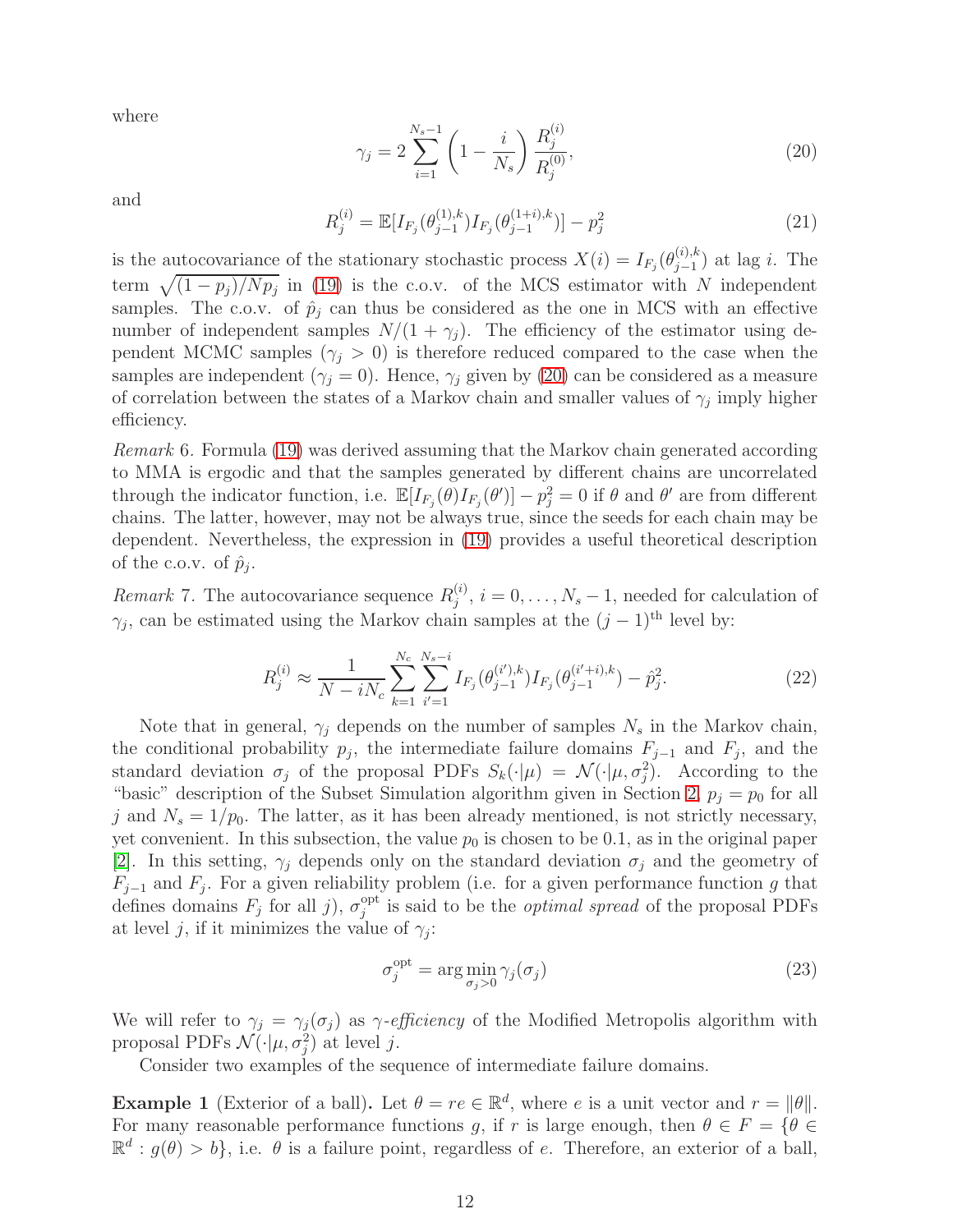$\bar{B}_r = \{\theta \in \mathbb{R}^d : \|\theta\| \geq r\}$ , can serve as an idealized model of many failure domains. Define the intermediate failure domains as follows:

$$
F_j = \bar{B}_{r_j},\tag{24}
$$

where the radii  $r_j$  are chosen such that  $P(F_j|F_{j-1}) = p_0$ , i.e  $r_j^2 = F_{\chi^2_{d}}^{-1}$  $\chi_d^{-1}(1-p_0^{-j})$  $\binom{-\jmath}{0}$ , where  $F_{\chi_d^2}$ denotes the cumulative distribution function (CDF) of the chi-square distribution with  $d$ degrees of freedom. The dimension  $d$  is chosen to be  $10^3$ .

Example 2 (Linear case). Consider a linear reliability problem with performance function  $g(\theta) = a^T \theta + b$ , where  $a \in \mathbb{R}^d$  and  $b \in \mathbb{R}$  are fixed coefficients. The corresponding intermediate failure domains  $F_i$  are half-spaces defined as follows:

$$
F_j = \{ \theta \in \mathbb{R}^d : \langle \theta, e_a \rangle \ge \beta_j \},\tag{25}
$$

where  $e_a = \frac{a}{\|a\|}$  $\frac{a}{\|a\|}$  is the unit normal to the hyperplane specified by g, and the values of  $\beta_j$ are chosen such that  $P(F_j|F_{j-1}) = p_0$ , i.e  $\beta_j = \Phi^{-1}(1 - p_0^{-j})$  $_{0}^{-j}$ ), where  $\Phi$  denotes the CDF of the standard normal distribution. The dimension  $d$  is chosen to be  $10^3$ .

For both examples,  $\gamma_j$  as a function of  $\sigma_j$  is plotted in Fig. [3](#page-28-0) and the approximate values of the optimal spread  $\sigma_i^{\text{opt}}$  $j_j^{\text{opt}}$  are given in Table 1 for simulation levels  $j = 1, \ldots, 6$ . As expected, the optimal spread  $\sigma_j^{\text{opt}}$  decreases when j increases, and based on the numerical values in Table 1,  $\sigma_i^{\text{opt}}$  $j_j^{\text{opt}}$  seems to converge to approximately 0.3 and 0.4 in Example 1 and 2, respectively. The following properties of the function  $\gamma_j = \gamma_j(\sigma_j)$  are worth mentioning:

- (i)  $\gamma_j$  increases very rapidly, when  $\sigma_j$  goes to zero;
- (ii)  $\gamma_j$  has a deep trough around the optimal value  $\sigma_j^{\text{opt}}$  $j^{\text{opt}}$ , when j is large (e.g.,  $j \geq 4$ ).

Interestingly, these observations are consistent with the statement given in [\[17\]](#page-24-11) and cited above: if one cannot be optimal (due to (ii), it is indeed difficult to achieve optimality), it is better to use too high a value of  $\sigma_j$  than too low.

The question of interest now is what gain in efficiency can we achieve for a proper scaling of the Modified Metropolis algorithm when calculating small failure probabilities? We consider the following values of failure probability:  $p_F = 10^{-k}$ ,  $k = 2, ..., 6$ . The c.o.v. of the failure probability estimates obtained by Subset Simulation are given in Fig. [4](#page-29-0) and Fig. [5](#page-30-0) for Examples 1 and 2, respectively. The dashed (solid) curves correspond to the case when  $N = 300 (N = 1000)$  samples are used per each intermediate failure region. For estimation of each value of the failure probability, two different MMAs are used within SS: the optimal algorithm with  $\sigma_j = \sigma_j^{\text{opt}}$  $j_j^{\text{opt}}$  (marked with stars); and the reference algorithm with  $\sigma_j = 1$  (marked with squares). The corresponding c.o.v's are denoted by  $\delta_{\text{opt}}$  and  $\delta_1$ , respectively. From Fig. [4](#page-29-0) and Fig. [5](#page-30-0) it follows that the smaller  $p_F$ , the more important to scale MMA optimally. When  $p_F = 10^{-6}$ , the optimal c.o.v  $\delta_{\text{opt}}$  is approximately 80% of the reference c.o.v.  $\delta_1$  for both examples, when  $N = 1000$ .

Despite its obvious usefulness, the optimal scaling of the Modified Metropolis algorithm is difficult to achieve in practice. First, as shown in Table 1, the values of the optimal spread  $\sigma_i^{\text{opt}}$  $j_j^{\text{opt}}$  are different for different reliability problems. Second, even for a given reliability problem, to find  $\sigma_i^{\text{opt}}$  $j_j^{\text{opt}}$  is computationally expensive because of property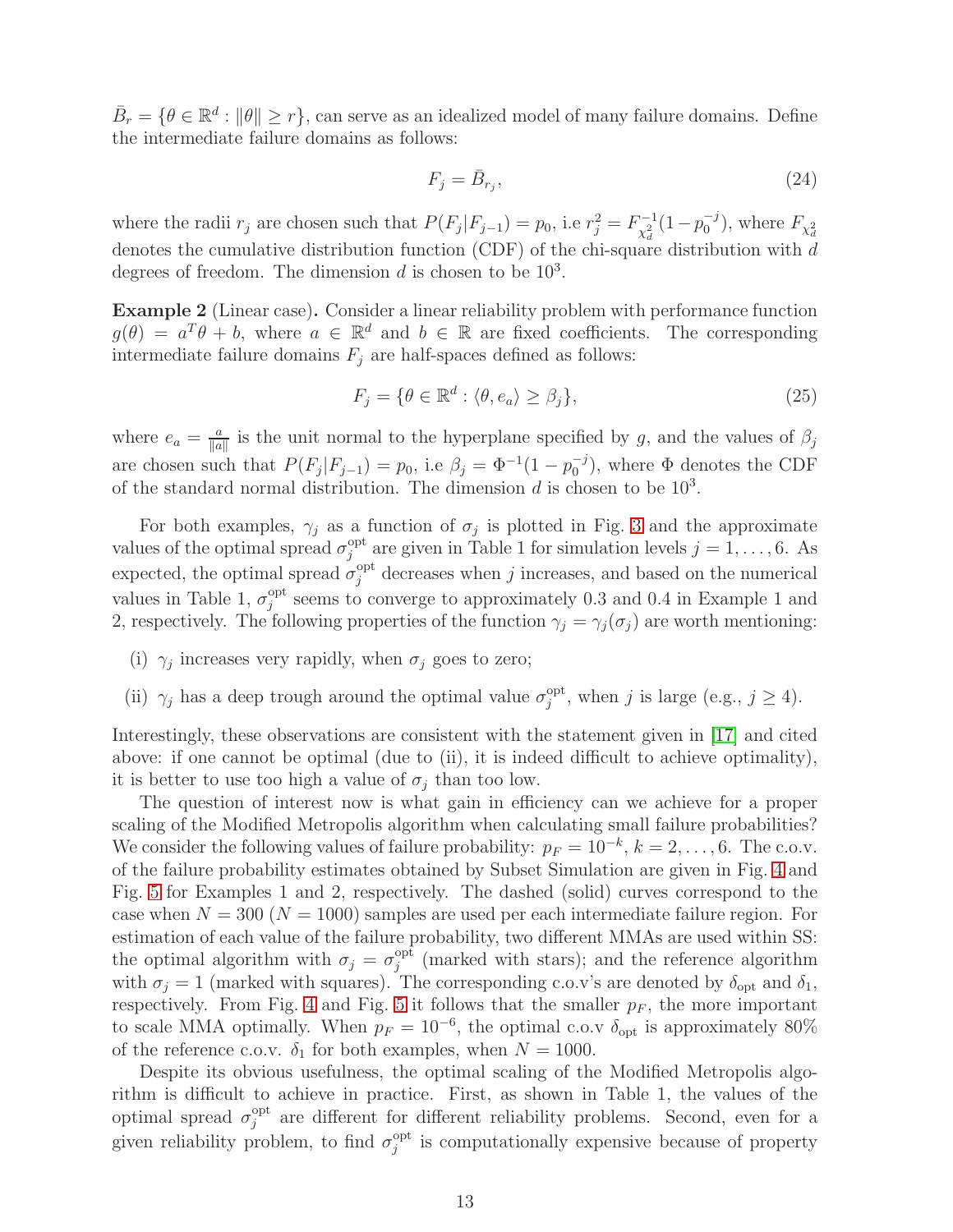(ii) of  $\gamma_j$ ; and our simulation results show that the qualitative properties (i) and (ii) generally hold for different reliability problems, not only for Examples 1 and 2. Therefore, we look for heuristic to choose  $\sigma_i$  that is easy to implement and yet gives near optimal behavior.

It has been recognized for a long time that, when using an MCMC algorithm, it is useful to monitor its acceptance rate. Both  $\gamma$ -efficiency  $\gamma_j$  and the acceptance rate  $\rho_j$  at level j depend on  $\sigma_j$ . For Examples 1 and 2, the approximate values of the acceptance rate that corresponds to the reference value  $\sigma_j = 1$  and the optimal spread  $\sigma_j = \sigma_j^{\text{opt}}$  $j^{\text{opt}}$  are given in Table 2;  $\gamma_j$  as a function of  $\rho_j$  is plotted in Fig. [6,](#page-31-0) for simulation levels  $j = 1, \ldots, 6$ . A key observation is that, contrary to (ii),  $\gamma_j$  is very flat around the optimal acceptance rate  $\rho_i^{\text{opt}}$  $j_j^{\text{opt}}$ , which is defined as the acceptance rate that corresponds to the optimal spread, i.e.  $\rho_j^{\text{opt}} = \rho_j(\sigma_j^{\text{opt}})$  $j<sup>opt</sup>$ ). Furthermore, according to our simulation results this behavior is typical, and not specific just for the considered examples. This observation gives rise to the following heuristic scaling strategy:

### At simulation level  $j \geq 1$  select  $\sigma_j$  such that the corresponding acceptance rate  $\rho_j$  is between  $30\%$  and  $50\%.$

This strategy is easy to implement in the context of Subset Simulation. At each simulation level  $j$ ,  $N_c$  Markov chains are generated. Suppose, we do not know the optimal spread  $\sigma_i^{\text{opt}}$ <sup>opt</sup> for our problem. We start with a reference value, say  $\sigma_j^{1:n} = 1$ , for the first  $n$  chains. Based only on these  $n$  chains, we calculate the corresponding acceptance rate  $\rho_j^{1:n}$ . If  $\rho_j^{1:n}$  is too low (i.e. it is smaller than 30%) we decrease the spread and use  $\sigma_j^{n+1:2n} < \sigma_j^{1:n}$  for the next n chains. If  $\rho_j^{1:n}$  is too large (i.e. it is larger than 50%) we increase the spread and use  $\sigma_j^{n+1:2n} > \sigma_j^{1:n}$  for the next n chains. We proceed like this until all  $N_c$  Markov chains have been generated. Note that according to this procedure,  $\sigma_j$  is kept constant within a single chain and it is changed only between chains. Hence the Markovian property is not destroyed. The described strategy guaranties that the corresponding scaling on the Modified Metropolis algorithm is nearly optimal.

## <span id="page-13-0"></span>4 Optimal choice of conditional failure probability  $p_0$

The parameter  $p_0$  governs how many intermediate failure domains  $F_i$  are needed to reach the target failure domain  $F$ , which in turn affects the efficiency of Subset Simulation. A very small value of the conditional failure probability means that fewer intermediate levels are needed to reach  $F$  but it results in a very large number of samples  $N$  needed at each level for accurate estimation of the small conditional probabilities  $p_j = P(F_j|F_{j-1})$ . In the extreme case when  $p_0 \leq p_F$ , Subset Simulation reduces to the standard Monte Carlo simulation. On the other hand, increasing the value of  $p_0$  will mean fewer samples are needed for accurate estimation at each level but it will increase the number of intermediate conditional levels  $m$ . In this section we provide a theoretical basis for the optimal value of the conditional failure probability.

We wish to choose the value  $p_0$  such that the coefficient of variation (c.o.v) of the failure probability estimator  $\hat{p}_F^{SS}$  is as small as possible, for the same total number of samples. In [\[2\]](#page-23-0), an analysis of the statistical properties of the Subset Simulation estimator is given. If the conditional failure domains are chosen so that the corresponding estimates of the conditional probabilities are all equal to  $p_0$  and the same number of samples N is used in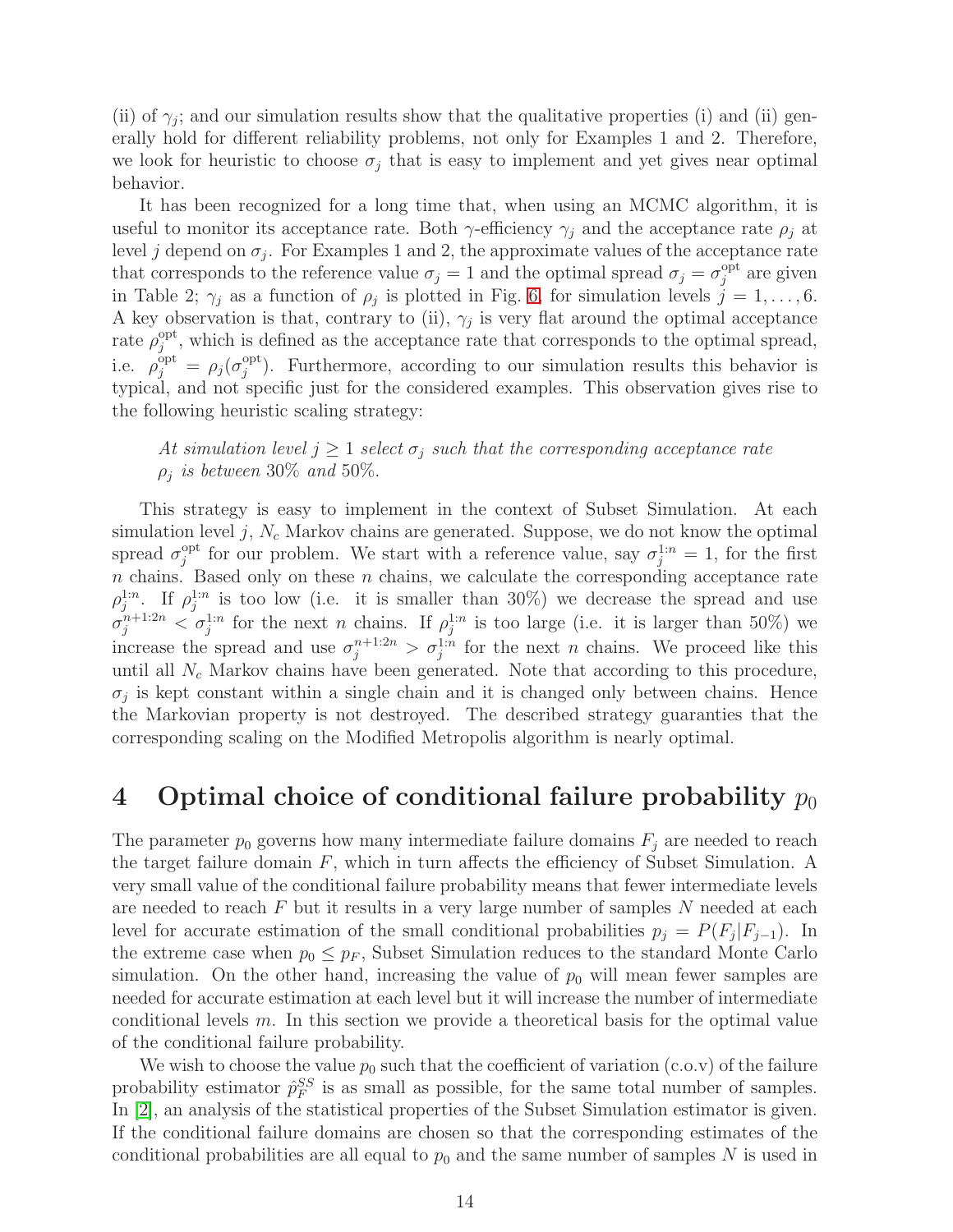the simulation at each conditional level, then the c.o.v. of the estimator  $\hat{p}_F^{SS}$  for a failure probability  $p_F = p_0^m$  (requiring m conditional levels) is approximated by

<span id="page-14-1"></span>
$$
\delta^2 \approx \frac{m(1 - p_0)}{N p_0} (1 + \bar{\gamma}),\tag{26}
$$

where  $\bar{\gamma}$  is the average correlation factor over all levels (assumed to be insensitive to  $p_0$ ) that reflects the correlation among the MCMC samples in each level and depends on the choice of the spread of the proposal PDFs. Since the total number of samples  $N_T = mN$ and the number of conditional levels  $m = \log p_F / \log p_0$ , [\(26\)](#page-14-1) can be rewritten as follows:

<span id="page-14-2"></span>
$$
\delta^2 \approx \frac{1 - p_0}{p_0 (\log p_0)^2} \times \frac{(\log p_F)^2}{N_T} (1 + \bar{\gamma}).
$$
\n(27)

Note that for given target failure probability  $p_F$  and the total number of samples  $N_T$ , the second factor in  $(27)$  does not depend on  $p_0$ . Thus, minimizing the first factor to minimize the c.o.v.  $\delta$  yields the optimal value as  $p_0^{opt} \approx 0.2$ . Figure [7](#page-32-0) shows the variation of  $\delta$  as a function of  $p_0$  according to [\(27\)](#page-14-2) for  $p_F = 10^{-3}$ ,  $N_T = 2000$ , and  $\bar{\gamma} = 0, 2, 4, 6, 8, 10$ . This figure indicates that  $\delta$  is relatively insensitive to  $p_0$  around its optimal value. Note that the shape of the trend is invariant with respect to  $p_F$ ,  $N_T$  and  $\bar{\gamma}$  because their effects are multiplicative. The figure shows that choosing  $0.1 \leq p_0 \leq 0.3$  will practically lead to similar efficiency and it is not necessary to fine tune the value of the conditional failure probability  $p_0$  as long as Subset Simulation is implemented properly.

## <span id="page-14-0"></span>5 Bayesian Post-Processor for Subset Simulation

In this section we develop a Bayesian post-processor SS+ for the original Subset Simulation algorithm described in Section [2,](#page-2-0) that provides more information about the value of  $p_F$  than a single point estimate.

Recall that in SS the failure probability  $p_F$  is represented as a product of conditional probabilities  $p_j = P(F_j|F_{j-1})$ , each of which is estimated using [\(6\)](#page-3-1) for  $j = 1$  and [\(12\)](#page-5-0) for  $j = 2, \ldots, m$ . Let  $n_j$  denote the number of samples  $\theta_{j-1}^{(1)}$  $j_{j-1}^{(1)}, \ldots, \theta_{j-1}^{(N)}$  that belong to subset  $F_j$ . The estimate for probability  $p_j$  is then:

<span id="page-14-3"></span>
$$
\hat{p}_j = \frac{n_j}{N} \tag{28}
$$

and the estimate for the failure probability defined by [\(1\)](#page-1-0) is:

<span id="page-14-4"></span>
$$
\hat{p}_F^{SS} = \prod_{j=1}^m \hat{p}_j = \prod_{j=1}^m \frac{n_j}{N}.
$$
\n(29)

In order to construct a Bayesian post-processor for SS, we have to replace the frequentist estimates [\(28\)](#page-14-3) in [\(29\)](#page-14-4) by their Bayesian analogs. In other words, we have to treat all  $p_1, \ldots, p_m$  and  $p_F$  as *stochastic variables* and, following the Bayesian approach, proceed as follows:

1. Specify prior PDFs  $p(p_j)$  for all  $p_j = P(F_j|F_{j-1}), j = 1, \ldots, m;$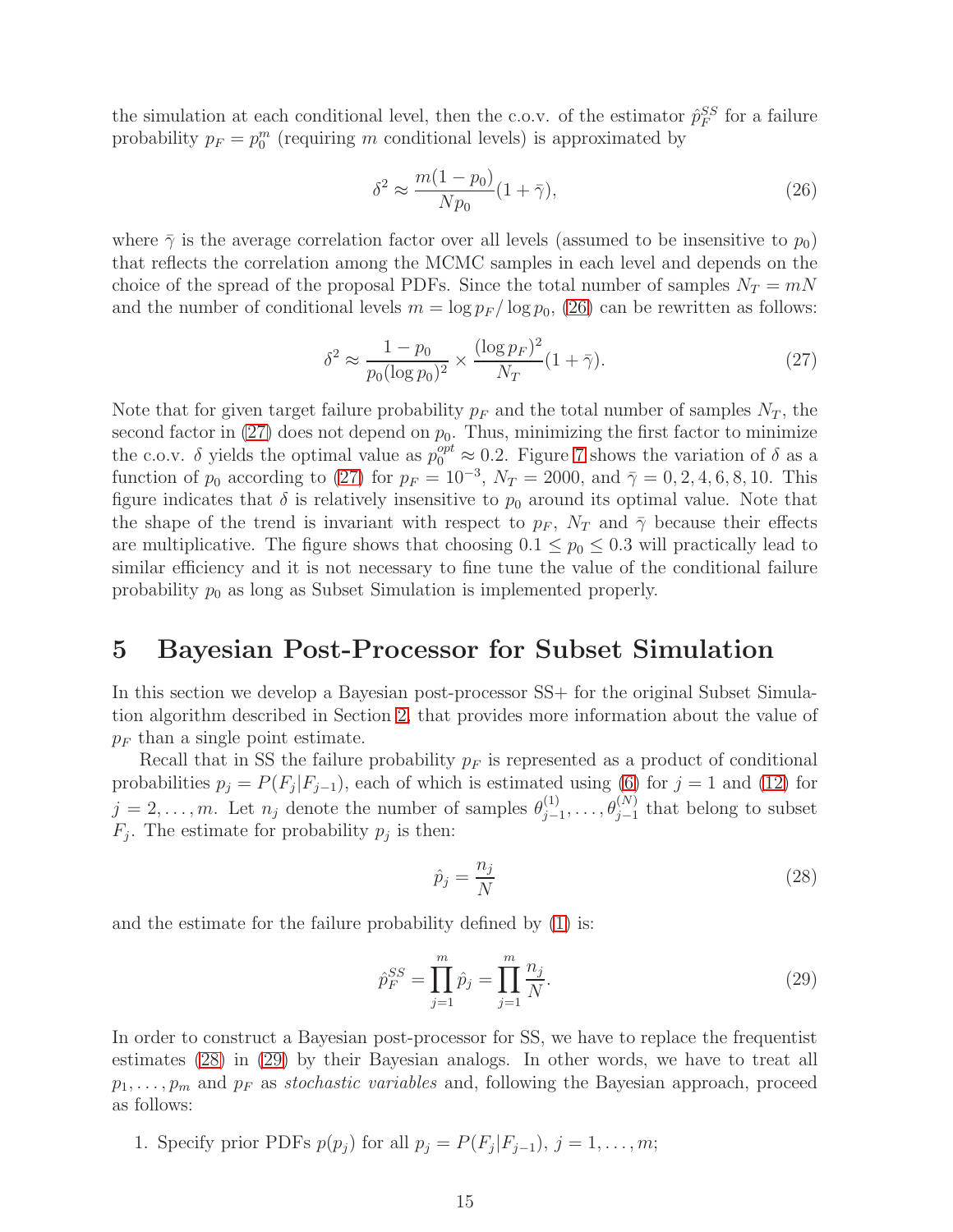- 2. Update each prior PDF, using new data  $\mathcal{D}_{j-1} = \{ \theta_{j-1}^{(1)} \}$  $_{j-1}^{(1)}, \ldots, \theta_{j-1}^{(N)} \sim \pi(\cdot|F_{j-1})\},$  i.e. find the posterior PDFs  $p(p_j | \mathcal{D}_{j-1})$  via Bayes' theorem;
- 3. Obtain the posterior PDF  $p(p_F | \bigcup_{j=0}^{m-1} \mathcal{D}_j)$  of  $p_F = \prod_{j=1}^m p_j$  from  $p(p_1 | \mathcal{D}_0), \ldots$ ,  $p(p_m|\mathcal{D}_{m-1}).$

Remark 8. The term "stochastic variable" is used rather then "random variable" to emphasize that it is a variable whose value is uncertain, not random, based on the limited information that we have available, and for which a probability model is chosen to describe the relative plausibility of each of its possible values [\[7,](#page-23-11) [21\]](#page-24-8). The failure probability  $p_F$  is a constant given by [\(1\)](#page-1-0) which lies in [0, 1] but its exact value is unknown because the integral cannot be evaluated exactly, and so we quantify the plausibility of its values based on the samples that probe the performance function g.

To choose the prior distribution for each  $p_j$ , we use the *Principle of Maximum Entropy* (PME), introduced by Jaynes [\[19\]](#page-24-12). The PME postulates that, subject to specified constraints, the prior PDF  $p$  which should be taken to represent the prior state of knowledge is the one that gives the largest measure of uncertainty, i.e. maximizes Shannon's entropy which for a continuous variable is given by  $H(p) = -\int_{-\infty}^{\infty} p(x) \log p(x) dx$ . Since the set of all possible values for each stochastic variable  $p_j$  is the unit interval, we impose this as the only constraint for  $p(p_i)$ , i.e. supp  $p(p_i) = [0, 1]$ . It is well known that the uniform distribution is the maximum entropy distribution among all continuous distributions on  $[0, 1]$ , so

$$
p(p_j) = 1, \quad 0 \le p_j \le 1. \tag{30}
$$

Remark 9. We could choose a more informative prior PDF, perhaps based on previous experience with the failure probabilities for similar systems. If the amount of data is large (i.e. N is large), however, then the effect of the prior PDF on the posterior PDF will be negligible if the likelihood function has a unique global maximum. This phenomenon is usually referred to in the literature as the "stability" or "robustness" of Bayesian estimation.

Since initial samples  $\theta_0^{(1)}$  $\theta_0^{(1)}, \ldots, \theta_0^{(N)}$  are i.i.d. according to  $\pi$ , the sequence of zeros and ones,  $I_{F_1}(\theta_0^{(1)})$  $\binom{10}{0},\ldots,I_{F_1}(\theta_0^{(N)})$  $\binom{N}{0}$ , can be considered as Bernoulli trials and, therefore, the likelihood function  $p(\mathcal{D}_0|p_1)$  is a binomial distribution where  $\mathcal{D}_0$  consists of the number of  $F_1$ -failure samples  $n_1 = \sum_{k=1}^{N} I_{F_1}(\theta_0^{(k)})$  $\binom{K}{0}$  and the total number of samples is N. Hence, the posterior distribution of  $p_1$  is the beta distribution  $\mathcal{B}e(n_1 + 1, N - n_1 + 1)$  (e.g. [\[16\]](#page-24-13)) with parameters  $(n_1 + 1)$  and  $(N - n_1 + 1)$ , i.e.

<span id="page-15-0"></span>
$$
p(p_1|\mathcal{D}_0) = \frac{p_1^{n_1}(1-p_1)^{N-n_1}}{\mathcal{B}(n_1+1, N-n_1+1)},
$$
\n(31)

which is actually the original Bayes' result [\[6\]](#page-23-6). The beta function B in [\(31\)](#page-15-0) is a normalizing constant. If  $j \geq 2$ , all MCMC samples  $\theta_{j-}^{(1)}$  $j_{j-1}^{(1)}, \ldots, \theta_{j-1}^{(N)}$  are distributed according to  $\pi(\cdot|F_{j-1})$ , however, they are not independent. Nevertheless, analogously to the frequentist case, where we used these samples for statistical averaging [\(12\)](#page-5-0) as if they were i.i.d., we can use an expression similar to [\(31\)](#page-15-0) as a good approximation for the posterior PDF  $p(p_j | \mathcal{D}_{j-1})$  for  $j \ge 2$ , so:

<span id="page-15-1"></span>
$$
p(p_j|\mathcal{D}_{j-1}) \approx \frac{p_j^{n_j}(1-p_j)^{N-n_j}}{\text{B}(n_j+1, N-n_j+1)}, \quad j \ge 1,
$$
\n(32)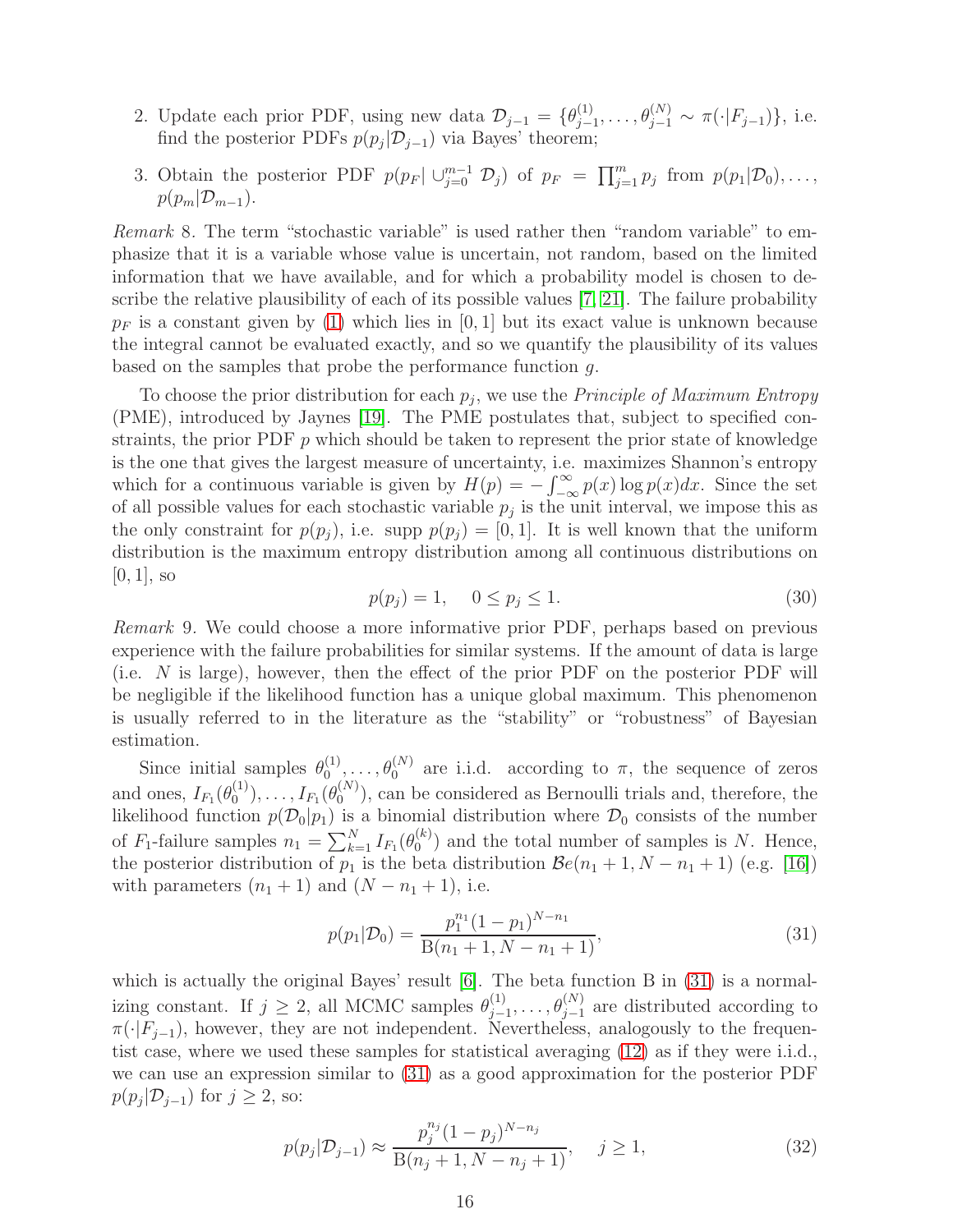where  $n_j = \sum_{k=1}^{N} I_{F_j}(\theta_{j-1}^{(k)})$  $j_{j-1}^{(k)}$ ) is the number of  $F_j$ -failure samples. Note that in Subset Simulation the MCMC samples  $\theta_{i-}^{(1)}$  $\theta_{j-1}^{(1)}, \ldots, \theta_{j-1}^{(N)}$  consist of the states of multiple Markov chains with different initial seeds obtained from previous conditional levels. This makes the approximation [\(32\)](#page-15-1) more accurate in comparison with the case of a single chain.

Remark 10. It is important to highlight that using the r.h.s of [\(32\)](#page-15-1) as the posterior PDF  $p(p_j | \mathcal{D}_{j-1})$  is equivalent to considering samples  $\theta_{j-1}^{(1)}$  $j_{j-1}^{(1)}, \ldots, \theta_{j-1}^{(N)}$  as independent. This probability model ignores information that the samples are generated by an MCMC algorithm, just as it ignores the fact that the random number generator used to generate these samples is, in fact, a completely deterministic procedure. One corollary of this neglected information is that generally  $\delta_{p(p_F)} < \delta_{\hat{p}_F^S}$ , where  $\delta_{p(p_F)}$  is the c.o.v. of the posterior PDF of  $p_F$  and  $\delta_{\hat{p}_F^{SS}}$  is the c.o.v. of the original SS estimator  $\hat{p}_F^{SS}$  (see also the numerical examples in Section [6\)](#page-19-0). Notice, however, that the two c.o.v.s are fundamentally different:  $\delta_{p(p_F)}$  is defined based on samples generated from a single run of SS, while the frequentist c.o.v.  $\delta_{\hat{p}_F^{SS}}$  is defined based on repeated runs of SS (an infinite number of them!).

The last step is to find the PDF of the product of stochastic variables  $p_F = \prod_{j=1}^m p_j$ , given the distributions of all factors  $p_j$  by [\(32\)](#page-15-1).

Remark 11. Products of random (or stochastic) variables play a central role in many different fields such as physics (interactive particle systems), number theory (asymptotic properties of arithmetical functions), statistics (asymptotic distributions of order statistics), etc. The theory of products of random variables is well covered in [\[15\]](#page-23-12).

In general, to find the distribution of a product of stochastic variables is a non-trivial task. A well-known result is Rohatgi's formula [\[37\]](#page-25-8): if  $X_1$  and  $X_2$  are continuous stochastic variables with joint PDF  $f_{X_1,X_2}$ , then the PDF of  $Y = X_1X_2$  is

$$
f_Y(y) = \int_{-\infty}^{+\infty} f_{X_1, X_2} \left( x, \frac{y}{x} \right) \frac{1}{|x|} dx.
$$
 (33)

This result is straightforward to derive but it is difficult to implement, especially when the number of stochastic variables is more than two. In the special case of a product of independent beta variables, Tang and Gupta [\[40\]](#page-25-9) derived an exact representation for the PDF and provided a recursive formula for computing the coefficients of this representation.

**Theorem 1** (Tang and Gupta, [\[40\]](#page-25-9)). Let  $X_1, \ldots, X_m$  be independent beta variables,  $X_i \sim$  $\mathcal{B}e(a_j,b_j),$  and  $Y=X_1X_2\ldots X_m,$  then the probability density function of  $Y$  can be written as follows:

<span id="page-16-0"></span>
$$
f_Y(y) = \left(\prod_{j=1}^m \frac{\Gamma(a_j + b_j)}{\Gamma(a_j)}\right) y^{a_m - 1} (1 - y)^{\sum_{j=1}^m b_j - 1} \cdot \sum_{r=0}^\infty \sigma_r^{(m)} (1 - y)^r, \quad 0 < y < 1,\tag{34}
$$

where  $\Gamma$  is the gamma function and coefficients  $\sigma_r^{(m)}$  are defined by the following recurrence relation:

$$
\sigma_r^{(k)} = \frac{\Gamma(\sum_{j=1}^{k-1} b_j + r)}{\Gamma(\sum_{j=1}^k b_j + r)} \sum_{s=0}^r \frac{(a_k + b_k - a_{k-1})_s}{s!} \sigma_{r-s}^{(k-1)}, \quad r = 0, 1, \dots, \quad k = 2, \dots, m,
$$
 (35)

with initial values

$$
\sigma_0^{(1)} = \frac{1}{\Gamma(b_1)}, \quad \sigma_r^{(1)} = 0 \text{ for } r \ge 1.
$$
\n(36)

Here, for any real number  $\alpha \in \mathbb{R}$ ,  $(\alpha)_s = \alpha(\alpha + 1) \dots (\alpha + s - 1) = \frac{\Gamma(\alpha + s)}{\Gamma(\alpha)}$ .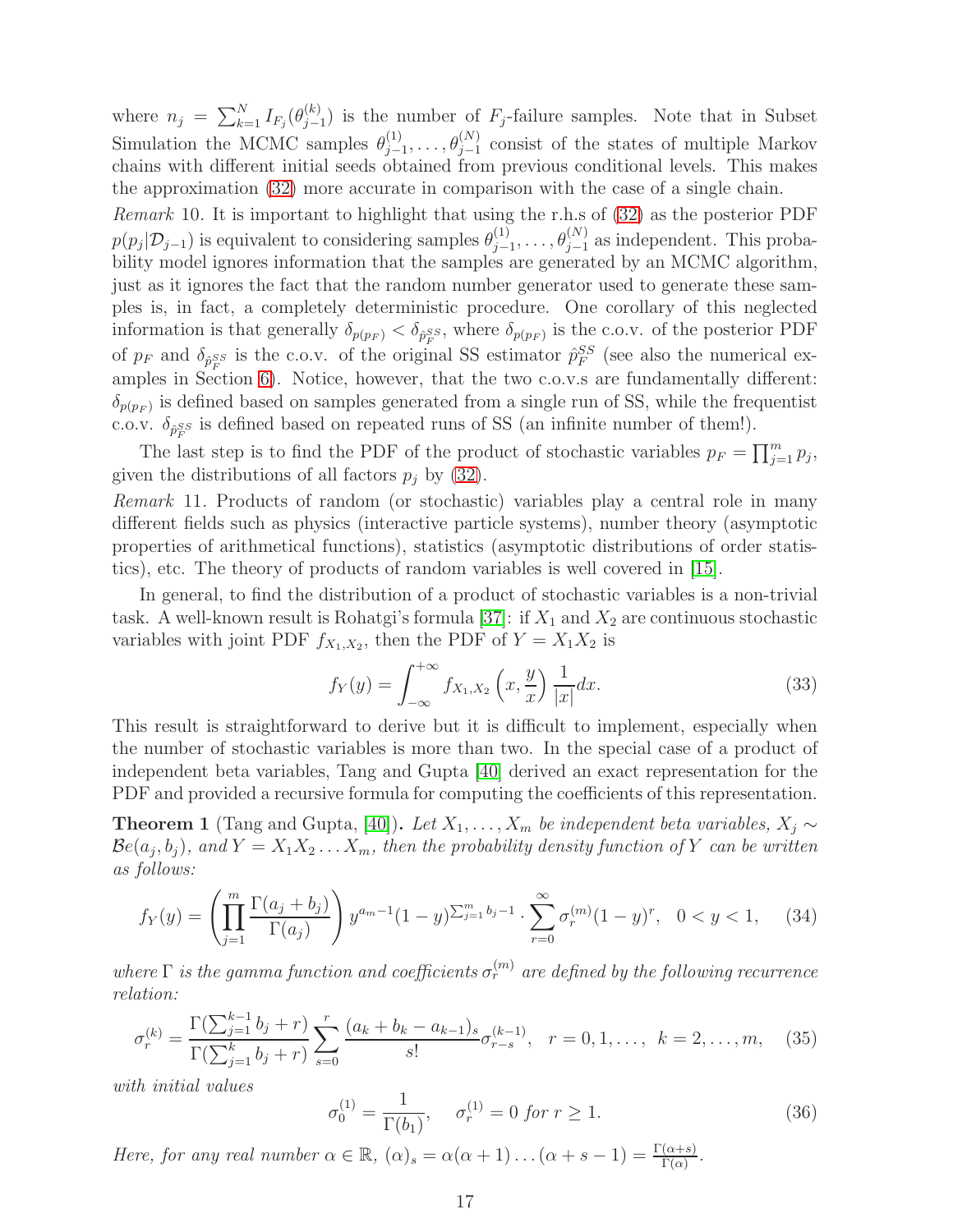We can obtain the posterior PDF of stochastic variable  $p_F$  by applying this theorem to  $p_F = \prod_{j=1}^m p_j$ , where  $p_j \sim \mathcal{B}e(n_j + 1, N - n_j + 1)$ .

Let  $p^{SS+}(p_F | \cup_{j=0}^{m-1} \mathcal{D}_j)$  denote the right-hand side of [\(34\)](#page-16-0) with  $a_j = n_j + 1$  and  $b_j =$  $N - n_j + 1$ , and  $\hat{p}_{MAP}^{SS+}$  be the maximum a posteriori (MAP) estimate, i.e. the mode of  $p^{SS+}\colon$ 

$$
\hat{p}_{MAP}^{SS+} = \arg \max_{p_F \in [0,1]} p^{SS+} (p_F | \cup_{j=0}^{m-1} \mathcal{D}_j). \tag{37}
$$

Since the mode of a product of independent stochastic variables is equal to the product of the modes, and the mode of the beta variable  $X \sim \mathcal{B}e(a, b)$  is  $(a-1)/(a+b-2)$ , we have:

<span id="page-17-2"></span>
$$
\hat{p}_{MAP}^{SS+} = \text{mode}\left(p^{SS+}(p_F \mid \bigcup_{j=0}^{m-1} \mathcal{D}_j)\right) = \prod_{j=1}^{m} \text{mode}\left(p(p_j \mid \mathcal{D}_{j-1})\right) = \prod_{j=1}^{m} \frac{n_j}{N} = \hat{p}_F^{SS}.
$$
 (38)

Thus, the original estimate  $\hat{p}_F^{SS}$  of failure probability obtained in the original Subset Simulation algorithm is just the MAP estimate  $\hat{p}_{MAP}^{SS+}$  corresponding to the PDF  $p^{SS+}$ . This is a consequence of the choice of a uniform prior.

Although  $(34)$  provides an exact expression for the PDF of Y, it contains an infinite sum that must be replaced by a truncated finite sum in actual computations. This means that in applications one has to use an approximation of the posterior PDF  $p^{SS+}$ based on [\(34\)](#page-16-0). An alternative approach is to approximate the distribution of the product  $Y = \prod_{j=1}^{m} X_j$  by a single beta variable  $\tilde{Y} \sim \mathcal{B}e(a, b)$ , where the parameters a and b are chosen so that  $\mathbb{E}[\tilde{Y}] = \mathbb{E}[Y]$  and  $\mathbb{E}[\tilde{Y}^k]$  is as close to  $\mathbb{E}[Y^k]$  as possible for  $2 \le k \le K$ , for some fixed K. This idea was first proposed in  $[42]$ . In general, the product of beta variables does not follow the beta distribution, nevertheless, it was shown in [\[13\]](#page-23-13) that the product can be accurately approximated by a beta variable even in the case of  $K = 2$ .

**Theorem 2** (Fan, [\[13\]](#page-23-13)). Let  $X_1, \ldots, X_m$  be independent beta variables,  $X_j \sim \mathcal{B}e(a_j, b_j)$ , and  $Y = X_1X_2...X_m$ , then Y is approximately distributed as  $\tilde{Y} \sim \mathcal{B}e(a, b)$ , where

<span id="page-17-0"></span>
$$
a = \mu_1 \frac{\mu_1 - \mu_2}{\mu_2 - \mu_1^2}, \quad b = (1 - \mu_1) \frac{\mu_1 - \mu_2}{\mu_2 - \mu_1^2},
$$
\n(39)

and

$$
\mu_1 = \mathbb{E}[Y] = \prod_{j=1}^m \frac{a_j}{a_j + b_j}, \quad \mu_2 = \mathbb{E}[Y^2] = \prod_{j=1}^m \frac{a_j(a_j + 1)}{(a_j + b_j)(a_j + b_j + 1)}.
$$
 (40)

It is easy to check that if  $\tilde{Y} \sim \mathcal{B}e(a, b)$  with a and b given by [\(39\)](#page-17-0), then the first two moments of stochastic variables Y and  $\tilde{Y}$  coincide, i.e.  $\mathbb{E}[\tilde{Y}] = \mathbb{E}[Y]$  and  $\mathbb{E}[\tilde{Y}^2] = \mathbb{E}[Y^2]$ . The accuracy of the approximation  $Y \sim \mathcal{B}e(a, b)$  is discussed in [\[13\]](#page-23-13).

Using Theorem 2, we can therefore approximate the posterior distribution  $p^{SS+}$  of stochastic variable  $p_F$  by the beta distribution as follows:

<span id="page-17-1"></span>
$$
p^{SS+}(p_F|\cup_{j=0}^{m-1} \mathcal{D}_j) \approx \tilde{p}^{SS+}(p_F|\cup_{j=0}^{m-1} \mathcal{D}_j) = \mathcal{B}e(p_F|a,b), \text{ i.e. } p_F \sim \mathcal{B}e(a,b), \quad (41)
$$

where

$$
a = \frac{\prod_{j=1}^{m} \frac{n_j+1}{N+2} \left(1 - \prod_{j=1}^{m} \frac{n_j+2}{N+3}\right)}{\prod_{j=1}^{m} \frac{n_j+2}{N+3} - \prod_{j=1}^{m} \frac{n_j+1}{N+2}}, \quad b = \frac{\left(1 - \prod_{j=1}^{m} \frac{n_j+1}{N+2}\right) \left(1 - \prod_{j=1}^{m} \frac{n_j+2}{N+3}\right)}{\prod_{j=1}^{m} \frac{n_j+2}{N+3} - \prod_{j=1}^{m} \frac{n_j+1}{N+2}}.
$$
(42)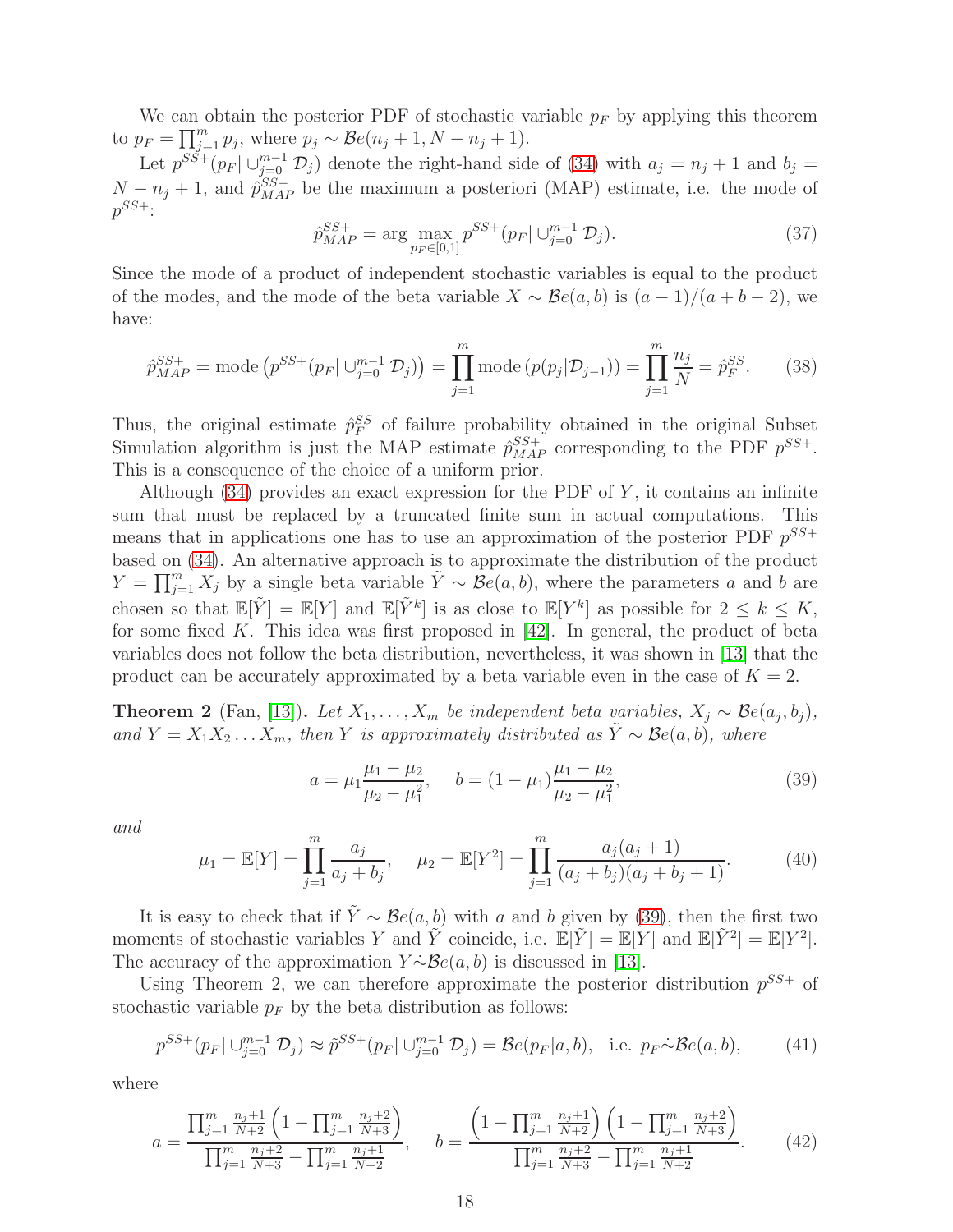Since the first two moments of  $p^{SS+}$  and  $\tilde{p}^{SS+}$  are equal (this also means the c.o.v. of  $p^{SS+}$  and  $\tilde{p}^{SS+}$  are equal), we have:

$$
\mathbb{E}_{\tilde{p}^{SS+}}[p_F] = \mathbb{E}_{p^{SS+}}[p_F] = \prod_{j=1}^{m} \mathbb{E}_{p(p_j|\mathcal{D}_{j-1})}[p_j] = \prod_{j=1}^{m} \frac{n_j+1}{N+2},
$$
\n
$$
\mathbb{E}_{\tilde{p}^{SS+}}[p_F^2] = \mathbb{E}_{p^{SS+}}[p_F^2] = \prod_{j=1}^{m} \mathbb{E}_{p(p_j|\mathcal{D}_{j-1})}[p_j^2] = \prod_{j=1}^{m} \frac{(n_j+1)(n_j+2)}{(N+2)(N+3)}.
$$
\n(43)

<span id="page-18-1"></span>Notice that

<span id="page-18-0"></span>
$$
\lim_{N \to \infty} \mathbb{E}_{\tilde{p}^{SS+}}[p_F] = \lim_{N \to \infty} \hat{p}_F^{SS}, \quad \text{and} \quad \mathbb{E}_{\tilde{p}^{SS+}}[p_F] \approx \hat{p}_F^{SS}, \text{ when } N \text{ is large} \tag{44}
$$

so, the mean value of the approximation  $\tilde{p}^{SS+}$  to the posterior PDF  $p^{SS+}$  is accurately approximated by the original estimate  $\hat{p}_F^{SS}$  of the failure probability  $p_F$ .

Let us now summarize the Bayesian post-processor of Subset Simulation. From the algorithmic point of view, SS+ differs from SS only in the produced output. Instead of a single real number as an estimate of  $p_F$ , SS+ produces the posterior PDF  $p^{SS+}(p_F | U_{j=0}^{m-1})$  $(\mathcal{D}_j)$  of the failure probability, which takes into account both prior information and the sampled data  $\cup_{j=0}^{m-1} \mathcal{D}_j$  generated by SS, while its approximation  $\tilde{p}^{SS+}(p_F | \cup_{j=0}^{m-1} \mathcal{D}_j)$  is more convenient for further computations. The posterior PDF  $p^{SS+}$  and its approximation  $\tilde{p}^{SS+}$ are given by [\(34\)](#page-16-0) and [\(41\)](#page-17-1), respectively, where

$$
n_j = \begin{cases} p_0 N, & \text{if } j < m; \\ N_F, & \text{if } j = m, \end{cases}
$$
 (45)

and m is the total number of intermediate levels in the run of the algorithm. The relationship between SS and SS+ is given by [\(38\)](#page-17-2) and [\(44\)](#page-18-0). Namely, the original estimate  $\hat{p}_F^{SS}$  of the failure probability based on the samples produced by the Subset Simulation algorithm coincides with the MAP estimate corresponding to  $p^{SS+}$ , and it also accurately approximates the mean of  $\tilde{p}^{SS+}$ . Also, the c.o.v. of  $p^{SS+}$  and  $\tilde{p}^{SS+}$  coincide and can be computed using the first two moments in [\(43\)](#page-18-1).

Remark 12. Note that to incorporate the uncertainty in the value of  $p_F$ , one can use the full PDF  $\tilde{p}^{SS+}$  for life-cycle cost analyses, decision making under risk, and so on, rather than just using a point estimate of  $p_F$ . For instance, a performance loss function  $\mathcal L$  often depends on the failure probability. In this case one can calculate an expected loss given by the following integral:

$$
\mathbb{E}[\mathcal{L}(p_F)] = \int_0^1 \mathcal{L}(p_F) \tilde{p}^{SS+}(p_F) dp_F,
$$
\n(46)

which takes into account the uncertainty in the value of the failure probability.

Remark 13. We note that a Bayesian post-processor for Monte Carlo evaluation of the integral [\(1\)](#page-1-0), denoted as MC+, can be obtained as a special case of SS+. The posterior PDF for the failure probability  $p_F$  based on N i.i.d. samples  $\mathcal{D} = \{\theta^{(1)}, \dots, \theta^{(N)}\}$  from  $\pi(\cdot)$  is given by

$$
p^{MC+}(p_F|\mathcal{D}) = \mathcal{B}e(p_F|n+1, N-n+1),\tag{47}
$$

where  $n = \sum_{k=1}^{N} I_F(\theta^{(k)})$  is the number of failure samples.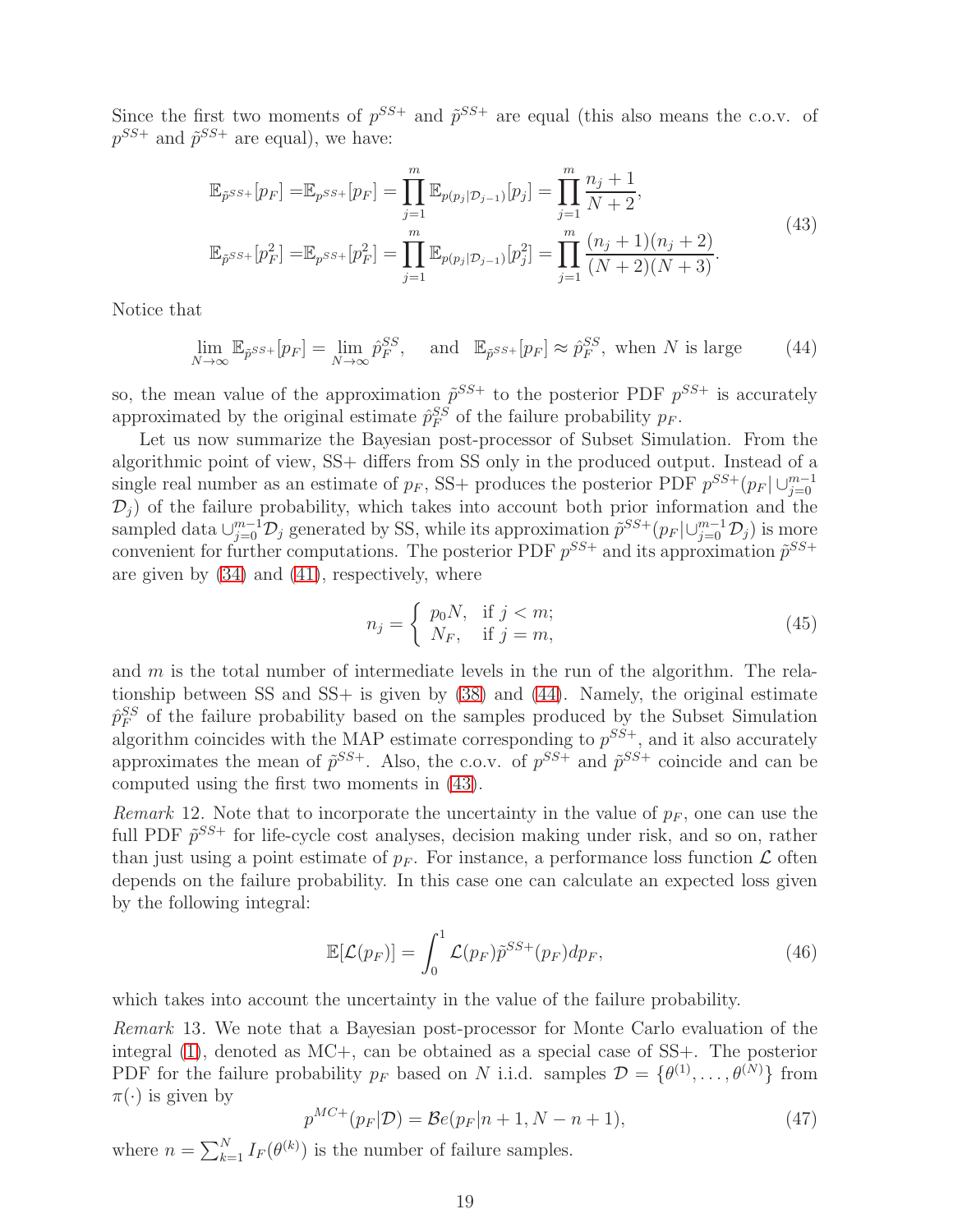## <span id="page-19-0"></span>6 Illustrative Examples

To demonstrate the Bayesian post-processor of Subset Simulation, we consider its application to two different reliability problems: a linear reliability problem and reliability analysis of an elasto-plastic structure subjected to strong seismic ground motion.

### 6.1 Linear Reliability Problem

As a first example, consider a linear failure domain. Let  $d = 10^3$  be the dimension of the linear problem and suppose  $p_F = 10^{-3}$  is the exact failure probability. The failure domain  $F$  is defined as

$$
F = \{ \theta \in \mathbb{R}^d : \langle \theta, e \rangle \ge \beta \},\tag{48}
$$

where e is a unit vector and  $\beta = \Phi^{-1}(1 - p_F) \approx 3.09$  is the reliability index. This example is one where FORM [\[32,](#page-25-11) [27\]](#page-24-14) gives the exact failure probability in terms of  $\beta$ . Note that  $\theta^* = \beta e$  is the design point of the failure domain F [\[26,](#page-24-10) [32\]](#page-25-11). The failure probability estimate  $\hat{p}_F^{SS}$  obtained by SS and the approximation of the posterior PDF  $\tilde{p}^{SS+}$  obtained by SS+ are given in Fig. [8](#page-33-0) based on a number of samples  $N = 10^3$  at each level ( $m=3$  levels were needed). Observe that  $\tilde{p}^{SS+}$  is quite narrowly focused (with the mean  $\mu_{\tilde{p}^{SS+}} = 1.064 \times 10^{-3}$  and the c.o.v.  $\delta_{\tilde{p}^{SS+}} = 0.16$ ) around  $\hat{p}_F^{SS} = 1.057 \times 10^{-3}$ , which is very close to the exact value. Note that the frequentist c.o.v. of the original SS estimator  $\hat{p}_F^{SS}$  is  $\delta_{\hat{p}_F^{SS}} = 0.28$  (based on 50 independent runs of the algorithm).

### 6.2 Elasto-Plastic Structure Subjected to Ground Motion

This example of a non-linear system is taken from [\[1\]](#page-23-14). Consider a structure that is modeled as a 2D six-story moment-resisting steel frame with two-node beam elements connecting the joints of the frame. The floors are assumed to be rigid in-plane and the joints are assumed to be rigid-plastic. The yield strength is assumed to be 317 MPa for all members. Under service load condition, the floors and the roof are subjected to a uniformly-distributed static span load of  $24.7 \text{ kN/m}$  and  $13.2 \text{ kN/m}$ , respectively. For the horizonal motion of the structure, masses are lumped at the floor levels, which include contributions from live loads and the dead loads from the floors and the frame members. The natural frequencies of the first two modes of vibration are computed to be 0.61 Hz and 1.71 Hz. Rayleigh damping is assumed so that the first two modes have 2% of critical damping. For a full description of the structure, see [\[1\]](#page-23-14).

The structure is subject to uncertain earthquake excitations modeled as a nonstationary stochastic process. To simulate a time history of the ground motion acceleration for given moment magnitude  $M$  and epicentral distance  $r$ , a discrete-time white noise sequence  $W_j = \sqrt{2\pi/\Delta t} Z_j$ ,  $j = 1, ..., N_t$  is first generated, where  $\Delta t = 0.03$  s is the sampling time,  $N_t = 1001$  is the number of time instants (which corresponds to a duration of 30 s), and  $Z_1, \ldots, Z_{N_t}$  are i.i.d. standard Gaussian variables. The white noise sequence is then modulated (multiplied) by an envelope function  $e(t; M, r)$  at the discrete time instants. The discrete Fourier transform is then applied to the modulated white-noise sequence. The resulting spectrum is multiplied with a radiation spectrum  $A(f; M, r)$  [\[1\]](#page-23-14), after which the discrete inverse Fourier transform is applied to transform the sequence back to time domain to yield a sample for the ground acceleration time history. The synthetic ground motion  $a(t; Z, M, r)$  generated from the model is thus a function of the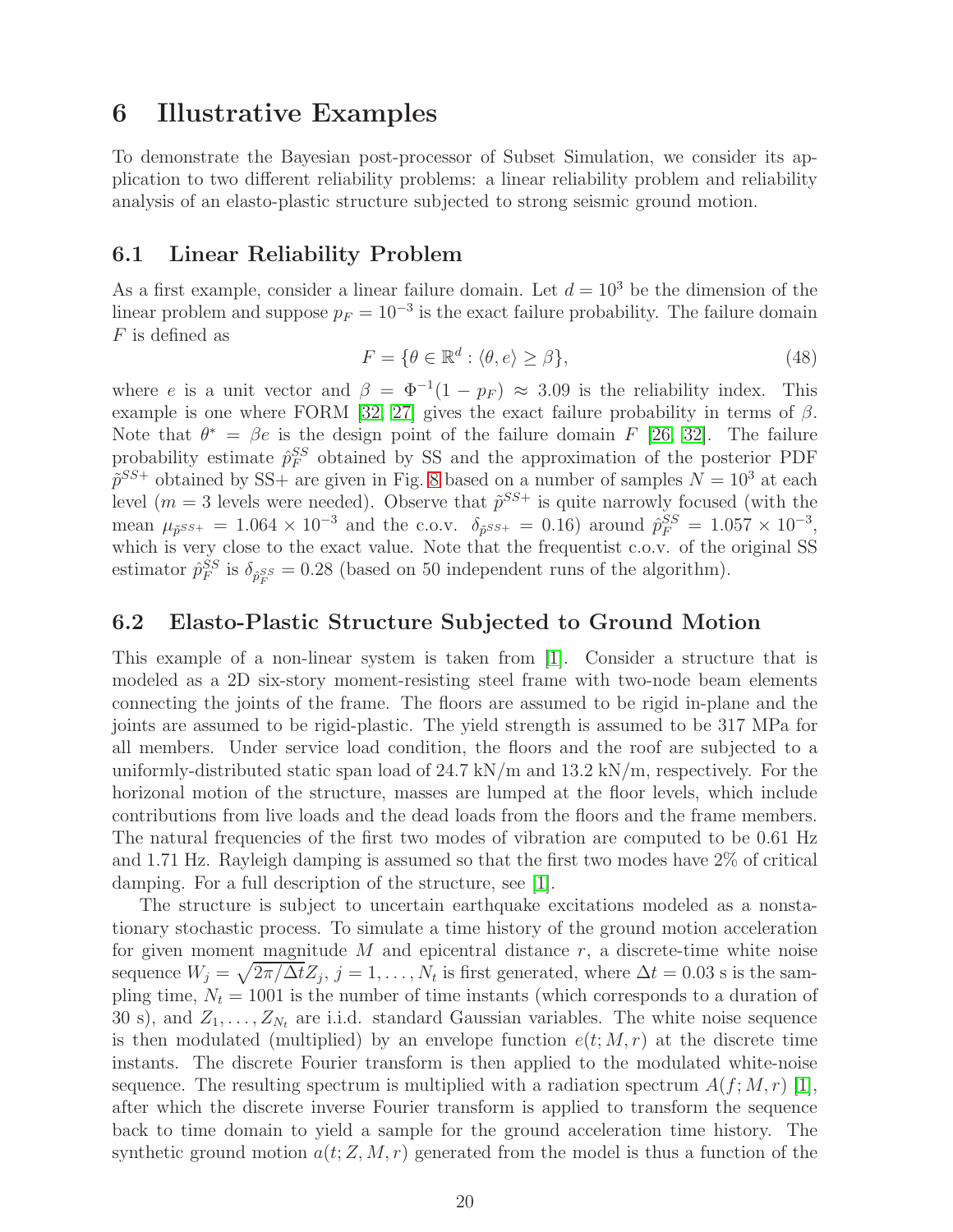Gaussian vector  $Z = (Z_1, \ldots, Z_{N_t})^T$  and stochastic excitation model parameters M and r. Here,  $M = 7$  and  $r = 50$  km are used. For more details about the ground motion sampling, refer to [\[1\]](#page-23-14).

In this example, the uncertainty arises from seismic excitations and the uncertain parameters  $\theta = Z$ , the i.i.d. Gaussian sequence  $Z_1, \ldots, Z_{N_t}$  that generates the synthetic ground motion. The system response of interest,  $g(\theta)$ , is defined to be the peak (absolute) interstory drift ratio  $\delta_{\max} = \max_{i=1,\dots,6} \delta_i$ , where  $\delta_i$  is the maximum absolute interstory drift ratio of the i<sup>th</sup> story within the duration of study, 30 s. The failure domain  $F \subset \mathbb{R}^{N_t}$ is defined as the exceedance of peak interstory drift ratio in any one of the stories within the duration of study. That is

$$
F = \{ \theta \in \mathbb{R}^{N_t} : \delta_{\text{max}}(\theta) > b \},\tag{49}
$$

where b is some prescribed critical threshold. In this example,  $b = 0.5\%$  is considered, which, according to [\[43\]](#page-25-12), corresponds to "operational" damage level. For this damage level, the structure may have a small amount of yielding.

The failure probability is estimated to be equal to  $p_F = 8.9 \times 10^{-3}$  (based on  $4 \times 10^4$ ) Monte Carlo samples). In the application of Subset Simulation, three different implementation scenarios are considered:  $N = 500$ ,  $N = 1000$ , and  $N = 2000$  samples are simulated at each conditional level. The failure probability estimates  $\hat{p}_F^{SS}$  obtained by SS for these scenarios and the approximation of the corresponding posterior PDFs  $\tilde{p}^{SS+}$  obtained by SS+ are given in Fig. [9.](#page-34-0) Observe that the more samples used (i.e. the more information about the system that is extracted), the more narrowly  $\tilde{p}^{SS+}$  is focused around  $\tilde{p}_F^{SS}$ , as expected. The coefficients of variation are  $\delta_{\tilde{p}^{SS+}} = 0.190$ ,  $\delta_{\tilde{p}^{SS+}} = 0.134$ , and  $\delta_{\tilde{p}^{SS+}} = 0.095$ for  $N = 500$ ,  $N = 1000$ , and  $N = 2000$ , respectively. The corresponding frequentist coefficients of variation of the original SS estimator  $\hat{p}_F^{SS}$  are  $\delta_{\hat{p}_F^{SS}} = 0.303$ ,  $\delta_{\hat{p}_F^{SS}} = 0.201$ , and  $\delta_{\hat{p}_F^{SS}} = 0.131$  (based on 50 independent runs of the algorithm). In SS+, the coefficient of variation  $\delta_{\tilde{p}^{SS+}}$  can be considered as a measure of uncertainty, based on the generated samples.

## 7 Conclusions

This paper focuses on enhancements to the Subset Simulation (SS) method, an efficient algorithm for computing failure probabilities for general high-dimensional reliability problems proposed by Au and Beck [\[2\]](#page-23-0).

First, we explore MMA (Modified Metropolis algorithm), an MCMC technique employed within SS. This exploration leads to the following nearly optimal scaling strategy for MMA: at simulation level  $j \geq 1$ , select  $\sigma_j$  such that the corresponding acceptance rate  $\rho_j$  is between 30% and 50%.

Next, we provide a theoretical basis for the optimal value of the conditional failure probability  $p_0$ . We demonstrate that choosing any  $p_0 \in [0.1, 0.3]$  will lead to similar efficiency and it is not necessary to fine tune the value of the conditional failure probability as long as SS is implemented properly.

Finally, a Bayesian extension  $SS+$  of the original SS method is developed. In  $SS+$ , the uncertain failure probability  $p_F$  that one is estimating is modeled as a stochastic variable whose possible values belong to the unit interval. Instead of a single real number as an estimate as in SS, SS+ produces the posterior PDF  $p^{SS+}(p_F)$  of the failure probability,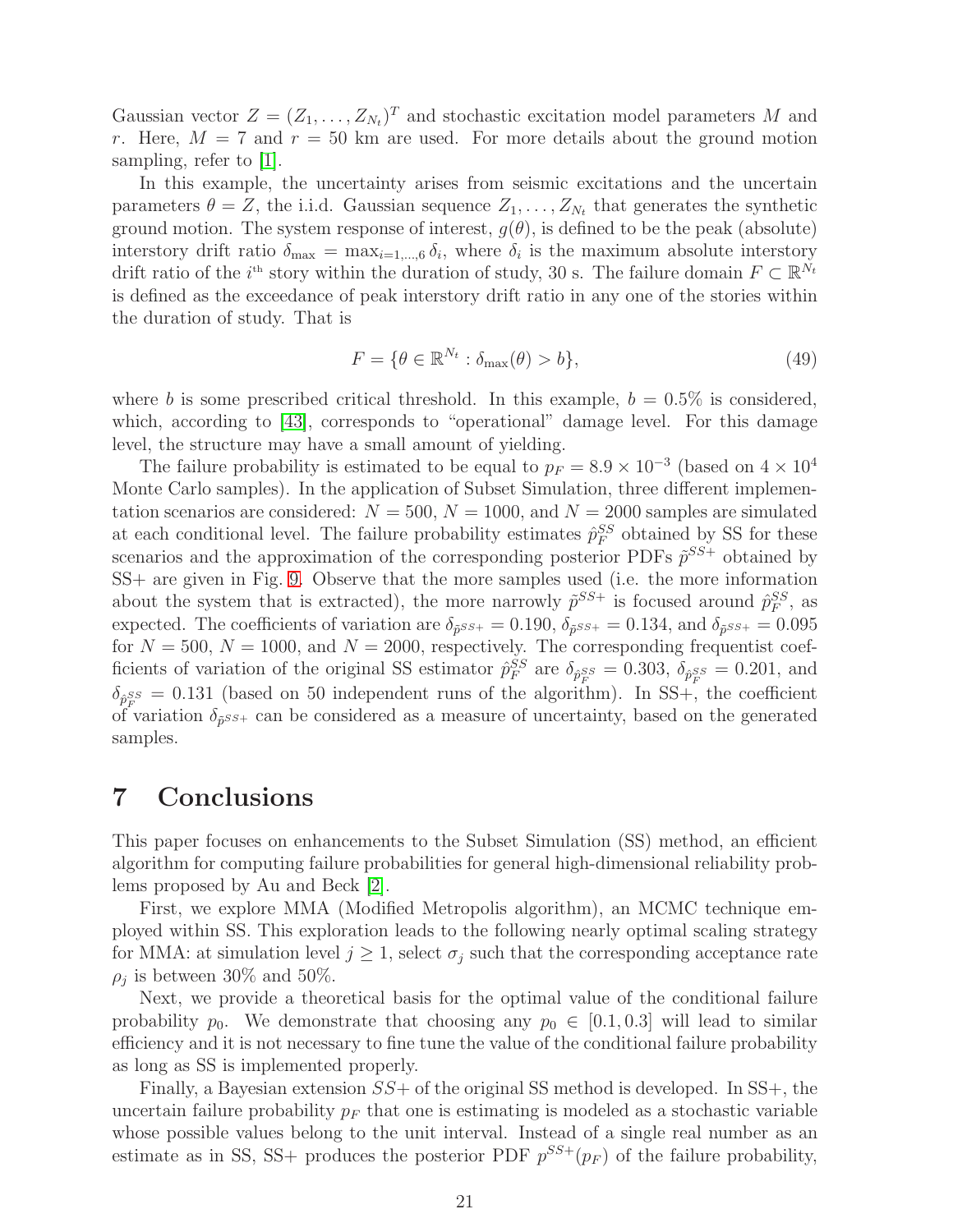which takes into account both prior information and the information in the samples generated by SS. This PDF quantifies the uncertainty in the value of  $p_F$  based on the samples and prior information and it may be used in risk analyses to incorporate this uncertainty, or its approximation  $\tilde{p}^{SS+}(p_F)$ , which is more convenient for further computations. The original SS estimate corresponds to the most probable value in the Bayesian approach.

## Acknowledgements

This work was supported by the National Science Foundation, under award number EAR-0941374 to the California Institute of Technology. This support is gratefully acknowledged. Any opinions, findings, and conclusions or recommendations expressed in this material are those of the authors and do not necessarily reflect those of the National Science Foundation.

# Appendix

In this Appendix we give a detailed proof that  $\pi(\cdot|\mathbb{F})$  is the stationary distribution for the Markov chain generated by the Modified Metropolis algorithm described in Section [2.](#page-2-0)

**Theorem 3** (Au and Beck, [\[2\]](#page-23-0)). Let  $\theta^{(1)}, \theta^{(2)}, \ldots$  be the Markov chain generated by the Modified Metropolis algorithm, then  $\pi(\cdot|\mathbb{F})$  is a stationary distribution, i.e. if  $\theta^{(i)}$  is distributed according to  $\pi(\cdot | \mathbb{F})$ , then so is  $\theta^{(i+1)}$ .

Proof. Let K denote the transition kernel of the Markov chain generated by MMA. From the structure of the algorithm it follows that K has the following form:

<span id="page-21-1"></span>
$$
K(d\theta^{(i+1)}|\theta^{(i)}) = k(d\theta^{(i+1)}|\theta^{(i)}) + r(\theta^{(i)})\delta_{\theta^{(i)}}(d\theta^{(i+1)}),
$$
\n(50)

where k describes the transitions from  $\theta^{(i)}$  to  $\theta^{(i+1)} \neq \theta^{(i)}$ ,  $r(\theta^{(i)}) = 1 - \int_{\mathbb{F}} k(d\theta'|\theta^{(i)})$  is the probability of remaining at  $\theta^{(i)}$ , and  $\delta_{\theta}$  denotes point mass at  $\theta$  (Dirac measure). Note that if  $\theta^{(i+1)} \neq \theta^{(i)}$ , then  $k(d\theta^{(i+1)}|\theta^{(i)})$  can be expressed as a product of the component transitional kernels:

<span id="page-21-2"></span>
$$
k(d\theta^{(i+1)}|\theta^{(i)}) = \prod_{j=1}^{d} k_j(d\theta_j^{(i+1)}|\theta_j^{(i)}),
$$
\n(51)

where  $k_j$  is the transitional kernel for the  $j^{\text{th}}$  component of  $\theta^{(i)}$ . By definition of the algorithm

<span id="page-21-3"></span>
$$
k_j(d\theta_j^{(i+1)}|\theta_j^{(i)}) = S_j(\theta_j^{(i+1)}|\theta_j^{(i)}) \min\left\{1, \frac{\pi_j(\theta_j^{(i+1)})}{\pi_j(\theta_j^{(i)})}\right\} d\theta_j^{(i+1)} + r_j(\theta_j^{(i)}) \delta_{\theta_j^{(i)}}(d\theta_j^{(i+1)}) \tag{52}
$$

A sufficient condition for  $\pi(\cdot|\mathbb{F})$  to be a stationary distribution for K is to satisfy the so-called reversibility condition (also sometimes called the detailed balance equation):

<span id="page-21-0"></span>
$$
\pi(d\theta^{(i)}|\mathbb{F})K(d\theta^{(i+1)}|\theta^{(i)}) = \pi(d\theta^{(i+1)}|\mathbb{F})K(d\theta^{(i)}|\theta^{(i+1)})
$$
\n(53)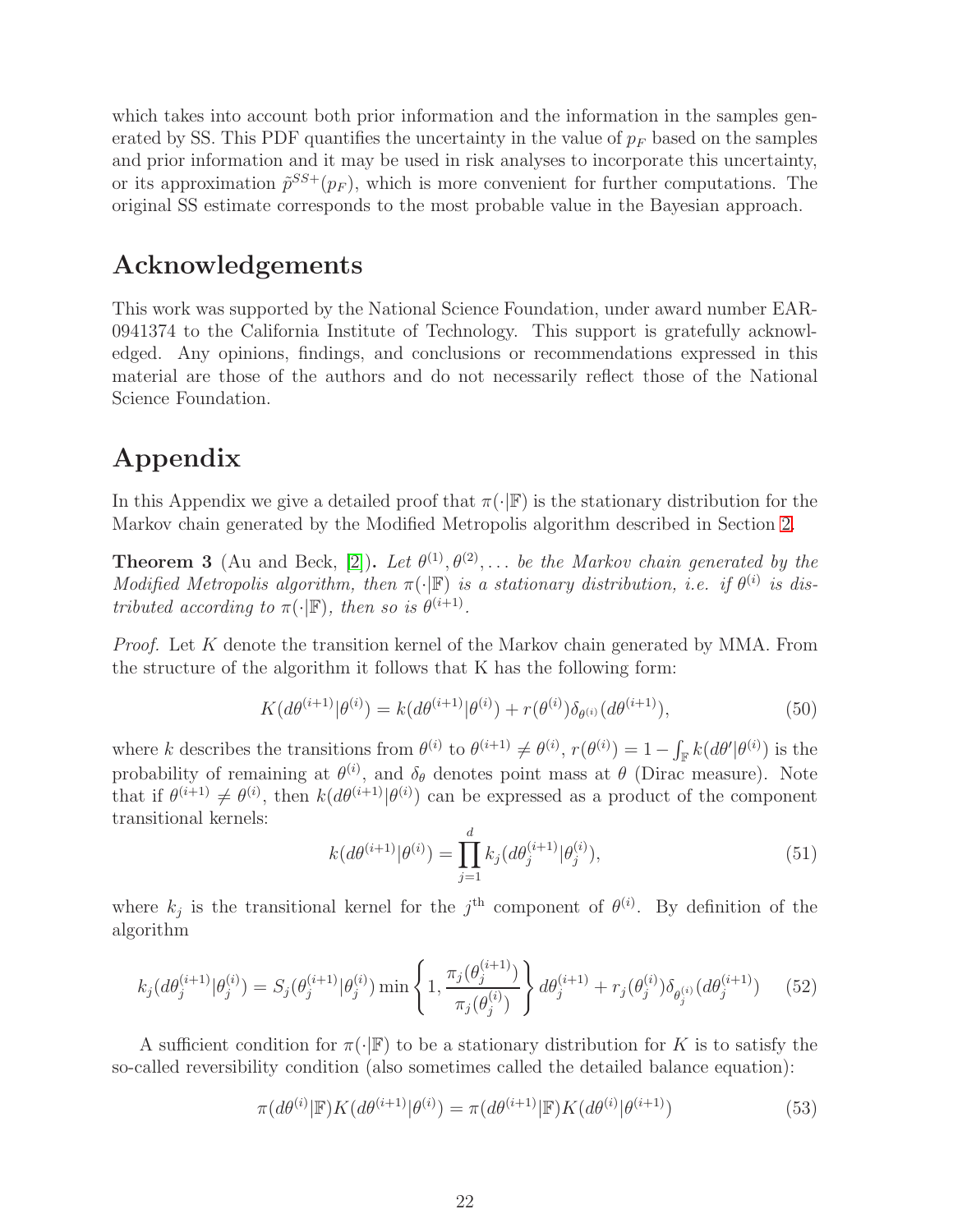Indeed, given [\(53\)](#page-21-0) and  $\theta^{(i)} \sim \pi(\cdot | \mathbb{F})$ , the distribution of  $\theta^{(i+1)}$  is

$$
p(d\theta^{(i+1)}) = \int_{\mathbb{F}} \pi(d\theta^{(i)} | \mathbb{F}) K(d\theta^{(i+1)} | \theta^{(i)})
$$
  
\n
$$
= \int_{\mathbb{F}} \pi(d\theta^{(i+1)} | \mathbb{F}) K(d\theta^{(i)} | \theta^{(i+1)})
$$
  
\n
$$
= \pi(d\theta^{(i+1)} | \mathbb{F}) \int_{\mathbb{F}} K(d\theta^{(i)} | \theta^{(i+1)})
$$
  
\n
$$
= \pi(d\theta^{(i+1)} | \mathbb{F}),
$$
\n(54)

since  $\int_{\mathbb{F}} K(d\theta^{(i)}|\theta^{(i+1)}) \equiv 1.$ 

So, all we need to prove is that the transition kernel  $K$  of the MM algorithm satisfies the reversibility condition [\(53\)](#page-21-0). Since all the Markov chain samples lie in  $\mathbb{F}$ , it is sufficient to consider the transition only between states in F. Hence, without loss of generality, we assume that both  $\theta^{(i)}$  and  $\theta^{(i+1)}$  belong to F. In addition, we assume that  $\theta^{(i)} \neq \theta^{(i+1)}$ , since otherwise [\(53\)](#page-21-0) is trivial. It then follows from [\(50\)](#page-21-1) that in this case  $K(d\theta^{(i+1)}|\theta^{(i)}) =$  $k(d\theta^{(i+1)}|\theta^{(i)})$ . Taking into account [\(51\)](#page-21-2), we can rewrite the reversibility condition [\(53\)](#page-21-0) in terms of components:

$$
\prod_{j=1}^{d} \pi_j(\theta_j^{(i)}) k_j(d\theta_j^{(i+1)} | \theta_j^{(i)}) d\theta_j^{(i)} = \prod_{j=1}^{d} \pi_j(\theta_j^{(i+1)}) k_j(d\theta_j^{(i)} | \theta_j^{(i+1)}) d\theta_j^{(i+1)}.
$$
\n(55)

Therefore, it is enough to show that for all  $j = 1, \ldots, d$ 

<span id="page-22-0"></span>
$$
\pi_j(\theta_j^{(i)}) k_j(d\theta_j^{(i+1)} | \theta_j^{(i)}) d\theta_j^{(i)} = \pi_j(\theta_j^{(i+1)}) k_j(d\theta_j^{(i)} | \theta_j^{(i+1)}) d\theta_j^{(i+1)}.
$$
\n(56)

If  $\theta_j^{(i)} = \theta_j^{(i+1)}$  $j_j^{(i+1)}$ , then [\(56\)](#page-22-0) is trivial. Assume that  $\theta_j^{(i)}$  $\theta_j^{(i)} \neq \theta_j^{(i+1)}$  $j^{(i+1)}$ . Then, it follows from  $(52)$ that  $k_j(d\theta_j^{(i+1)}|\theta_j^{(i)})$  $j^{(i)}_j$ ) =  $S_j(\theta_j^{(i+1)})$  $_{j}^{(i+1)} | \theta_{j}^{(i)}$ (i) min  $\left\{1, \frac{\pi_j(\theta_j^{(i+1)})}{\pi_j(\theta_j^{(i)})}\right\}$  $\pi_j(\theta_j^{(i)})$  $\left\{ d\theta_j^{(i+1)}, \text{ and } (56) \text{ reduces to }\right\}$  $\left\{ d\theta_j^{(i+1)}, \text{ and } (56) \text{ reduces to }\right\}$  $\left\{ d\theta_j^{(i+1)}, \text{ and } (56) \text{ reduces to }\right\}$ 

<span id="page-22-1"></span>
$$
\pi_j(\theta_j^{(i)}) S_j(\theta_j^{(i+1)} | \theta_j^{(i)}) \min\left\{1, \frac{\pi_j(\theta_j^{(i+1)})}{\pi_j(\theta_j^{(i)})}\right\} = \pi_j(\theta_j^{(i+1)}) S_j(\theta_j^{(i)} | \theta_j^{(i+1)}) \min\left\{1, \frac{\pi_j(\theta_j^{(i)})}{\pi_j(\theta_j^{(i+1)})}\right\}.
$$
\n(57)

Since  $S_j$  is symmetric and  $b \min\{1, a/b\} = a \min\{1, b/a\}$  for any positive numbers a and b, [\(57\)](#page-22-1) is satisfied. This proves that  $\pi(\cdot|\mathbb{F})$  is a stationary distribution of the MMA Markov chain. chain.

Remark 14. A stationary distribution is unique and, therefore, is the limiting distribution for a Markov chain, if the chain is aperiodic and irreducible (see, for example, [\[41\]](#page-25-13)). In the case of MMA, aperiodicity is guaranteed by the fact that the probability of having a repeated sample  $\theta^{(i+1)} = \theta^{(i)}$  is not zero. A Markov chain with stationary distribution  $p(\cdot)$ is irreducible if, for any initial state, it has positive probability of entering any set to which  $p(\cdot)$  assigns positive probability. It is clear that MMA with "standard" proposal distributions (e.g. Gaussian, uniform, log-normal, etc) generates irreducible Markov chains. In this case,  $\pi(\cdot|\mathbb{F})$  is therefore the unique stationary distribution of the MMA Markov chain.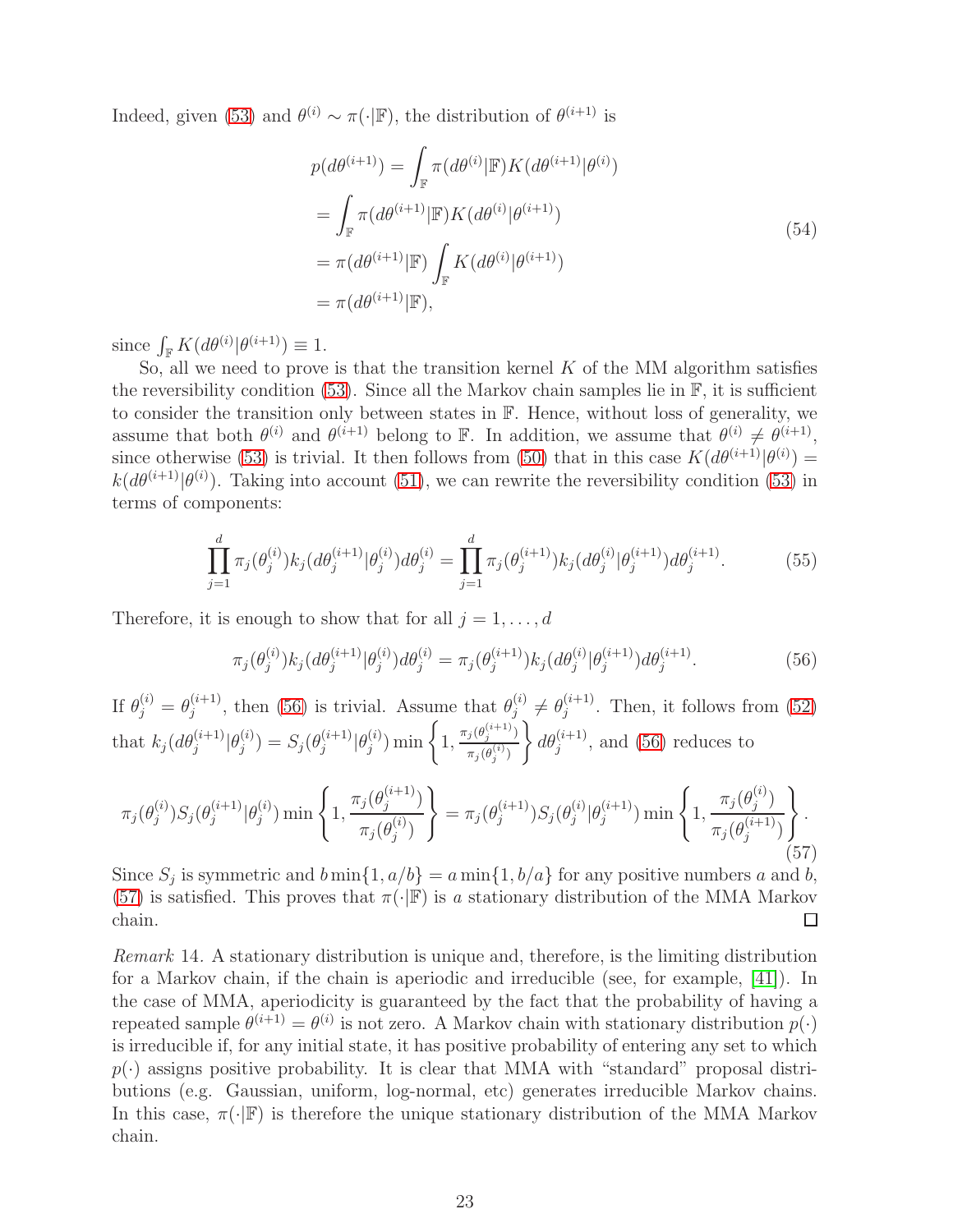## <span id="page-23-14"></span>References

- <span id="page-23-0"></span>[1] S.K. Au (2005), "Reliability based design sensitivity by efficient simulation", Computers and Structures, Vol. 83, pp. 1048-1061.
- [2] S.K. Au and J.L. Beck (2001), "Estimation of small failure probabilities in high dimensions by subset simulation", *Probabilistic Engineering Mechanics*, 16(4), pp. 263–277.
- <span id="page-23-1"></span>[3] S.K. Au and J.L. Beck (2001), "First-excursion probabilities for linear systems by very efficient importance sampling", Probabilistic Engineering Mechanics, 16(3), pp.193-207.
- <span id="page-23-2"></span>[4] S.K. Au and J.L. Beck (2003), "Subset Simulation and its application to seismic risk based on dynamic analysis", Journal of Engineering Mechanics, Vol. 129, No. 8, pp. 901-917.
- <span id="page-23-6"></span><span id="page-23-3"></span>[5] S.K. Au, J. Ching, and J.L. Beck (2007), "Application of subset simulation methods to reliability benchmark problems", Structural Safety, 29, pp. 183-193.
- <span id="page-23-11"></span>[6] T. Bayes (1763), "An essay towards solving a problem in the doctrine of chances", Phil. Trans. Roy. Soc. London 53:370-418. Reprinted in Biometrika 45:296-315, 1989.
- <span id="page-23-10"></span>[7] J.L. Beck (2010), "Bayesian system identification based on probability logic", Structural Control and Health Monitoring, v. 17, pp. 825-847.
- [8] M. Bedard, J.S. Rosenthal (2008), "Optimal scaling of Metropolis algorithms: Heading toward general target distributions", The Candian Journal of Statistics, vol. 36, pp. 483-503.
- <span id="page-23-4"></span>[9] J. Ching, S.K. Au, and J.L. Beck (2005), "Reliability estimation of dynamical systems subject to stochastic excitation using subset simulation with splitting", *Computer* Methods in Applied Mechanics and Engineering, v. 194, No. 12-16, pp. 1557-1579.
- <span id="page-23-5"></span>[10] J. Ching, J.L. Beck, and S.K. Au (2005), "Hybrid subset simulation method for reliability estimation of dynamical systems subject to stochastic excitation", *Probabilistic* Engineering Mechanics, v. 20, No. 3, pp. 199-214.
- <span id="page-23-8"></span><span id="page-23-7"></span>[11] R.T. Cox (1946) "Probability, frequency, and reasonable expectation", American J. of Physics, 14, pp. 1-13.
- <span id="page-23-13"></span>[12] R.T. Cox (1961) The Algebra of Probable Inference, The Johns Hopkins University Press, Baltimore.
- [13] D.-Y. Fan (1991), "The distribution of the product of independent beta variables", Communications in Statistics - Theory and Methods, 20(12), pp. 4043-4052.
- <span id="page-23-12"></span><span id="page-23-9"></span>[14] J.L. Doob (1953), *Stochastic processes*, New York: Wiley.
- [15] J. Galambos and I. Simonelli (2004), Products of Random Variables: Applications to Problems of Physics and to Arithmetical Functions, New York, Basel.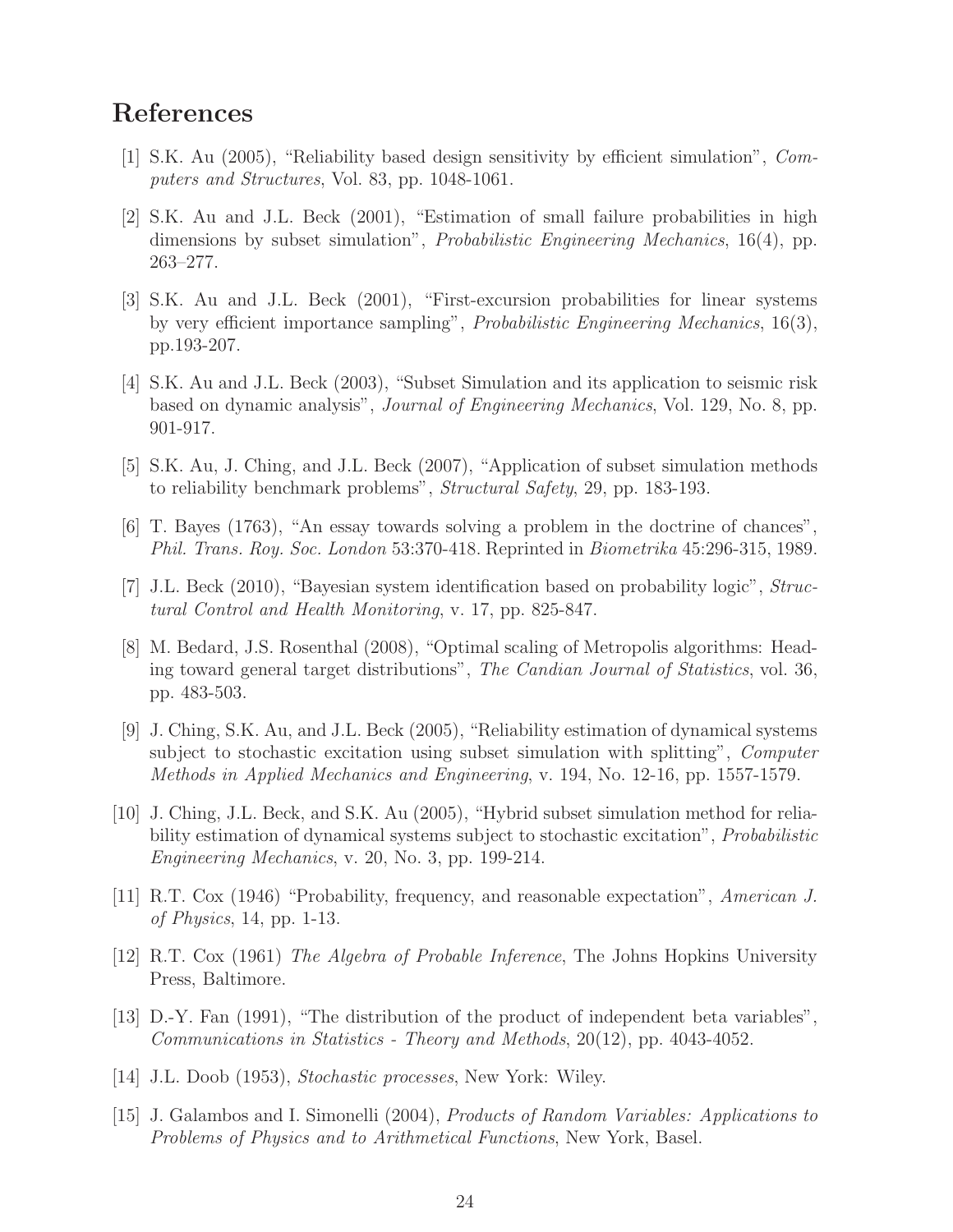- <span id="page-24-13"></span><span id="page-24-11"></span>[16] A. Gelman, J.B. Carlin, H.S. Stern, and D.B. Rubin (2003), Bayesian Data Analysis, 2nd edition. CRC Press.
- <span id="page-24-9"></span>[17] A. Gelman, G.O. Roberts, and W.R. Gilks (1996), "Efficient Metropolis jumping rules", *Bayesian Statistics*, 5, pp. 599-607.
- <span id="page-24-12"></span>[18] W.K. Hastings (1970), "Monte Carlo sampling methods using Markov chains and their applications", *Biometrika*,  $57(1)$ , pp.  $97-109$ .
- <span id="page-24-7"></span>[19] E.T. Jaynes (1957), "Information theory and statistical mechanics", Physical Review, 106, pp. 620-630.
- <span id="page-24-8"></span>[20] E.T. Jaynes (1983), Papers on Probability, Statistics, and Statistical Physics (Ed. R.D. Rosenkrantz), Kluwer Academic Publishers.
- <span id="page-24-6"></span>[21] E.T. Jaynes (2003), Probabiity Theory: The Logic of Science, (Ed. G.L. Bretthorst), Cambridge University Press.
- <span id="page-24-3"></span>[22] H. Jeffreys (1939), Theory of Probability, Oxford University Press, Oxford; (3rd revised edition 1961).
- [23] L.S. Katafygiotis and S.H. Cheung (2005), "A two-stage subset simulation-based approach for calculating the reliability of inelastic structural systems subjected to Gaussian random excitations", Computer Methods in Applied Mechanics and Engineering, v. 194, No. 12-16, pp. 1581-1595.
- <span id="page-24-2"></span>[24] L.S. Katafygiotis and S.H. Cheung (2007), "Application of spherical subset simulation method and auxiliary domain method on a benchmark reliability study", Structural Safety, v. 29, No. 3, pp. 194-207.
- <span id="page-24-1"></span>[25] L.S. Katafygiotis, T. Moan and S.H. Cheung (2007), "Auxiliary domain method for solving multi-objective dynamic reliability problems for nonlinear structures", Structural Engineering and Mechanics, 25(3), pp. 347–363.
- <span id="page-24-10"></span>[26] L.S. Katafygiotis and K.M. Zuev (2008), "Geometric insight into the challenges of solving high-dimensional reliability problems", *Probabilistic Engineering Mechanics*, Vol. 23, No. 2-3, pp. 208-218.
- <span id="page-24-14"></span>[27] H. Koo and A. Der Kiureghian (2003), "FORM, SORM and simulation techniques for nonlinear random vibrations", Report No. UCB/SEMM-2003/01, Department of Civil & Environmental Engineering, University of California, Berkeley, CA, February.
- <span id="page-24-0"></span>[28] P. Koutsourelakis, H.J. Pradlwarter, and G.I Schuëller (2004), "Reliability of structures in high dimensions, part I: algorithms and applications", Probabilistic Engineering Mechanics, 19(4), pp. 409-417.
- <span id="page-24-5"></span><span id="page-24-4"></span>[29] P.S. Laplace (1812), Theorie Analytique des Probabilites, Courcier, Paris.
- [30] P.S. Laplace (1951), Philosophical Essay on Probability, Dover Publications, New York.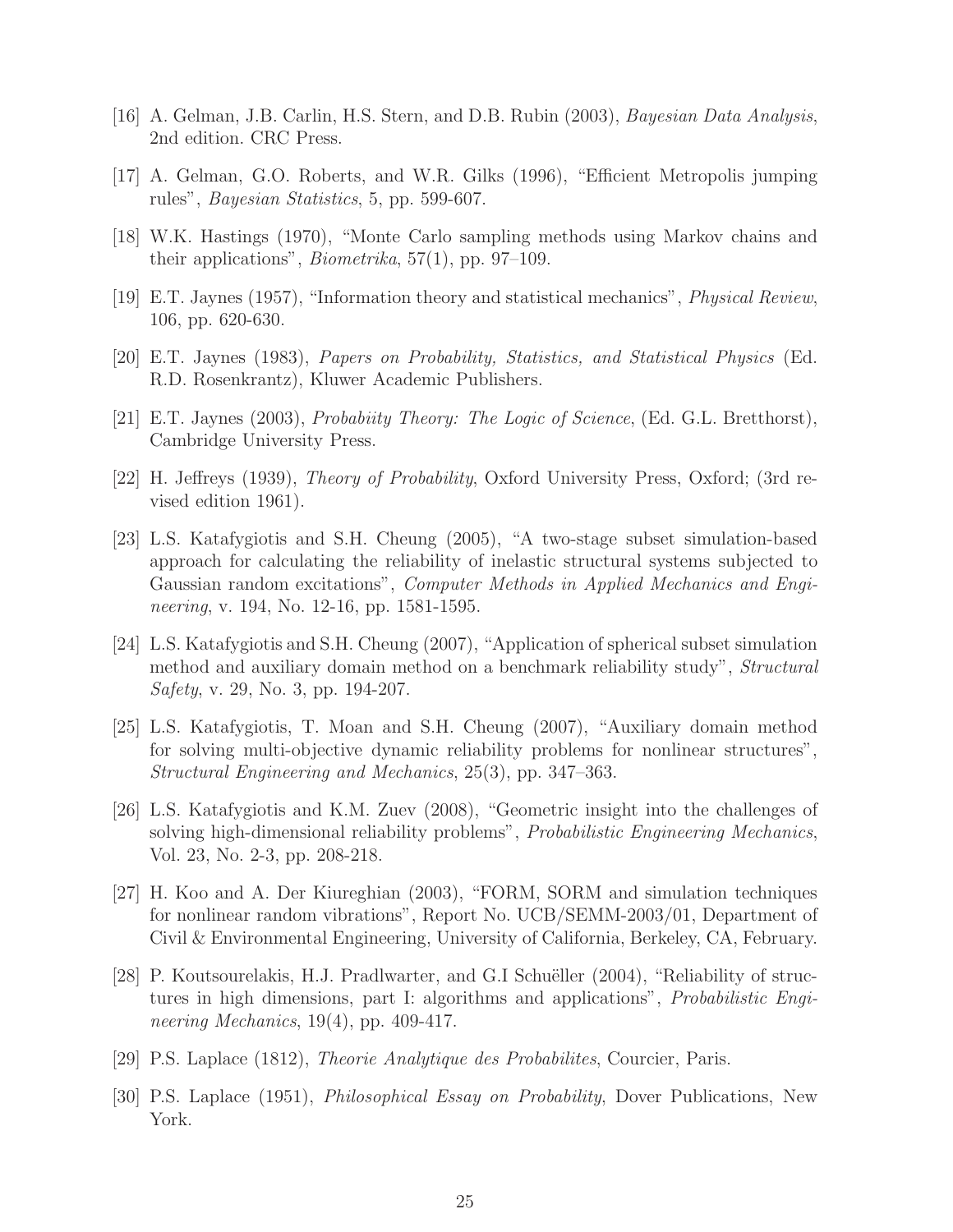- <span id="page-25-11"></span><span id="page-25-2"></span>[31] J.S. Liu (2001), Monte Carlo Strategies is Scientific Computing, Springer-Verlag, New York.
- <span id="page-25-5"></span>[32] R. Melchers (1999), Structural Reliability Analysis and Prediction, John Wiley & Sons, Chichester.
- [33] N. Metropolis, A.W. Rosenbluth, M.N. Rosenbluth, A.H. Teller and E. Teller (1953), "Equation of state calculations by fast computing machines", J. Chemical Physics, 21(6), pp. 1087–1092.
- <span id="page-25-3"></span>[34] R.M. Neal (1993), "Probabilistic inference using Markov Chain Monte Carlo methods", Technical Report CRG-TR-93-1, Dept. of Computer Science, University of Toronto.
- <span id="page-25-7"></span><span id="page-25-4"></span>[35] C.P. Robert and G. Casella (2004), Monte Carlo Statistical Methods, 2nd edn., Springer-Verlag, New York.
- <span id="page-25-8"></span>[36] G.O. Roberts, J.S. Rosenthal (1998), "Optimal scaling of discrete approximations to Langevin diffusions". J. R. Stat. Soc. Ser. B Stat. Methodol, vol. 60, pp. 255-268.
- [37] V.K. Rohatgi (1976), An Introduction to Probability Theory and Mathematical Statistics, Wiley, New York.
- [38] G.I. Schuëller (2009), "Efficient Monte Carlo simulation procedures in structural uncertainty and reliability analysis – recent advances", *Structural Engineering and* Mechanics, Vol. 32, No. 1, pp. 1-20.
- <span id="page-25-1"></span>[39] G.I Schuëller, H.J. Pradlwarter, J.L. Beck, S.K. Au, L.S. Katafygiotis, and R. Ghanem (2005), "Benchmark study on reliability estimation in higher dimensions of structural systems - An overview", Proceedings 6th European Conference on Structural Dynamics. Rotterdam: Millpress.
- <span id="page-25-13"></span><span id="page-25-9"></span>[40] J. Tang and A.K. Gupta (1984), "On the distribution of the product of independent beta random variables", Stat. and Probab. Letters, 2, pp. 165-168.
- <span id="page-25-10"></span>[41] L. Tierney (1994), "Markov chains for exploring posterior distributions", The Annals of Statistics, vol. 22, No. 4, pp. 1701-1762.
- [42] J.W. Tukey and S.S. Wilks (1946), "Approximation of the distribution of the product of beta variables by a single beta variable", Annals of Mathematical Statistics, 17(3), pp. 318-324.
- <span id="page-25-12"></span>[43] Vision 2000: Performance based seismic engineering of buildings. Tech. rep., Structural Engineers Association of California, Sacramento, California, 2000.
- <span id="page-25-0"></span>[44] K.M. Zuev and L.S. Katafygiotis (2011), "Horseracing Simulation algorithm for evaluation of small failure probabilities", Probabilistic Engineering Mechanics, vol. 26, No. 2, pp. 157-164.
- <span id="page-25-6"></span>[45] K.M. Zuev and L.S. Katafygiotis (2011), "Modified Metropolis–Hastings algorithm with delayed rejection", *Probabilistic Engineering Mechanics*, vol. 26, No. 3, pp. 405-412.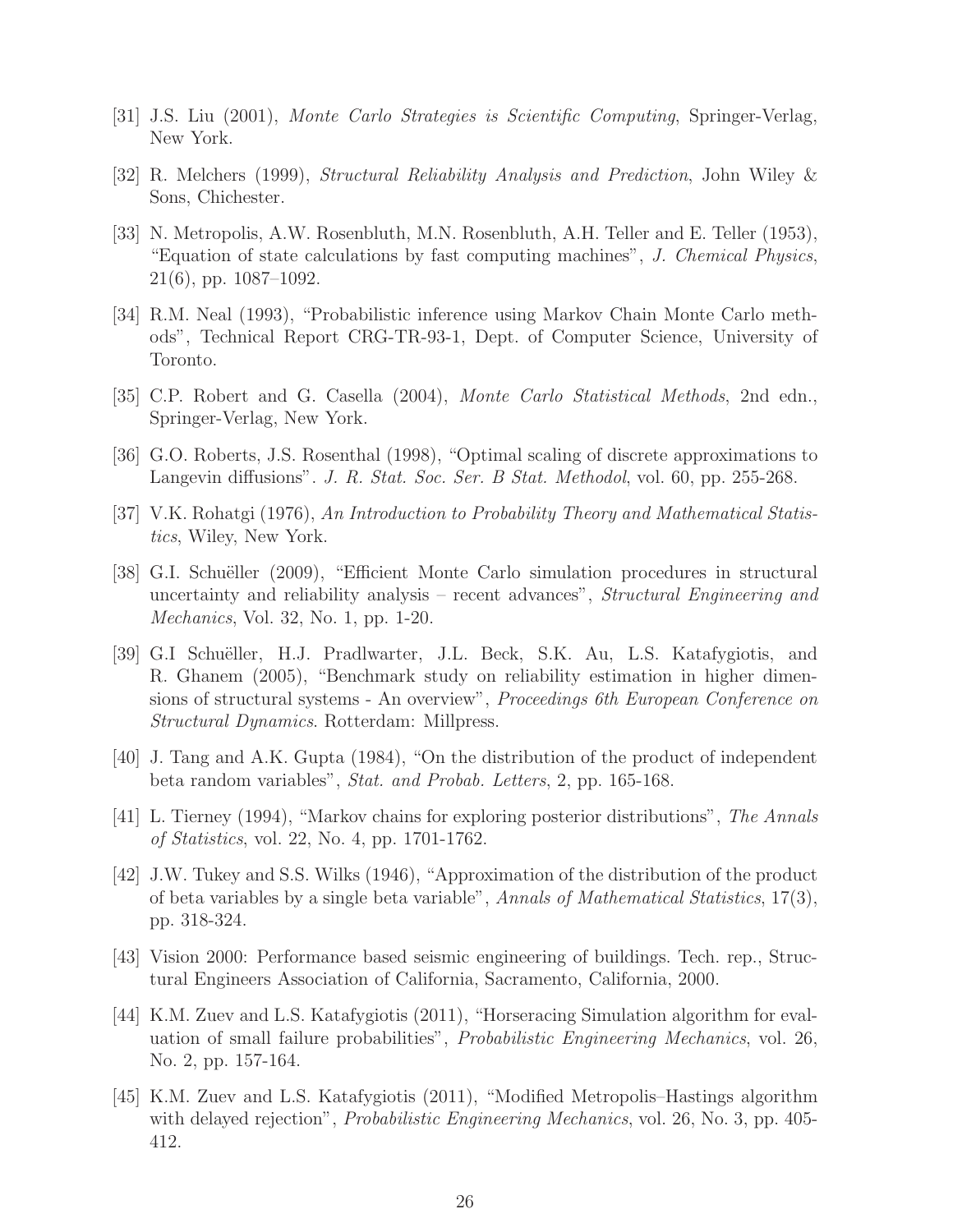| Simulation Level $j$               |  |                           |  |  |
|------------------------------------|--|---------------------------|--|--|
| Example 1, $\sigma_i^{\rm opt}$    |  | $0.9$ 0.7 0.4 0.3 0.3 0.3 |  |  |
| Example 2, $\sigma_i^{\text{opt}}$ |  | $1.1$ 0.8 0.6 0.4 0.4 0.4 |  |  |

Table 1: Approximate values of the optimal spread for different simulation levels

| Simulation Level $j$             | and the con- |  | h                             |        |
|----------------------------------|--------------|--|-------------------------------|--------|
| Example 1, $\rho_i(1)$           |              |  | 49\% 30\% 20\% 13\% 9\%       |        |
| Example 1, $\rho_i^{\text{opt}}$ |              |  | 51\% 39\% 47\% 50\% 44\%      | $40\%$ |
| Example 2, $\rho_i(1)$           |              |  | 53\% 35\% 23\% 16\% 11\% 8\%  |        |
| Example 2, $\rho_i^{\text{opt}}$ |              |  | 52\% 41\% 40\% 49\% 43\% 37\% |        |

Table 2: Approximate values of the acceptance rates  $\rho_j(1)$  and  $\rho_j^{\text{opt}}$  that correspond to the reference value  $\sigma_j = 1$  and the optimal spread  $\sigma_j = \sigma_j^{\text{opt}}$ , respectively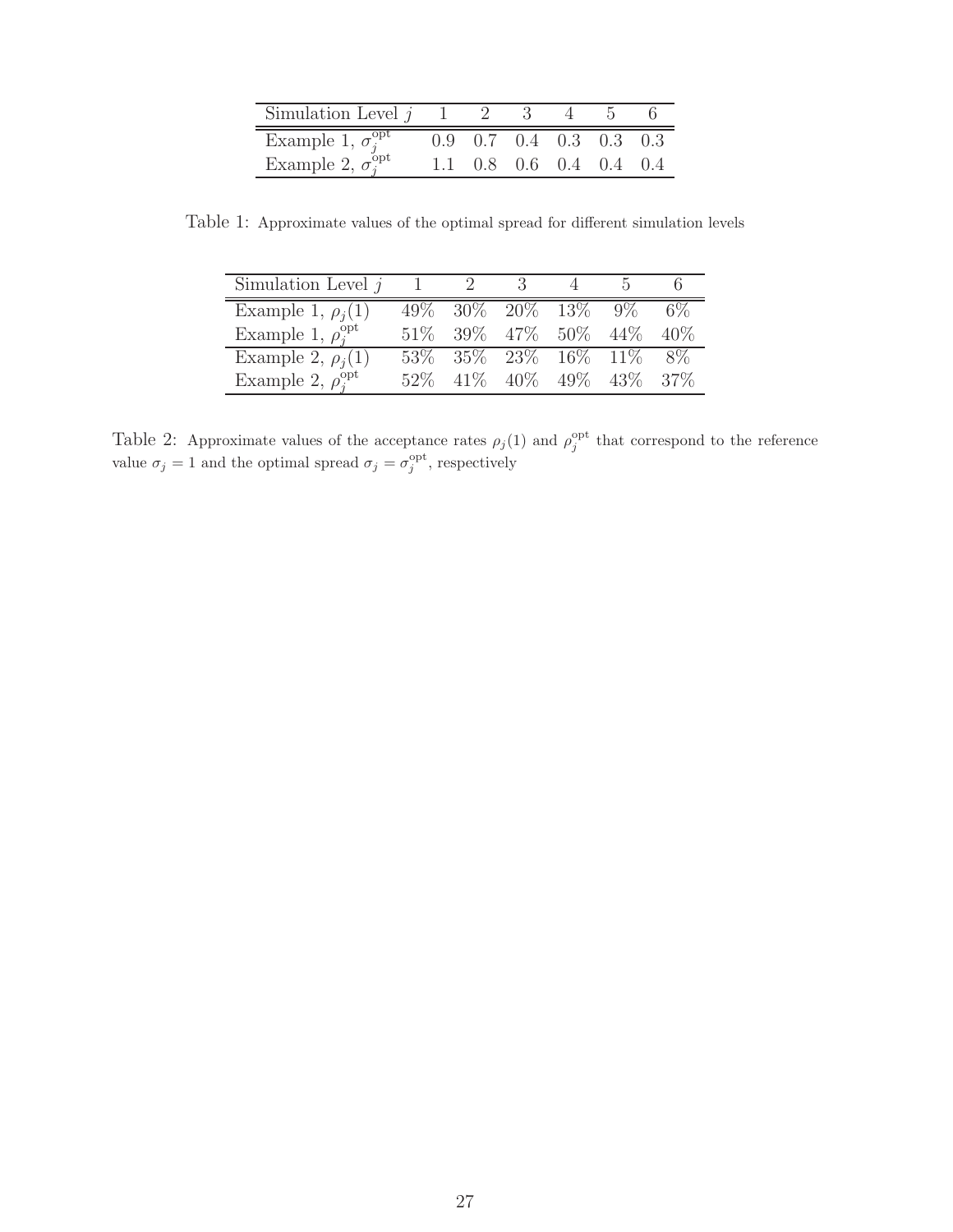

Figure 1: Modified Metropolis algorithm



<span id="page-27-0"></span>Figure 2: Subset Simulation algorithm: disks • and circles ∘ represent samples from  $\pi(\cdot|F_{j-1})$  and  $\pi(\cdot|F_j)$ , respectively; circled disks are the Markov chain seeds for  $\pi(\cdot|F_j)$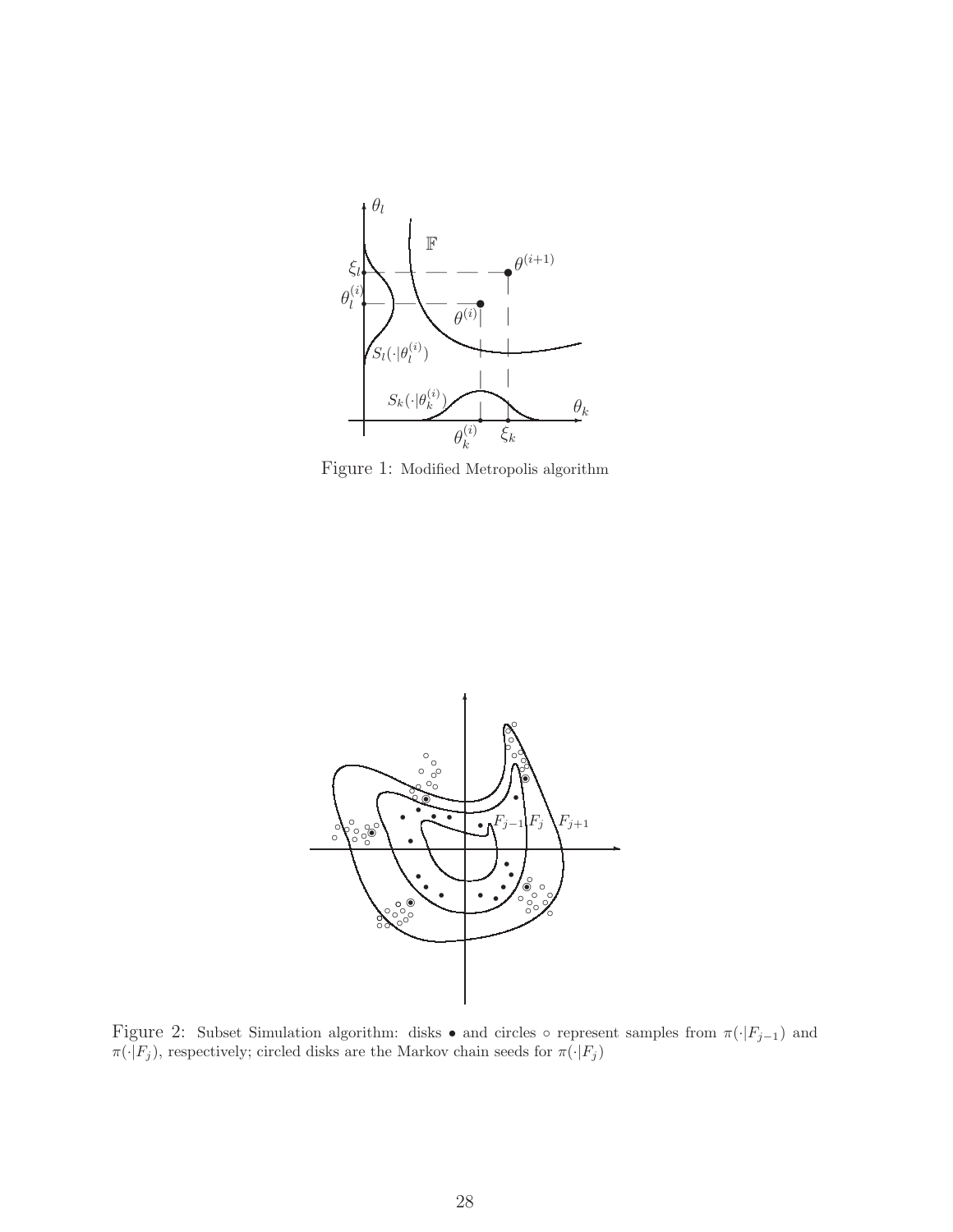

<span id="page-28-0"></span>Figure 3: The  $\gamma$ -efficiency of the Modified Metropolis algorithm as a function of spread  $\sigma$  for simulation levels  $j = 1, \ldots, 6$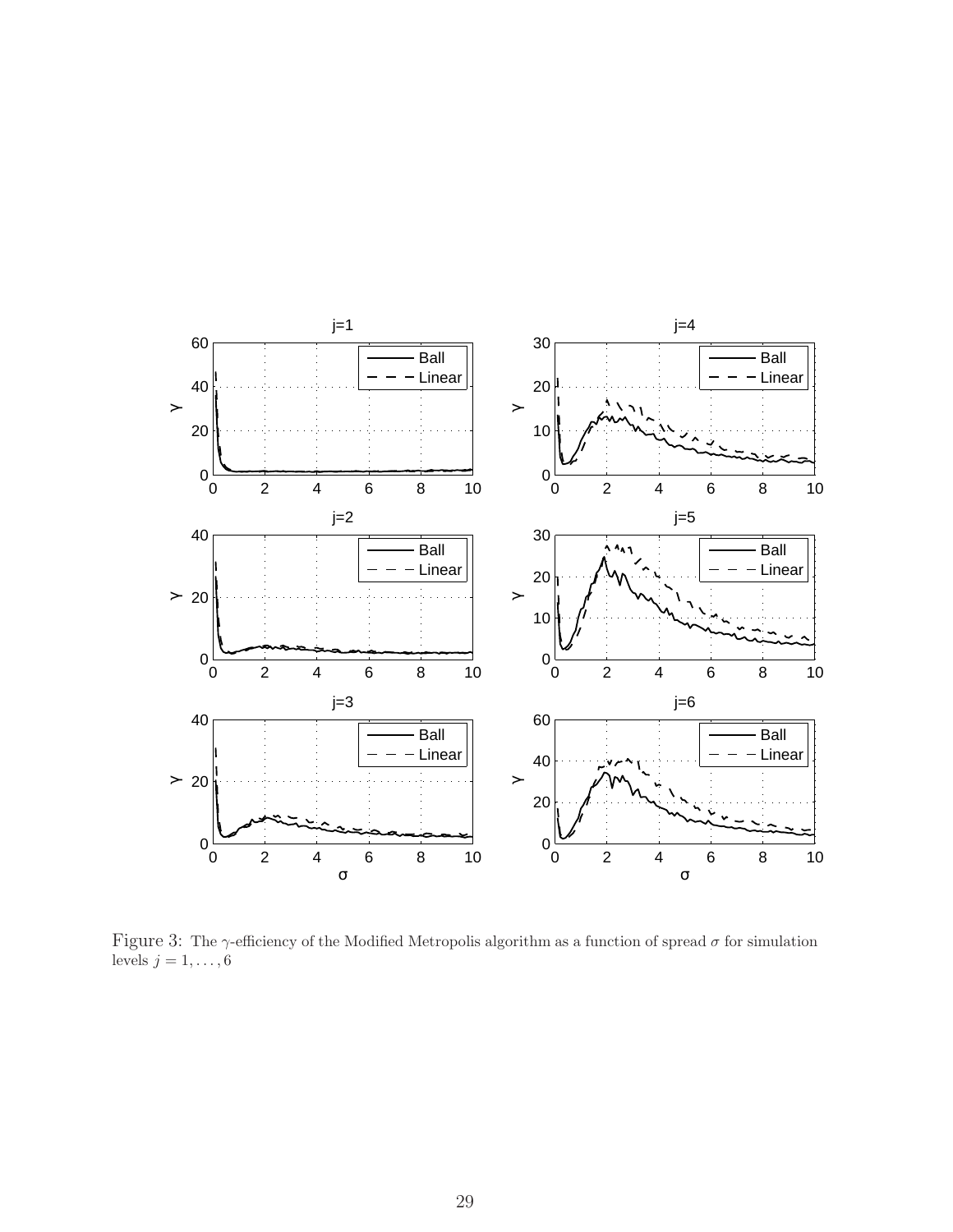

<span id="page-29-0"></span>Figure 4: The c.o.v. of  $p_F$  estimates obtained by Subset Simulation for Example 1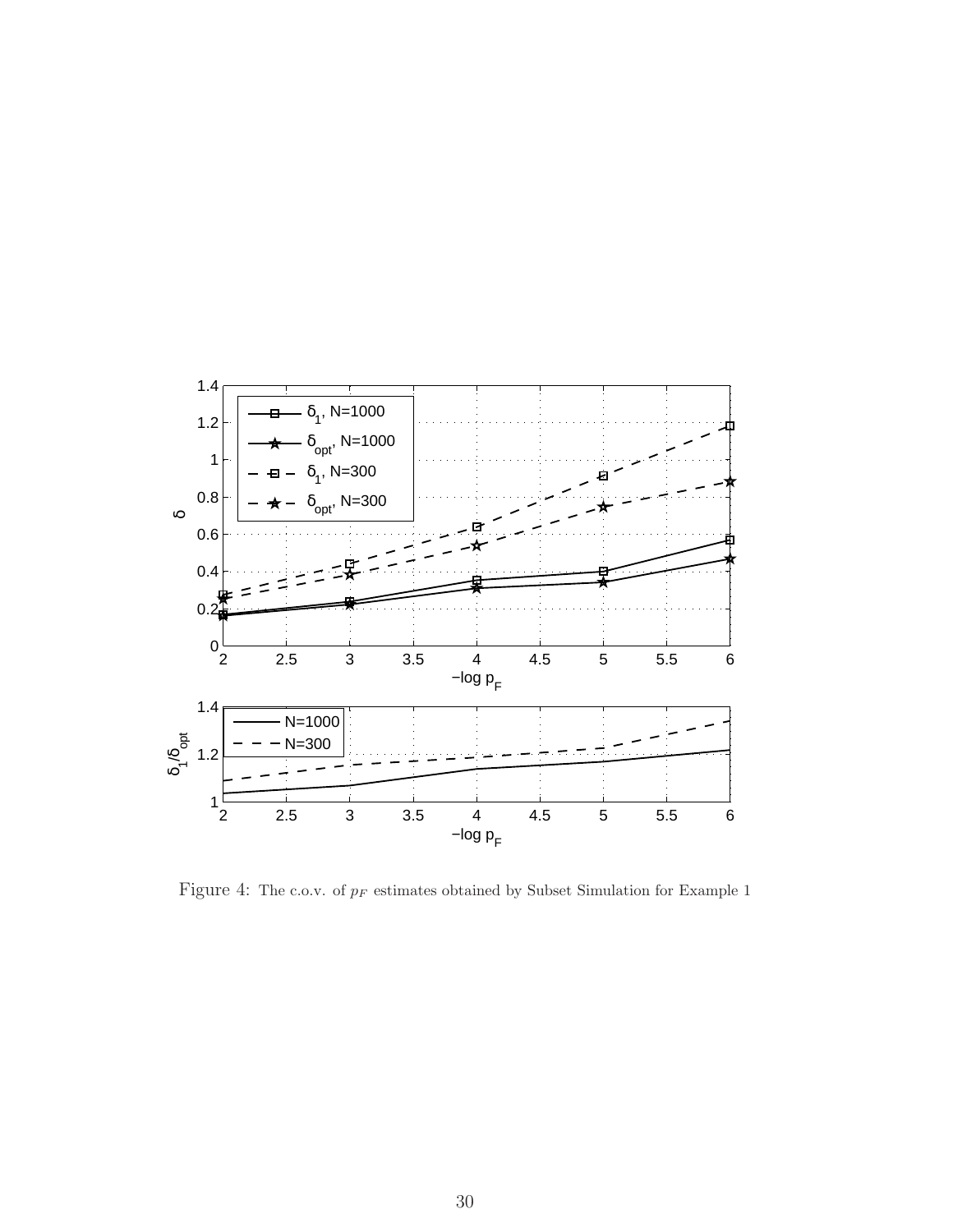

<span id="page-30-0"></span>Figure 5: The c.o.v. of  $p_F$  estimates obtained by Subset Simulation for Example 2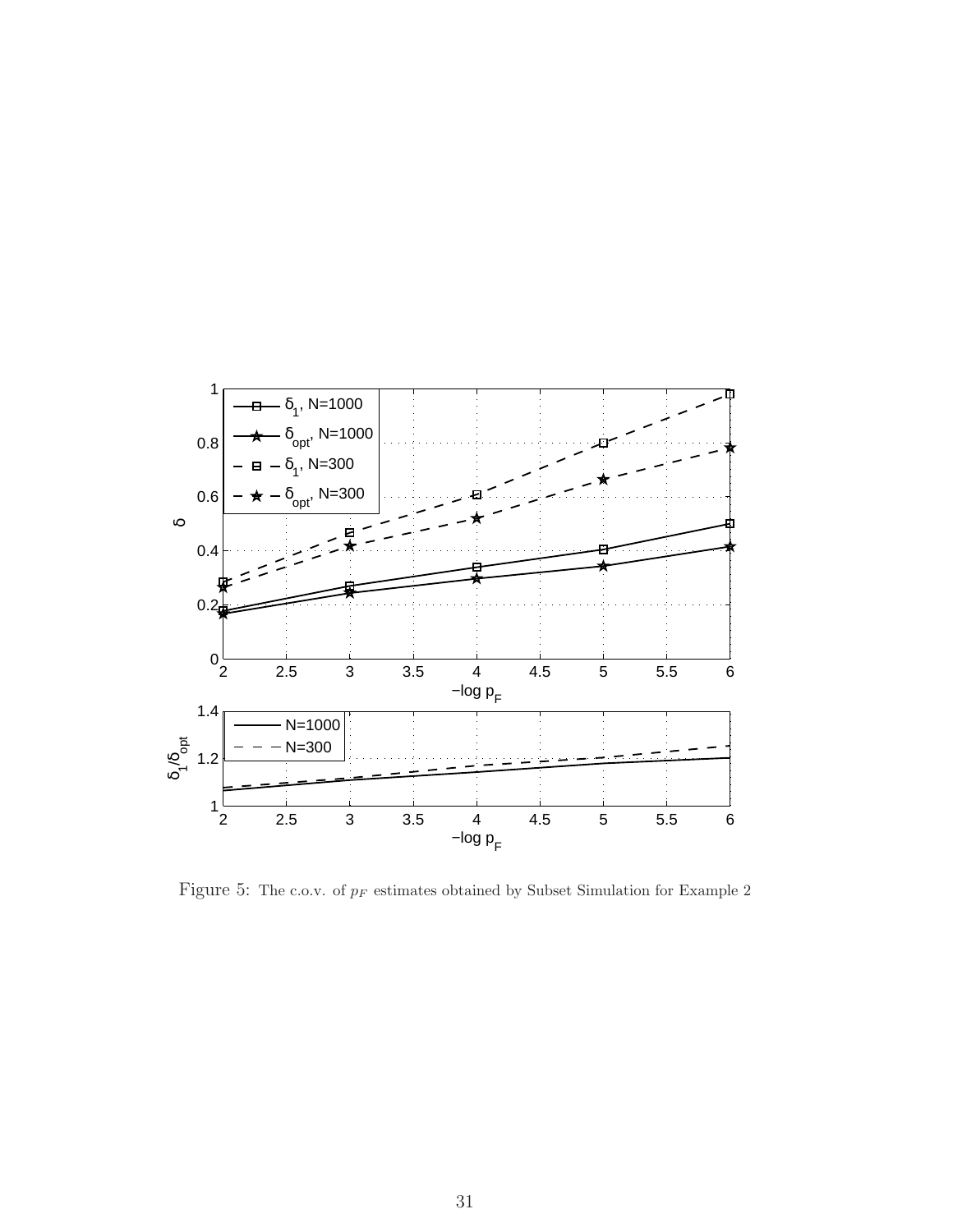

<span id="page-31-0"></span>Figure 6: The  $\gamma$ -efficiency of the Modified Metropolis algorithm as a function of the acceptance rate for simulation levels  $j = 1, \ldots, 6$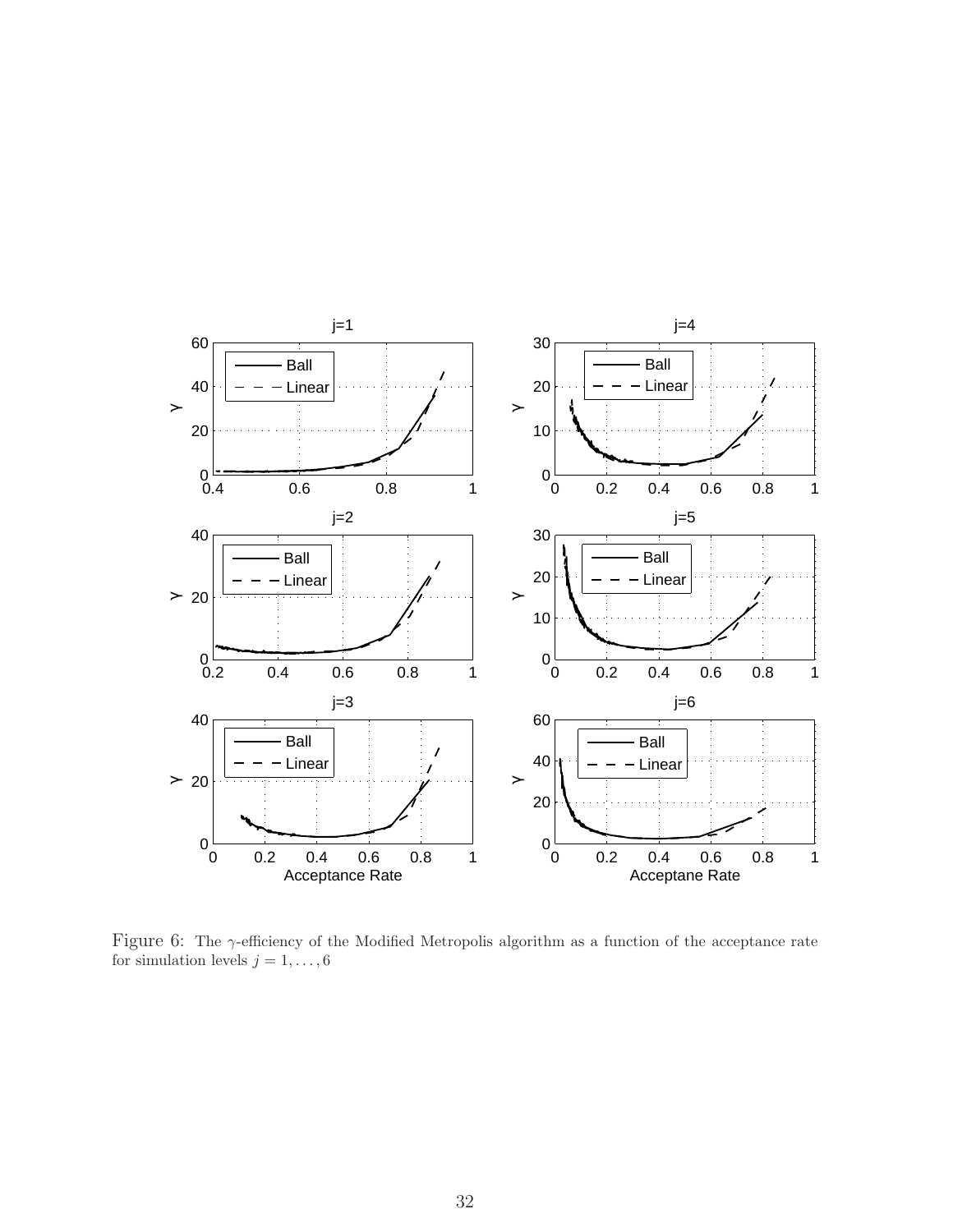

<span id="page-32-0"></span>Figure 7: Variation of  $\delta$  as a function of  $p_0$  according to [\(27\)](#page-14-2) for  $p_F = 10^{-3}$ ,  $N_T = 2000$ , and  $\bar{\gamma} = 0, 2, 4, 6, 8, 10$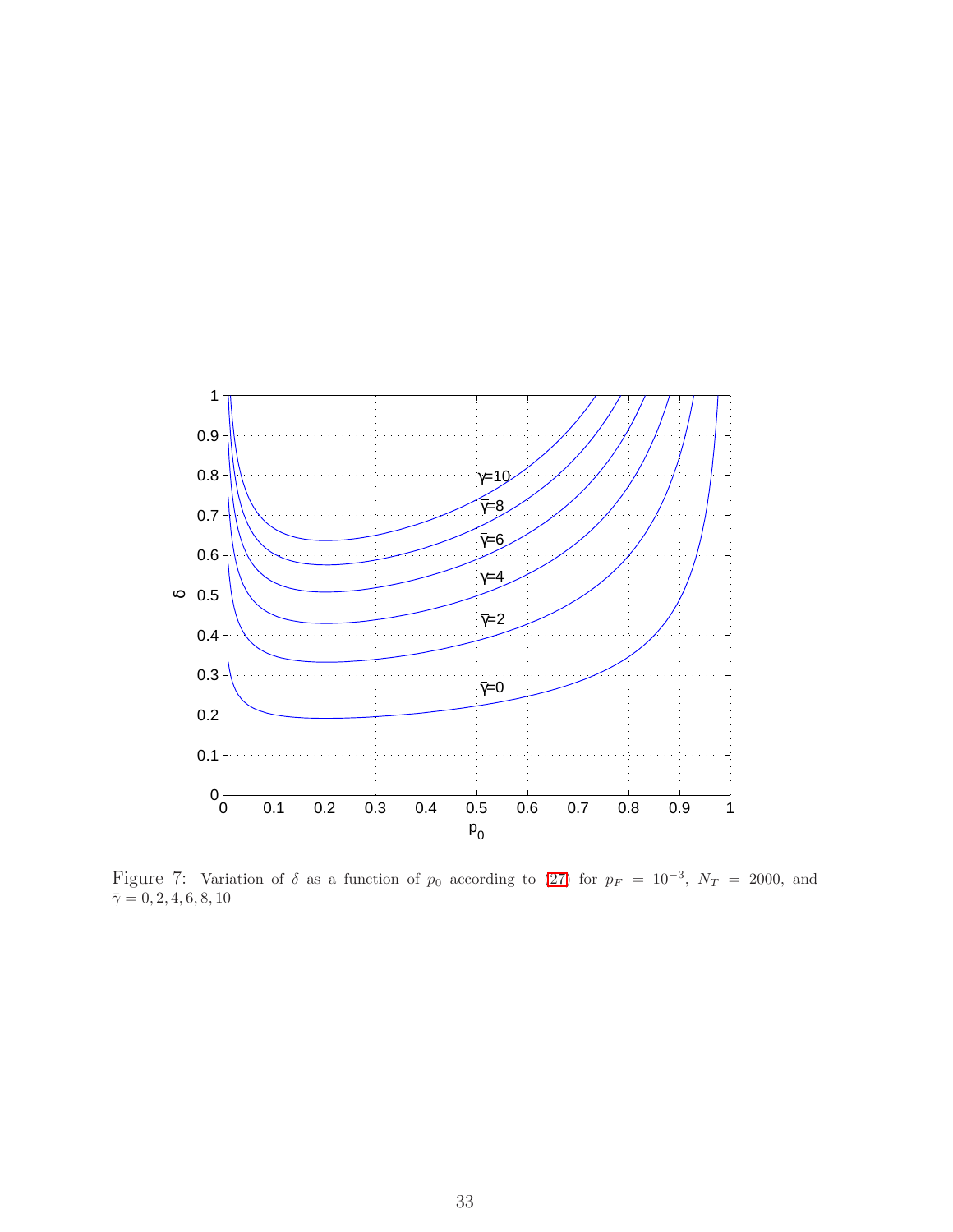

<span id="page-33-0"></span>Figure 8: The failure probability estimate  $\hat{p}_F^{SS}$  obtained by SS and the approximation of the posterior PDF  $\tilde{p}^{SS+}$  obtained by SS+. The posterior PDF has mean  $\mu_{\tilde{p}^{SS+}} = 1.064 \times 10^{-3}$  and the c.o.v.  $\delta_{\tilde{p}^{SS+}} =$ 0.16